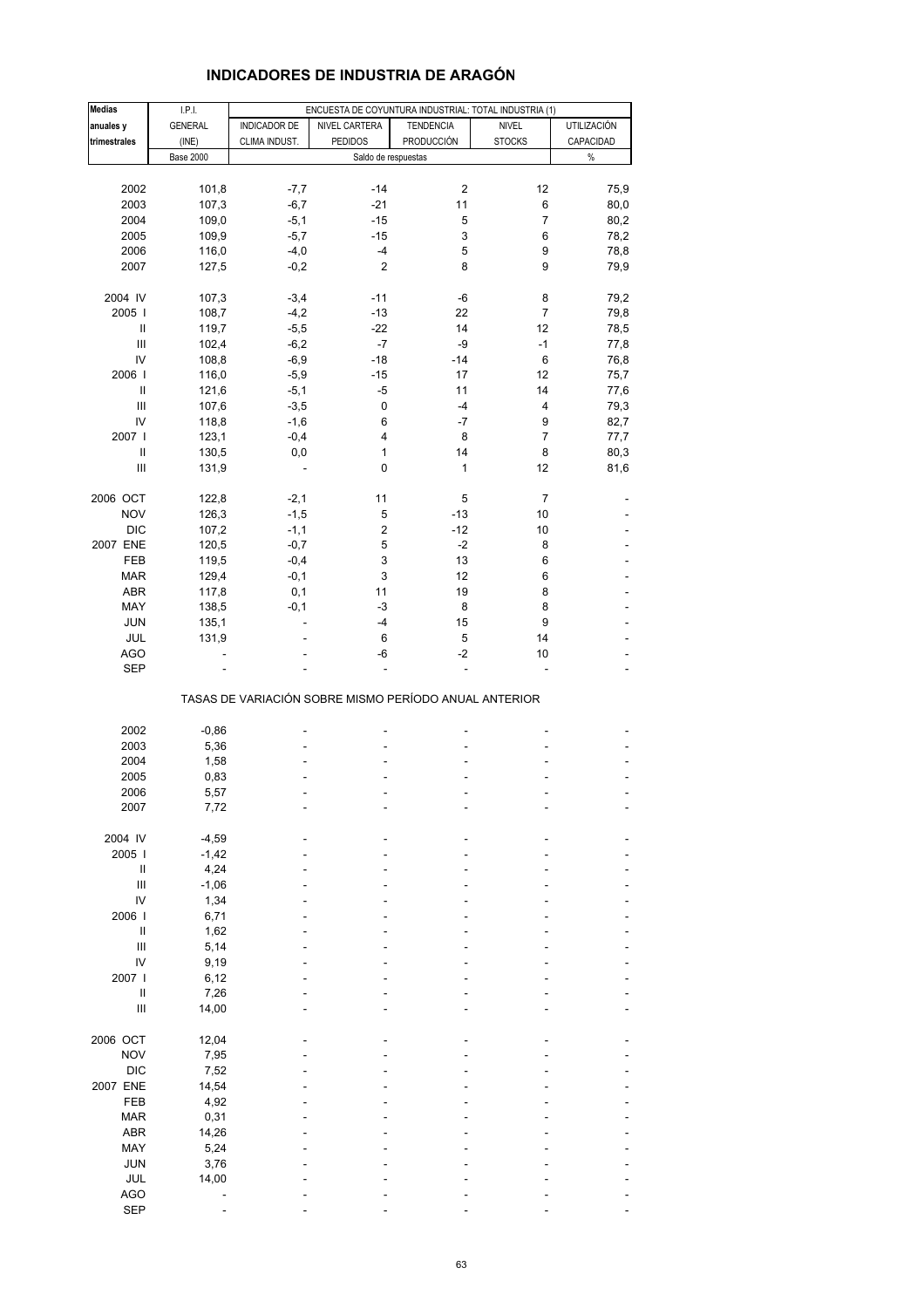| <b>Medias</b>                      |              |                  | VISADOS: SUPERFICIE A CONSTRUIR                       |                 |                         |              | LICENCIAS: SUPERFICIE A CONSTRUIR |                             |                          |
|------------------------------------|--------------|------------------|-------------------------------------------------------|-----------------|-------------------------|--------------|-----------------------------------|-----------------------------|--------------------------|
| anuales y                          | <b>TOTAL</b> | <b>EDIFICIOS</b> | <b>SERVICIOS</b>                                      | <b>OTROS</b>    | <b>TOTAL</b>            |              | <b>RESIDENCIAL</b>                |                             | NO RESID.                |
| trimestrales                       |              | <b>VIVIENDAS</b> | <b>COMERCIALES</b>                                    | <b>DESTINOS</b> |                         | <b>TOTAL</b> | <b>VIVIENDAS</b>                  | COLECTIVOS                  |                          |
|                                    |              |                  | Metros cuadrados                                      |                 |                         |              | Miles de metros cuadrados         |                             |                          |
|                                    |              |                  |                                                       |                 |                         |              |                                   |                             |                          |
| 2002                               | 219.014      | 192.461          | 4.040                                                 | 22.514          | 258                     | 186          | 184                               | 2                           | 72                       |
| 2003                               | 240.740      | 205.897          | 4.925                                                 | 29.918          | 249                     | 170          | 165                               | 5                           | 79                       |
| 2004                               |              |                  |                                                       |                 |                         |              | 185                               | 4                           | 78                       |
|                                    | 245.506      | 198.016          | 3.519                                                 | 43.972          | 266                     | 189          |                                   |                             |                          |
| 2005                               | 293.583      | 227.051          | 29.474                                                | 37.059          | 343                     | 228          | 221                               | 8                           | 114                      |
| 2006                               | 400.577      | 322.010          | 20.210                                                | 58.357          | 396                     | 283          | 275                               | 8                           | 113                      |
| 2007                               | 378.737      | 318.759          | 7.412                                                 | 52.566          | 416                     | 315          | 307                               | 8                           | 101                      |
|                                    |              |                  |                                                       |                 |                         |              |                                   |                             |                          |
| 2004 IV                            | 272.316      | 191.433          | 5.739                                                 | 75.144          | 315                     | 239          | 231                               | 8                           | 77                       |
| 2005                               | 240.841      | 196.009          | 17.170                                                | 27.661          | 369                     | 225          | 216                               | 9                           | 144                      |
| $\, \parallel$                     | 345.423      | 250.190          | 45.902                                                | 49.332          | 262                     | 182          | 180                               | 2                           | 80                       |
|                                    |              |                  |                                                       |                 |                         |              |                                   |                             |                          |
| $\mathsf{III}\,$                   | 263.347      | 196.889          | 44.313                                                | 22.146          | 372                     | 254          | 243                               | 11                          | 118                      |
| IV                                 | 324.722      | 265.116          | 10.509                                                | 49.097          | 368                     | 252          | 244                               | 8                           | 116                      |
| 2006                               | 353.964      | 311.805          | 4.757                                                 | 37.402          | 283                     | 211          | 211                               | 0                           | 72                       |
| Ш                                  | 418.271      | 352.412          | 17.061                                                | 48.798          | 378                     | 297          | 286                               | 11                          | 81                       |
| Ш                                  | 408.269      | 277.367          | 54.684                                                | 76.218          | 417                     | 266          | 251                               | 14                          | 151                      |
| IV                                 | 421.803      | 346.456          | 4.337                                                 | 71.010          | 506                     | 359          | 351                               | $\overline{7}$              | 148                      |
| 2007 l                             | 351.439      | 296.733          | 5.350                                                 | 49.356          | 421                     | 322          | 313                               | 10                          | 98                       |
|                                    |              |                  |                                                       |                 |                         |              |                                   |                             |                          |
| Ш                                  | 408.583      | 339.463          | 2.613                                                 | 66.506          | 400                     | 292          | 290                               | 2                           | 108                      |
| $\ensuremath{\mathsf{III}}\xspace$ | 371.096      | 322.723          | 27.996                                                | 20.377          |                         |              |                                   | ÷,                          | $\overline{\phantom{a}}$ |
|                                    |              |                  |                                                       |                 |                         |              |                                   |                             |                          |
| 2006 AGO                           | 386.570      | 183.804          | 155.114                                               | 47.652          | 310                     | 123          | 123                               | $\pmb{0}$                   | 187                      |
| <b>SEP</b>                         | 387.728      | 369.792          | 3.041                                                 | 14.895          | 539                     | 316          | 291                               | 25                          | 223                      |
| OCT                                | 337.065      | 303.476          | 3.979                                                 | 29.610          | 530                     | 436          | 421                               | 15                          | 94                       |
| <b>NOV</b>                         | 458.081      | 357.684          | 4.306                                                 | 96.091          | 510                     | 322          | 322                               | $\pmb{0}$                   | 188                      |
| <b>DIC</b>                         | 470.262      | 378.209          | 4.725                                                 | 87.328          | 479                     | 318          | 311                               | $\overline{7}$              | 161                      |
|                                    |              |                  |                                                       |                 |                         |              |                                   |                             |                          |
| 2007 ENE                           | 234.198      | 194.491          | 188                                                   | 39.519          | 459                     | 351          | 341                               | 10                          | 108                      |
| FEB                                | 376.756      | 312.419          | 5.582                                                 | 58.755          | 380                     | 276          | 258                               | 18                          | 104                      |
| <b>MAR</b>                         | 443.362      | 383.288          | 10.279                                                | 49.795          | 423                     | 340          | 339                               | $\mathbf{1}$                | 83                       |
| ABR                                | 421.771      | 317.653          | 2.922                                                 | 101.196         | 400                     | 292          | 290                               | 2                           | 108                      |
| MAY                                | 352.828      | 326.780          | 2.382                                                 | 23.666          |                         |              |                                   | L,                          | $\blacksquare$           |
| <b>JUN</b>                         | 451.149      | 373.957          | 2.535                                                 | 74.657          |                         |              |                                   |                             |                          |
| JUL                                | 371.096      | 322.723          | 27.996                                                | 20.377          |                         |              |                                   |                             |                          |
|                                    |              |                  |                                                       |                 |                         |              |                                   |                             |                          |
|                                    |              |                  | TASAS DE VARIACIÓN SOBRE MISMO PERÍODO ANUAL ANTERIOR |                 |                         |              |                                   |                             |                          |
|                                    |              |                  |                                                       |                 |                         |              |                                   |                             |                          |
| 2002                               | 16,87        | 25,56            | $-40,27$                                              | $-17,70$        | 11,73                   | 17,17        | 17,72                             | $-16,67$                    | $-0,23$                  |
| 2003                               | 9,92         | 6,98             | 21,92                                                 | 32,89           | $-3,36$                 | $-8,43$      | $-10,20$                          | 148,00                      | 9,72                     |
| 2004                               | 1,98         | $-3,83$          | $-28,55$                                              | 46,97           | 6,85                    | 10,72        | 11,81                             | $-24,19$                    | $-1,48$                  |
| 2005                               | 19,58        | 14,66            | 737,55                                                | $-15,72$        | 28,63                   | 21,04        | 19,50                             | 93,62                       | 47,00                    |
| 2006                               | 36,44        | 41,82            | $-31,43$                                              | 57,47           | 15,62                   | 24,07        | 24,67                             | 6,59                        | $-1,24$                  |
| 2007                               | $-4,19$      | $-1,75$          | $-27,28$                                              | $-13,36$        | 44,02                   | 43,89        | 40,34                             | $\overline{\phantom{a}}$    | 44,44                    |
|                                    |              |                  |                                                       |                 |                         |              |                                   |                             |                          |
| 2004 IV                            | $-0,32$      | $-16,95$         | $-18,95$                                              | 111,12          | 3,73                    | 29,48        | 26,05                             | 500,00                      | $-35,93$                 |
| 2005                               | 30,06        | 24,39            | 711,20                                                | 8,53            | 70,57                   | 58,82        | 54,42                             | 366,67                      | 92,86                    |
| Ш                                  | 10,93        | $-2,10$          | $\sim 100$ m $^{-1}$                                  | $-5,07$         | $-17,97$                | $-18,29$     | $-17,20$                          | $-62,50$                    | $-17,24$                 |
|                                    |              | 5,01             |                                                       | $-4,91$         | 73,29                   |              |                                   | $\sim$                      |                          |
| Ш                                  | 23,55        |                  | $\sim 100$                                            |                 |                         | 68,06        | 60,93                             |                             | 85,79                    |
| IV                                 | 19,24        | 38,49            | 83,10                                                 | $-34,66$        | 16,60                   | 5,45         | 5,78                              | $-4,17$                     | 51,30                    |
| 2006                               | 46,97        | 59,08            | $-72,29$                                              | 35,21           | $-23,31$                | $-6,22$      | $-2,16$                           | $\sim$                      | $-50,00$                 |
| Ш                                  | 21,09        | 40,86            | $-62,83$                                              | $-1,08$         | 44,46                   | 63,49        | 59,37                             | 433,33                      | 1,25                     |
| Ш                                  | 55,03        | 40,88            | 23,40                                                 | 244,17          | 12,10                   | 4,46         | 3,43                              | 26,47                       | 28,61                    |
| IV                                 | 29,90        | 30,68            | $-58,73$                                              | 44,63           | 37,72                   | 42,52        | 43,99                             | $-4,35$                     | 27,30                    |
| 2007 l                             | $-0,71$      | $-4,83$          | 12,45                                                 | 31,96           | 48,65                   | 52,76        | 48,18                             | $\mathcal{L}_{\mathcal{A}}$ | 36,57                    |
|                                    |              |                  |                                                       |                 |                         |              |                                   |                             |                          |
| $\mathbf{II}$                      | $-2,32$      | $-3,67$          | $-84,68$                                              | 36,29           | 31,15                   | 20,66        | 19,83                             | $\blacksquare$              | 71,43                    |
| Ш                                  | $-17,63$     | 15,88            | 374,67                                                | $-87,73$        | $\sim 100$ km s $^{-1}$ |              |                                   |                             |                          |
| 2006 AGO                           | 55,67        | 12,40            | 120,49                                                | 230,07          | 110,88                  | 11,82        | 12,84                             | $\sim$                      | 405,41                   |
| <b>SEP</b>                         | 19,95        | 36,43            | $-88,86$                                              | $-40,16$        | 92,50                   | 33,90        | 26,52                             | 316,67                      | 406,82                   |
|                                    |              |                  |                                                       |                 |                         |              |                                   |                             |                          |
| OCT                                | 63,31        | 115,89           | $-85,19$                                              | $-23,98$        | 126,50                  | 170,81       | 161,49                            | $\sim$                      | 28,77                    |
| <b>NOV</b>                         | 11,41        | 8,15             | 46,07                                                 | 23,98           | 3,87                    | 8,42         | 16,67                             | $\mathcal{L}_{\mathcal{A}}$ | $-3,09$                  |
| <b>DIC</b>                         | 31,87        | 16,71            | 176,96                                                | 183,21          | 26,72                   | 7,07         | 5,42                              | 250,00                      | 98,77                    |
| 2007 ENE                           | $-31,45$     | $-36,04$         | $-93,74$                                              | 14,51           | 121,74                  | 129,41       | 122,88                            | $\overline{\phantom{a}}$    | 100,00                   |
| FEB                                | 48,47        | 32,26            | 827,24                                                | 246,68          | 3,26                    | $-0,36$      | $-6,86$                           | $\overline{\phantom{a}}$    | 14,29                    |
| <b>MAR</b>                         | $-4,96$      | $-2,99$          | $-3,63$                                               | $-18,03$        | 54,38                   | 67,49        | 67,00                             | $\overline{\phantom{a}}$    | 16,90                    |
| <b>ABR</b>                         | 72,36        | 42,78            | $-38,16$                                              | 477,90          | 31,15                   | 20,66        | 19,83                             |                             | 71,43                    |
|                                    |              |                  |                                                       |                 |                         |              |                                   |                             |                          |
| MAY                                | $-33,09$     | $-27,49$         | $-94,54$                                              | $-28,41$        |                         |              |                                   |                             |                          |
| <b>JUN</b>                         | $-6,55$      | $-2,64$          | $-10,30$                                              | $-22,09$        |                         |              |                                   |                             |                          |
| JUL                                | $-17,63$     | 15,88            | 374,67                                                | $-87,73$        |                         |              |                                   |                             |                          |

## **INDICADORES DE CONSTRUCCIÓN DE ARAGÓN. I**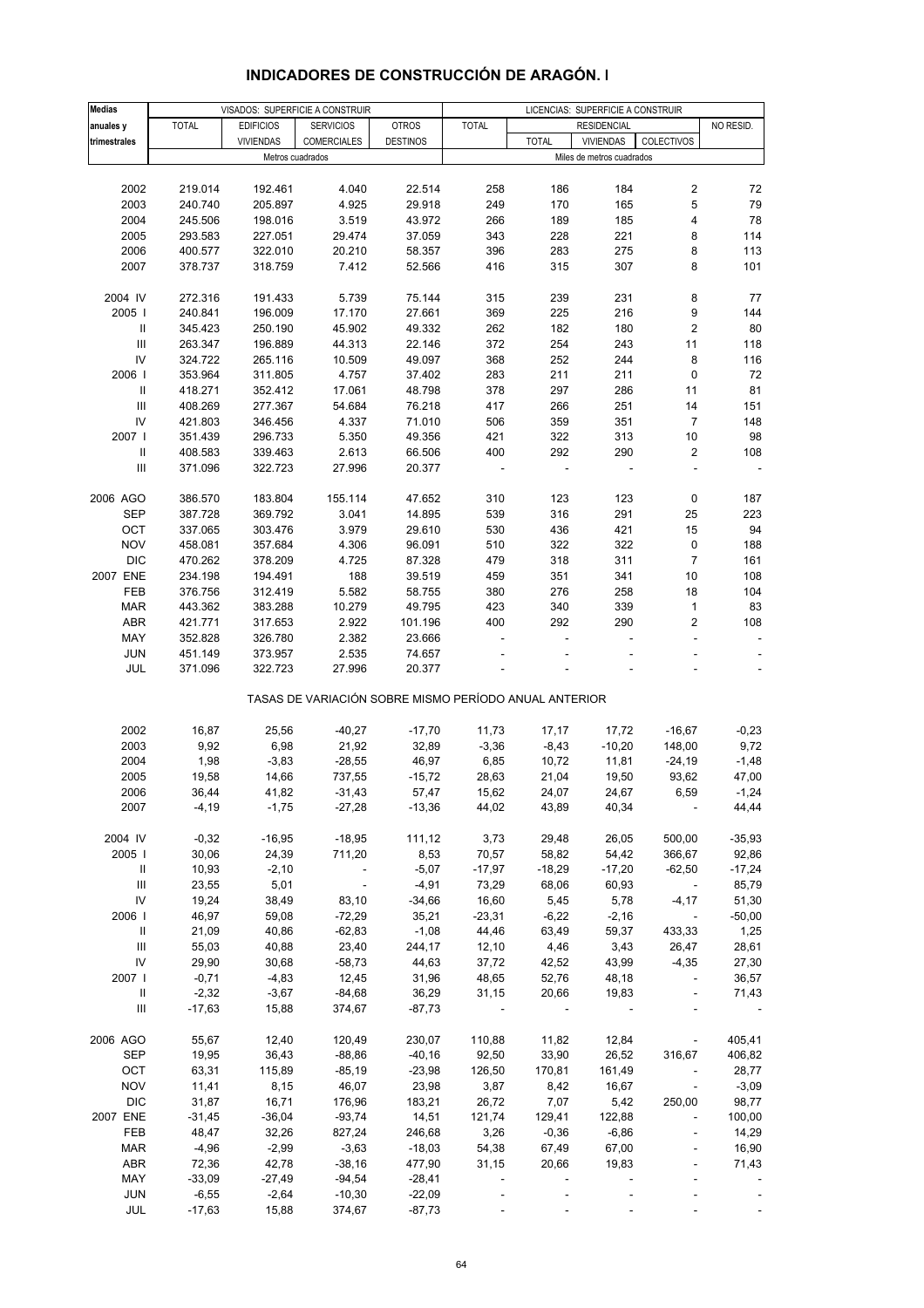| <b>Medias</b>                      |              |              |            | VIVIENDAS VISADAS COLEGIO ARQUITECTOS TÉCNICOS |                                                       |                     | LICENCIAS MUNIC.: Nº DE VIVIENDAS |          |               |  |
|------------------------------------|--------------|--------------|------------|------------------------------------------------|-------------------------------------------------------|---------------------|-----------------------------------|----------|---------------|--|
| anuales y                          | <b>TOTAL</b> |              | OBRA NUEVA |                                                | Α                                                     | A                   | OBRA                              | REHABI-  | DEMO-         |  |
| trimestrales                       |              | <b>TOTAL</b> | EDIF.VIV.  | OTROS EDIF.                                    | AMPLIAR                                               | <b>REFORMAR</b>     | <b>NUEVA</b>                      | LITACIÓN | <b>LICIÓN</b> |  |
|                                    |              |              |            |                                                | Unidades                                              |                     |                                   |          |               |  |
|                                    |              |              |            |                                                |                                                       |                     |                                   |          |               |  |
| 2002                               | 1.257        | 1.154        | 1.152      | $\overline{\mathbf{c}}$                        | 10                                                    | 93                  | 1.069                             | 29       | 52            |  |
|                                    |              |              |            |                                                |                                                       |                     |                                   |          |               |  |
| 2003                               | 1.335        | 1.241        | 1.235      | 6                                              | $\boldsymbol{9}$                                      | 85                  | 1.047                             | 36       | 58            |  |
| 2004                               | 1.333        | 1.229        | 1.240      | $\mathbf{1}$                                   | 11                                                    | 93                  | 1.099                             | 33       | 65            |  |
| 2005                               | 1.471        | 1.372        | 1.370      | 2                                              | 12                                                    | 87                  | 1.204                             | 50       | 73            |  |
| 2006                               | 2.071        | 1.982        | 1.982      | 0                                              | 11                                                    | 78                  | 1.703                             | 53       | 78            |  |
| 2007                               | 2.098        | 2.006        | 2.006      | 0                                              | 14                                                    | 78                  | 1.865                             | 46       | 82            |  |
|                                    |              |              |            |                                                |                                                       |                     |                                   |          |               |  |
| 2004 IV                            | 1.310        | 1.209        | 1.254      | 0                                              | 10                                                    | 90                  | 1.410                             | 31       | 61            |  |
| 2005                               | 1.310        | 1.216        | 1.216      | 0                                              | 12                                                    | 82                  | 944                               | 40       | 70            |  |
|                                    | 1.677        | 1.565        | 1.564      | $\mathbf{1}$                                   | 13                                                    | 99                  | 921                               | 56       | 78            |  |
| $\ensuremath{\mathsf{III}}\xspace$ | 1.300        | 1.209        | 1.202      | 6                                              | 13                                                    | 79                  | 1.455                             | 38       | 63            |  |
| IV                                 | 1.597        | 1.498        | 1.497      | 0                                              | 9                                                     | 90                  | 1.495                             | 65       | 78            |  |
| 2006                               | 2.083        | 1.982        | 1.982      | 0                                              | 9                                                     | 93                  | 1.274                             | 41       | 79            |  |
|                                    | 2.259        | 2.161        | 2.161      | 0                                              | $\overline{7}$                                        | 90                  | 1.741                             | 53       | 83            |  |
| $\ensuremath{\mathsf{III}}\xspace$ | 1.715        | 1.639        | 1.639      | 0                                              | 9                                                     | 67                  | 1.575                             | 60       | 64            |  |
| IV                                 | 2.228        | 2.145        | 2.145      | 0                                              | 21                                                    | 63                  | 2.225                             | 58       | 86            |  |
| 2007 l                             | 2.016        | 1.929        | 1.929      | 0                                              | 10                                                    | 77                  | 1.910                             | 48       | 85            |  |
|                                    |              |              |            |                                                |                                                       |                     |                                   |          |               |  |
| Ш                                  | 2.205        | 2.106        | 2.106      | 0                                              | 21                                                    | 78                  | 1.730                             | 39       | 73            |  |
| $\ensuremath{\mathsf{III}}\xspace$ | 2.025        | 1.938        | 1.938      | 0                                              | 7                                                     | 80                  |                                   |          |               |  |
|                                    |              |              |            |                                                |                                                       |                     |                                   |          |               |  |
| 2006 AGO                           | 1.240        | 1.180        | 1.180      | 0                                              | 6                                                     | 54                  | 776                               | 34       | 35            |  |
| <b>SEP</b>                         | 2.112        | 2.037        | 2.037      | 0                                              | 11                                                    | 64                  | 1.761                             | 93       | 82            |  |
| OCT                                | 2.021        | 1.904        | 1.904      | 0                                              | 38                                                    | 79                  | 2.496                             | 61       | 102           |  |
| <b>NOV</b>                         | 2.247        | 2.184        | 2.184      | 0                                              | 16                                                    | 47                  | 2.101                             | 53       | 58            |  |
| <b>DIC</b>                         | 2.416        | 2.346        | 2.346      | 0                                              | 8                                                     | 62                  | 2.077                             | 59       | 98            |  |
| 2007 ENE                           | 1.242        | 1.169        | 1.169      | 0                                              | 16                                                    | 57                  | 1.971                             | 32       | 96            |  |
| FEB                                | 2.132        | 2.039        | 2.039      | 0                                              | 8                                                     | 85                  | 1.527                             | 66       | 107           |  |
| MAR                                | 2.674        | 2.578        | 2.578      | 0                                              | $\overline{7}$                                        | 89                  | 2.231                             | 45       | 53            |  |
| <b>ABR</b>                         | 2.047        | 1.971        | 1.971      | 0                                              | 12                                                    | 64                  | 1.730                             | 39       | 73            |  |
| MAY                                | 2.170        | 2.077        | 2.077      | 0                                              | 8                                                     | 85                  |                                   |          |               |  |
| <b>JUN</b>                         | 2.399        | 2.271        | 2.271      | 0                                              | 42                                                    | 86                  |                                   |          |               |  |
| JUL                                | 2.025        | 1.938        | 1.938      | 0                                              | $\overline{7}$                                        | 80                  |                                   |          |               |  |
|                                    |              |              |            |                                                |                                                       |                     |                                   |          |               |  |
|                                    |              |              |            |                                                | TASAS DE VARIACIÓN SOBRE MISMO PERÍODO ANUAL ANTERIOR |                     |                                   |          |               |  |
|                                    |              |              |            |                                                |                                                       |                     |                                   |          |               |  |
| 2002                               | 19,68        | 25,28        | 25,31      | 10,00                                          | 14,02                                                 | $-22,85$            | 12,61                             | $-7,65$  | $-3,43$       |  |
| 2003                               | 6,27         | 7,59         | 7,23       | 231,82                                         | $-11,48$                                              | $-8,28$             | $-2,07$                           | 22,29    | 12,58         |  |
| 2004                               | $-0,18$      | $-0,97$      | 0,34       | $-84,93$                                       | 21,30                                                 | 9,13                | 4,94                              | $-8,88$  | 11,89         |  |
| 2005                               | 10,35        | 11,60        | 10,51      | 118,18                                         | 6,11                                                  | $-5,67$             | 9,56                              | 53,33    | 11,40         |  |
| 2006                               | 40,82        | 44,45        | 44,66      | $-95,83$                                       | $-2,16$                                               | $-10,49$            | 41,53                             | 6,02     | 7,70          |  |
| 2007                               | $-0,88$      | $-0,62$      | $-0,61$    |                                                | 75,44                                                 | $-13,74$            | 39,42                             | $-1,09$  | 3,79          |  |
|                                    |              |              |            |                                                |                                                       |                     |                                   |          |               |  |
| 2004 IV                            | $-10,27$     | $-11,06$     | $-7,29$    |                                                | 40,91                                                 | $-2,87$             | $-9,15$                           | 16,05    | $-32,34$      |  |
| 2005                               | 19,35        | 19,72        | 20,11      |                                                | 52,17                                                 | 10,86               | 13,19                             | 23,71    | $-12,81$      |  |
| Ш                                  | $-2,50$      | $-0,09$      | $-0,17$    |                                                | 11,43                                                 | $-30,28$            | $-26,63$                          | 40,83    | 21,13         |  |
| $\ensuremath{\mathsf{III}}\xspace$ | 7,94         | 7,37         | 6,84       | $\overline{\phantom{a}}$                       | $-9,52$                                               | 21,65               | 62,53                             | 45,57    | 16,56         |  |
| IV                                 | 21,91        | 23,84        | 19,40      |                                                | $-12,90$                                              | 0,00                | 6,00                              | 106,38   | 28,57         |  |
| 2006                               | 59,07        | 62,95        | 62,95      | $\Box$                                         | $-25,71$                                              | 13,47               | 34,92                             | 1,67     | 12,80         |  |
| Ш                                  | 34,70        | 38,10        | 38,20      | $-75,00$                                       | $-43,59$                                              | $-8,75$             | 89,00                             | $-5,92$  | 5,96          |  |
| $\ensuremath{\mathsf{III}}\xspace$ | 31,92        | 35,60        | 36,32      | $\blacksquare$                                 | $-31,58$                                              | $-14,41$            | 8,25                              | 56,52    | 1,05          |  |
| IV                                 | 39,51        | 43,20        | 43,23      |                                                | 129,63                                                | $-30,63$            | 48,84                             | $-10,82$ | 10,26         |  |
| 2007 l                             | $-3,23$      | $-2,69$      | $-2,69$    | $\Box$                                         | 19,23                                                 | $-16,91$            | 49,93                             | 17,21    | 7,56          |  |
| Ш                                  | $-2,38$      | $-2,54$      | $-2,53$    |                                                | 181,82                                                | $-13,28$            | 13,15                             | $-37,10$ | $-7,59$       |  |
| Ш                                  |              |              |            | $\Box$                                         |                                                       | $-4,76$             | $\sim$                            |          |               |  |
|                                    | 12,94        | 14,00        | 14,00      |                                                | $-22,22$                                              |                     |                                   |          |               |  |
| 2006 AGO                           | 12,62        | 13,90        | 13,90      |                                                | $-57,14$                                              | 5,88                | 21,44                             | $-5,56$  | 105,88        |  |
| <b>SEP</b>                         | 18,39        | 22,34        | 22,34      | $\Box$                                         | $-31,25$                                              | $-37,86$            | 28,07                             | 144,74   | $-7,87$       |  |
| OCT                                | 97,94        | 118,35       | 118,60     | $\Box$                                         | 245,45                                                | $-42,75$            | 176,72                            | $-40,20$ | 0,99          |  |
| <b>NOV</b>                         | 21,13        | 23,81        | 23,81      |                                                | 60,00                                                 | $-41,98$            | 9,60                              | 3,92     | $-29,27$      |  |
| <b>DIC</b>                         | 26,16        | 26,33        | 26,33      |                                                | 33,33                                                 | 19,23               | 24,74                             | 43,90    | 92,16         |  |
| 2007 ENE                           | $-37,87$     | $-38,67$     | $-38,67$   | $\blacksquare$                                 | 100,00                                                | $-32,94$            | 110,58                            | 45,45    | 92,00         |  |
| FEB                                | 31,52        | 36,11        | 36,11      |                                                | $-27,27$                                              | $-24,11$            | $-4,32$                           | 15,79    | $-2,73$       |  |
| MAR                                | 1,67         | 1,42         | 1,42       |                                                | 0,00                                                  | 9,88                | 73,08                             | 4,65     | $-32,05$      |  |
| <b>ABR</b>                         | 41,47        | 43,66        | 43,66      |                                                | 200,00                                                | $-9,86$             | 13,15                             | $-37,10$ | $-7,59$       |  |
| MAY                                |              |              |            |                                                |                                                       |                     |                                   |          |               |  |
| <b>JUN</b>                         | $-24,89$     | $-25,07$     | $-25,05$   |                                                | 0,00                                                  | $-22,02$<br>$-5,49$ | ÷,                                |          |               |  |
|                                    | $-1,72$      | $-2,95$      | $-2,95$    | $\frac{1}{2}$                                  | 320,00                                                |                     |                                   |          |               |  |
| JUL                                | 12,94        | 14,00        | 14,00      |                                                | $-22,22$                                              | $-4,76$             |                                   |          |               |  |

# **INDICADORES DE CONSTRUCCIÓN DE ARAGÓN. II**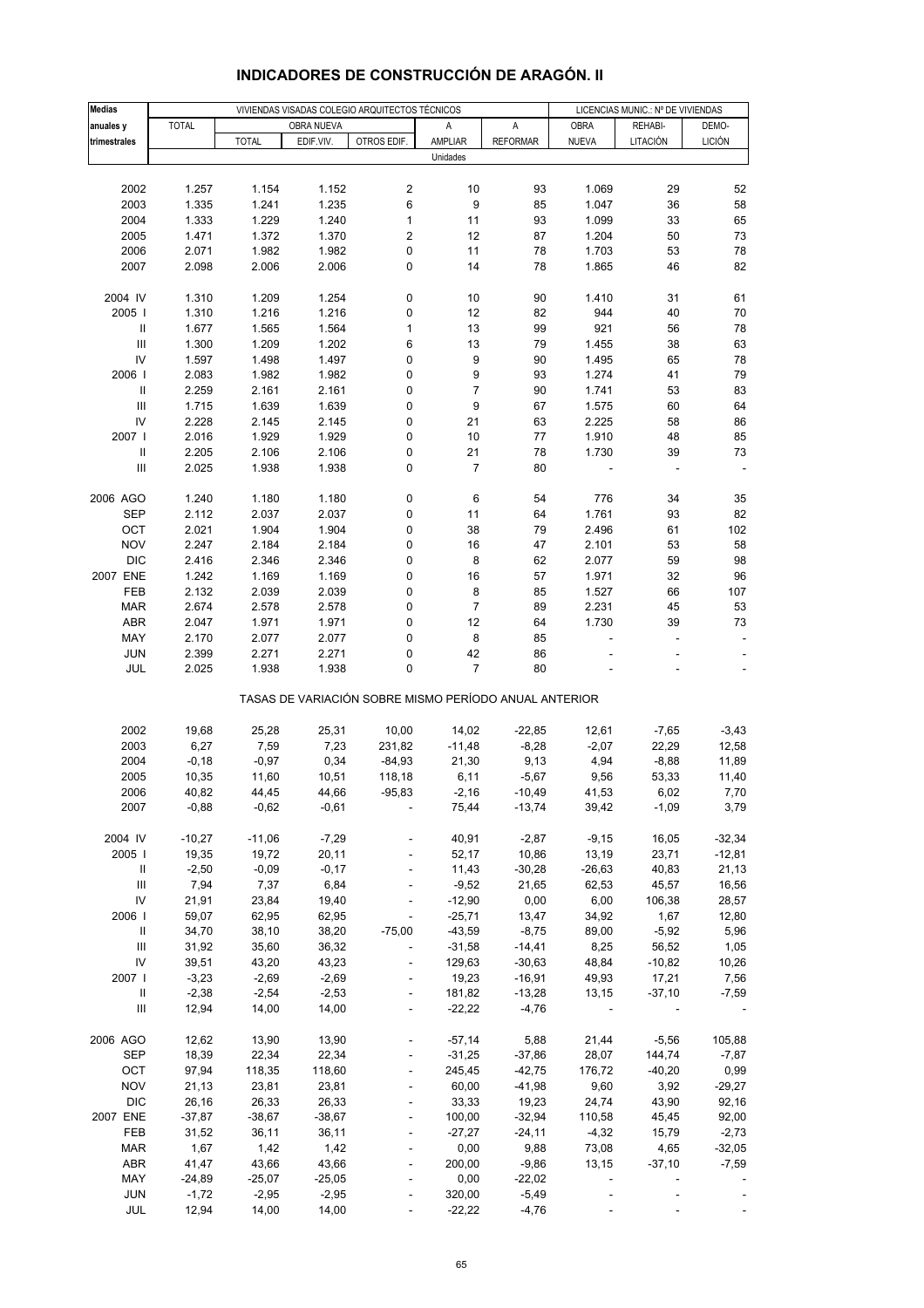| <b>Medias</b>                      |                          |                           |                          |                |                          |               |                          |                                                       |                          |              |                  |
|------------------------------------|--------------------------|---------------------------|--------------------------|----------------|--------------------------|---------------|--------------------------|-------------------------------------------------------|--------------------------|--------------|------------------|
|                                    |                          |                           | VIVIENDAS (2)            |                |                          |               |                          | PROYECTOS VISADOS                                     |                          | CERTIFICAC.  | LIQUIDACIÓN      |
| anuales y                          |                          | <b>INICIADAS</b>          |                          |                | <b>TERMINADAS</b>        |               |                          | POR EL COLEGIO DE ARQUITECTOS                         |                          | FIN DE OBRA  | <b>EJECUCIÓN</b> |
| trimestrales                       | <b>TOTAL</b>             | <b>PROTEGIDAS</b>         | <b>LIBRES</b>            | <b>TOTAL</b>   | <b>PROTEGIDAS</b>        | <b>LIBRES</b> | <b>TOTAL</b>             | <b>PROTEGIDOS</b>                                     | <b>LIBRES</b>            | Nº VIVIENDAS | MAT. OBRA        |
|                                    |                          |                           |                          |                | Unidades                 |               |                          |                                                       |                          | Unidades     | Miles $\epsilon$ |
|                                    |                          |                           |                          |                |                          |               |                          |                                                       |                          |              |                  |
| 2002                               | 1.515                    | 191                       | 1.324                    | 1.263          | 33                       | 1.230         | 1.658                    | 161                                                   | 1.498                    | 622          | 31.246           |
| 2003                               | 1.690                    | 233                       | 1.457                    | 1.293          | 10                       | 1.283         | 1.862                    | 181                                                   | 1.682                    | 551          | 31.018           |
| 2004                               | 1.252                    | 120                       | 1.132                    | 1.023          | 105                      | 919           | 1.457                    | 142                                                   | 1.315                    | 632          | 34.551           |
| 2005                               | 1.410                    | 181                       | 1.229                    | 1.498          | 157                      | 1.341         | 1.862                    | 323                                                   | 1.539                    | 1.007        | 54.513           |
| 2006                               | 1.904                    | 680                       | 1.224                    | 1.164          | 92                       | 1.072         | 2.217                    | 350                                                   | 1.868                    | 1.218        | 69.743           |
|                                    |                          |                           |                          |                |                          |               |                          |                                                       |                          |              |                  |
| 2007                               | 1.802                    | 408                       | 1.393                    | 1.010          | 21                       | 989           | $\overline{\phantom{a}}$ | $\overline{\phantom{a}}$                              | $\overline{\phantom{a}}$ | 1.348        | 81.881           |
|                                    |                          |                           |                          |                |                          |               |                          |                                                       |                          |              |                  |
| 2004 IV                            | 1.327                    | 241                       | 1.086                    | 1.020          | 178                      | 842           | 1.656                    | 331                                                   | 1.324                    | 658          | 38.093           |
| 2005                               | 1.310                    | 118                       | 1.192                    | 1.387          | 205                      | 1.181         | 1.441                    | 164                                                   | 1.277                    | 955          | 53.132           |
| Ш                                  | 1.148                    | 97                        | 1.051                    | 1.830          | 262                      | 1.568         | 2.195                    | 474                                                   | 1.721                    | 1.095        | 56.046           |
| $\mathbf{III}$                     | 1.900                    | 486                       | 1.414                    | 1.372          | 139                      | 1.233         | 1.993                    | 466                                                   | 1.528                    | 1.088        | 59.017           |
| IV                                 | 1.280                    | 23                        | 1.257                    | 1.405          | 24                       | 1.381         | 1.821                    | 190                                                   | 1.631                    | 892          | 49.857           |
| 2006                               | 2.365                    | 998                       | 1.366                    | 1.141          | 117                      | 1.024         | 1.888                    | 272                                                   | 1.616                    | 1.022        | 57.081           |
| Ш                                  | 1.906                    | 563                       | 1.343                    | 1.376          | 157                      | 1.219         | 1.976                    | 235                                                   | 1.741                    | 1.337        | 75.283           |
| $\ensuremath{\mathsf{III}}\xspace$ |                          |                           |                          |                | 44                       | 980           |                          |                                                       |                          |              |                  |
|                                    | 2.002                    | 563                       | 1.439                    | 1.024          |                          |               | 3.583                    | 654                                                   | 2.928                    | 1.133        | 65.166           |
| IV                                 | 1.345                    | 597                       | 748                      | 1.114          | 49                       | 1.066         | 1.423                    | 238                                                   | 1.185                    | 1.382        | 81.443           |
| 2007                               | 1.802                    | 408                       | 1.393                    | 1.010          | 21                       | 989           | $\overline{\phantom{a}}$ | $\blacksquare$                                        | $\overline{\phantom{a}}$ | 1.312        | 74.533           |
| Ш                                  | $\overline{\phantom{a}}$ | $\blacksquare$            | $\overline{\phantom{a}}$ |                | $\frac{1}{2}$            |               |                          |                                                       | ÷,                       | 1.424        | 88.099           |
| $\ensuremath{\mathsf{III}}\xspace$ |                          |                           |                          |                |                          |               |                          |                                                       |                          | 1.232        | 85.273           |
|                                    |                          |                           |                          |                |                          |               |                          |                                                       |                          |              |                  |
| 2006 AGO                           | 2.203                    | 287                       | 1.916                    | 923            | 0                        | 923           | 3.301                    | 678                                                   | 2.623                    | 1.003        | 54.898           |
| <b>SEP</b>                         | 1.787                    | 100                       | 1.687                    | 645            | 53                       | 592           | 4.175                    | 880                                                   | 3.295                    | 916          | 58.032           |
| OCT                                | 1.234                    | 269                       | 965                      | 821            | 9                        | 812           | 1.107                    | 196                                                   | 911                      | 1.339        | 87.684           |
| <b>NOV</b>                         | 1.734                    | 1.119                     | 615                      | 970            | 84                       | 886           | 1.628                    | 256                                                   | 1.372                    | 1.684        | 93.277           |
|                                    |                          |                           |                          |                |                          |               |                          |                                                       |                          |              |                  |
| <b>DIC</b>                         | 1.066                    | 402                       | 664                      | 1.552          | 53                       | 1.499         | 1.534                    | 262                                                   | 1.272                    | 1.123        | 63.367           |
| 2007 ENE                           | 1.579                    | 108                       | 1.471                    | 650            | 49                       | 601           | ä,                       |                                                       | ÷,                       | 1.470        | 79.706           |
| FEB                                | 1.674                    | 715                       | 959                      | 1.495          | 1                        | 1.494         |                          |                                                       | ÷,                       | 1.073        | 63.602           |
| <b>MAR</b>                         | 2.152                    | 402                       | 1.750                    | 886            | 14                       | 872           |                          |                                                       |                          | 1.392        | 80.291           |
| ABR                                | ÷,                       | ÷,                        |                          |                |                          |               |                          |                                                       | ÷,                       | 1.066        | 65.427           |
| MAY                                |                          |                           |                          |                |                          |               |                          |                                                       | ÷,                       | 1.945        | 112.553          |
| <b>JUN</b>                         |                          |                           |                          |                |                          |               |                          |                                                       |                          | 1.260        | 86.316           |
| <b>JUL</b>                         |                          |                           |                          |                |                          |               |                          |                                                       | ÷,                       | 1.232        | 85.273           |
|                                    |                          |                           |                          |                |                          |               |                          |                                                       |                          |              |                  |
|                                    |                          |                           |                          |                |                          |               |                          | TASAS DE VARIACIÓN SOBRE MISMO PERÍODO ANUAL ANTERIOR |                          |              |                  |
|                                    |                          |                           |                          |                |                          |               |                          |                                                       |                          |              |                  |
| 2002                               | 20,88                    | $\overline{\phantom{m}}$  | 6,16                     | 7,81           | $-30,74$                 | 9,46          | 5,94                     | 14,84                                                 | 5,07                     | 9,06         | 12,78            |
|                                    |                          |                           |                          |                |                          |               |                          |                                                       |                          |              |                  |
| 2003                               | 11,56                    | 21,96                     | 10,06                    | 2,39           | $-69,33$                 | 4,34          | 12,32                    | 12,66                                                 | 12,28                    | $-11,48$     | $-0,73$          |
| 2004                               | $-25,93$                 | $-48,68$                  | $-22,30$                 | $-20,87$       | 920,33                   | $-28,39$      | $-21,79$                 | $-21,51$                                              | $-21,82$                 | 14,66        | 11,39            |
| 2005                               | 12,62                    | 51,39                     | 8,53                     | 46,43          | 50,52                    | 45,96         | 27,85                    | 127,76                                                | 17,06                    | 59,51        | 57,77            |
| 2006                               | 35,10                    | 275,96                    | $-0,37$                  | $-22,32$       | $-41,72$                 | $-20,05$      | 19,07                    | 8,14                                                  | 21,36                    | 20,94        | 27,94            |
| 2007                               | $-23,81$                 | $-59,10$                  | 1,98                     | $-11,45$       | $-81,77$                 | $-3,42$       |                          |                                                       |                          | 10,33        | 19,49            |
|                                    |                          |                           |                          |                |                          |               |                          |                                                       |                          |              |                  |
| 2004 IV                            | $-11,00$                 | $-1,37$                   | $-12,89$                 | $-24,45$       | 333,33                   | $-35,66$      | $-16,55$                 | 92,26                                                 | $-26,90$                 | 9,06         | 7,18             |
| 2005                               | 26,56                    | 147,55                    | 20,72                    | 67,88          | $\sim 100$               | 45,96         | 10,79                    | 213,38                                                | 2,30                     | 69,87        | 103,81           |
| Ш                                  | $-0,52$                  | 210,64                    | $-6,41$                  | 42,85          | 93,12                    | 36,89         | 41,29                    | 543,44                                                | 16,29                    | 50,37        | 34,69            |
| Ш                                  | 27,52                    | 206,74                    | 6,21                     | 41,99          | 56,98                    | 40,49         | 51,32                    | 320,78                                                | 26,60                    | 88,29        | 81,98            |
| ${\sf IV}$                         |                          | $-90,58$                  |                          |                |                          |               |                          |                                                       |                          |              |                  |
|                                    | $-3,54$                  |                           | 15,75                    | 37,76          | $-86,68$                 | 64,01         | 9,97                     | $-42,66$                                              | 23,13                    | 35,51        | 30,88            |
| 2006                               | 80,46                    | 746,05                    | 14,59                    | $-17,72$       | $-43,02$                 | $-13,32$      | 31,05                    | 65,85                                                 | 26,58                    | 7,02         | 7,43             |
| Ш                                  | 65,98                    | 478,08                    | 27,81                    | $-24,84$       | $-40,08$                 | $-22,30$      | $-9,96$                  | $-50,49$                                              | 1,20                     | 22,11        | 34,32            |
| Ш                                  | 5,37                     | 15,92                     | 1,74                     | $-25,32$       | $-68,03$                 | $-20,52$      | 79,73                    | 40,52                                                 | 91,69                    | 4,07         | 10,42            |
| ${\sf IV}$                         | 5,08                     | $\sim 10^{-10}$ m $^{-1}$ | $-40,49$                 | $-20,67$       | 105,63                   | $-22,83$      | $-21,84$                 | 25,26                                                 | $-27,33$                 | 54,99        | 63,35            |
| 2007                               | $-23,81$                 | $-59,10$                  | 1,98                     | $-11,45$       | $-81,77$                 | $-3,42$       |                          |                                                       |                          | 28,38        | 30,57            |
| Ш                                  | $\blacksquare$           |                           | $\sim$ $-$               | $\blacksquare$ | $\blacksquare$           | $\sim 100$    |                          |                                                       | $\blacksquare$           | 6,51         | 17,02            |
| $\mathop{\mathsf{III}}\nolimits$   |                          |                           |                          |                |                          |               |                          |                                                       |                          | $-16,70$     | 3,28             |
|                                    |                          |                           |                          |                |                          |               |                          |                                                       |                          |              |                  |
|                                    | 6,63                     |                           |                          |                |                          | $-13,09$      |                          |                                                       |                          |              |                  |
| 2006 AGO                           |                          | $-43,17$                  | 22,74                    | $-23,84$       | $\sim 10^{11}$ m $^{-1}$ |               | 88,74                    | 349,01                                                | 64,14                    | 28,92        | 24,14            |
| <b>SEP</b>                         | $-2,35$                  | $-78,63$                  | 23,86                    | $-42,31$       | $-56,56$                 | $-40,56$      | 217,25                   | $\sim 100$ km s $^{-1}$                               | 152,49                   | $-29,43$     | $-21,12$         |
| OCT                                | $-15,01$                 | 295,59                    | $-30,27$                 | $-40,29$       | $-87,32$                 | $-37,73$      | $-30,29$                 | 11,36                                                 | $-35,48$                 | 148,88       | 181,34           |
| <b>NOV</b>                         | 33,18                    | $\sim 10^{-10}$ m $^{-1}$ | $-52,76$                 | 13,98          | $\sim 10^{-10}$          | 4,11          | $-20,47$                 | $-16,88$                                              | $-21,10$                 | 36,25        | 39,64            |
| <b>DIC</b>                         | $-1,75$                  | $\sim 10^{11}$ m $^{-1}$  | $-38,80$                 | $-21,93$       | $\sim 100$ km $^{-1}$    | $-24,60$      | $-16,04$                 | 204,65                                                | $-26,94$                 | 24,64        | 22,79            |
| 2007 ENE                           | $-42,77$                 | $-93,11$                  | 23,51                    | $-36,52$       | 6,52                     | $-38,55$      |                          |                                                       | $\overline{\phantom{a}}$ | 35,99        | 35,79            |
| FEB                                | $-39,70$                 | $-46,68$                  | $-33,17$                 | 17,35          | $-99,26$                 | 31,28         |                          |                                                       | ÷,                       | 16,63        | 28,08            |
| <b>MAR</b>                         | 38,04                    | 367,44                    | 18,81                    | $-21,24$       | $-91,72$                 | $-8,79$       |                          |                                                       |                          | 30,83        | 27,67            |
| ABR                                |                          |                           |                          |                |                          |               |                          |                                                       | ÷,                       | $-4,05$      | $-0,74$          |
|                                    |                          |                           |                          |                |                          |               |                          |                                                       |                          |              |                  |
| MAY                                |                          |                           |                          |                |                          |               |                          |                                                       | $\overline{\phantom{a}}$ | 23,02        | 38,57            |
| JUN                                |                          |                           |                          |                |                          |               |                          |                                                       |                          | $-4,40$      | 9,66             |
| JUL                                |                          |                           |                          |                |                          |               |                          |                                                       |                          | $-16,70$     | 3,28             |

### **INDICADORES DE CONSTRUCCIÓN DE ARAGÓN. III**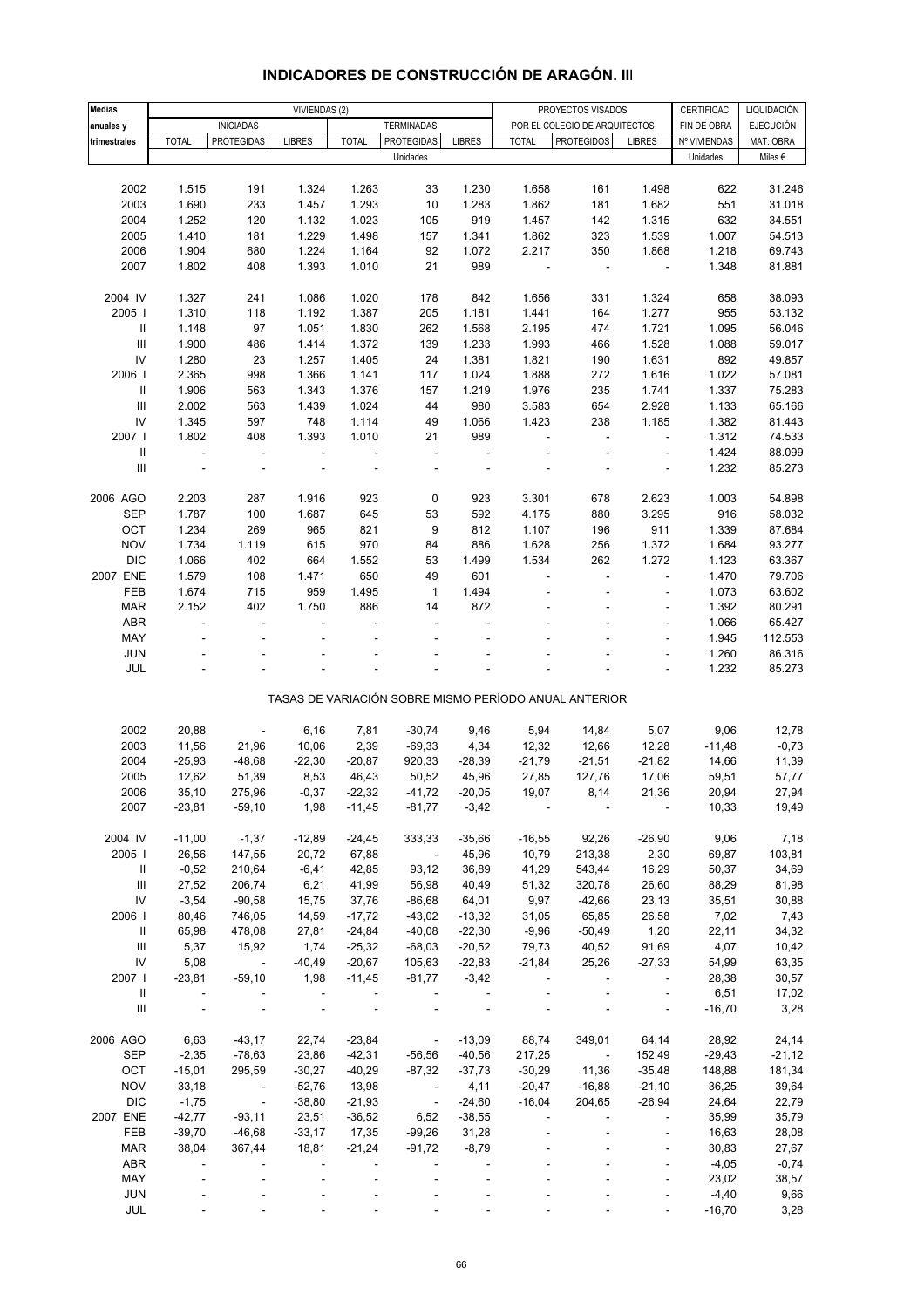| Medias                             | CONSUMO                  |                  | LICITACIÓN OFICIAL (SEOPAN) |                   | LICITACIÓN OFICIAL (FOMENTO)                          |                     |                   |  |
|------------------------------------|--------------------------|------------------|-----------------------------|-------------------|-------------------------------------------------------|---------------------|-------------------|--|
| anuales y                          | DE                       | <b>TOTAL</b>     | <b>EDIFICACIÓN</b>          | OBRA CIVIL        | <b>TOTAL</b>                                          | <b>EDIFICACIÓN</b>  | INGENIERÍA        |  |
| trimestrales                       | CEMENTO (4)              |                  |                             |                   |                                                       |                     | <b>CIVIL</b>      |  |
|                                    | Toneladas                |                  |                             |                   | Miles $\epsilon$                                      |                     |                   |  |
|                                    |                          |                  |                             |                   |                                                       |                     |                   |  |
| 2002                               | 99.500                   | 93.392,4         | 22.194,3                    | 71.198,2          | 74.799                                                | 18.187              | 56.612            |  |
| 2003                               | 103.518                  | 98.269,4         | 15.839,6                    | 82.429,9          | 72.537                                                | 13.063              | 59.473            |  |
| 2004                               | 103.175                  | 72.544,9         | 17.926,2                    | 54.618,6          | 73.193                                                | 16.124              | 57.070            |  |
| 2005                               | 129.524                  | 126.840,7        | 46.130,8                    | 80.709,9          | 111.304                                               | 35.081              | 76.223            |  |
| 2006                               | 150.881                  | 205.061,3        | 74.780,3                    | 130.281,0         | 203.202                                               | 73.569              | 129.634           |  |
| 2007                               |                          | 260.300,0        | 68.274,2                    | 192.025,8         | 165.172                                               | 58.045              | 107.127           |  |
|                                    |                          |                  |                             |                   |                                                       |                     |                   |  |
| 2004 IV                            | 106.730                  | 89.619,3         | 22.816,5                    | 66.802,8          | 83.820                                                | 17.837              | 65.983            |  |
| 2005                               | 116.738                  | 63.785,0         | 26.580,3                    | 37.204,7          | 48.554                                                | 12.929              | 35.624            |  |
|                                    | 147.578                  | 101.481,3        | 52.258,3                    | 49.223,0          | 106.879                                               | 52.379              | 54.500            |  |
| III                                | 133.399                  | 186.593,7        | 42.095,7                    | 144.498,0         | 169.158                                               | 37.322              | 131.836           |  |
| IV                                 | 120.381                  | 155.502,7        | 63.588,7                    | 91.914,0          | 120.624                                               | 37.694              | 82.930            |  |
| 2006                               | 138.414                  | 173.775,0        | 90.206,3                    | 83.568,7          | 189.530                                               | 102.136             | 87.394            |  |
| $\mathsf{I}$                       | 156.953                  | 185.310,0        | 101.528,3                   | 83.781,7          | 194.198                                               | 104.621             | 89.576            |  |
| Ш                                  | 170.064                  | 218.441,3        | 47.550,3                    | 170.891,0         | 216.022                                               | 45.065              | 170.957           |  |
| IV                                 |                          | 242.719,0        | 59.836,3                    | 182.882,7         | 213.060                                               | 42.452              | 170.608           |  |
| 2007 I                             | ÷,                       | 176.931,3        | 65.834,3                    | 111.097,0         | 194.216                                               | 53.401              | 140.815           |  |
| Ш                                  | $\frac{1}{2}$            | 343.668,7        | 70.714,0                    | 272.954,7         | 150.999                                               | 58.623              | 92.377            |  |
| Ш                                  |                          |                  |                             |                   | 120.558                                               | 70.241              | 50.316            |  |
| 2006 AGO                           |                          | 186.236,0        | 27.602,0                    | 158.634,0         | 165.626                                               | 26.142              | 139.484           |  |
| <b>SEP</b>                         |                          | 231.176,0        | 19.078,0                    | 212.098,0         | 230.321                                               | 9.873               | 220.448           |  |
| OCT                                | $\frac{1}{2}$            | 131.448,0        | 45.009,0                    | 86.439,0          | 136.627                                               | 32.562              | 104.065           |  |
| <b>NOV</b>                         | $\frac{1}{2}$            | 113.777,0        | 69.742,0                    | 44.035,0          | 97.204                                                | 44.401              | 52.803            |  |
| <b>DIC</b>                         | $\overline{a}$           | 482.932,0        | 64.758,0                    | 418.174,0         | 405.348                                               | 50.392              | 354.956           |  |
| 2007 ENE                           | $\overline{\phantom{a}}$ | 125.353,0        | 39.949,0                    | 85.404,0          | 181.218                                               | 29.461              | 151.756           |  |
| FEB                                | $\overline{a}$           | 225.427,0        | 68.962,0                    | 156.465,0         | 226.677                                               | 74.715              | 151.962           |  |
| <b>MAR</b>                         | $\overline{a}$           | 180.014,0        | 88.592,0                    | 91.422,0          | 174.753                                               | 56.027              | 118.726           |  |
| <b>ABR</b>                         | $\blacksquare$           | 740.836,0        | 48.364,0                    | 692.472,0         | 133.729                                               | 59.126              | 74.603            |  |
| MAY                                |                          | 200.786,0        | 120.335,0                   | 80.451,0          | 220.513                                               | 69.371              | 151.142           |  |
| JUN                                |                          | 89.384,0         | 43.443,0                    | 45.941,0          | 98.756                                                | 47.371              | 51.385            |  |
| JUL                                |                          |                  |                             |                   | 120.558                                               | 70.241              | 50.316            |  |
|                                    |                          |                  |                             |                   | TASAS DE VARIACIÓN SOBRE MISMO PERÍODO ANUAL ANTERIOR |                     |                   |  |
|                                    |                          |                  |                             |                   |                                                       |                     |                   |  |
| 2002                               | 3,25                     | 7,47             | 50,37                       | $-1,31$           | $-25,41$                                              | $-18,87$            | $-27,29$          |  |
| 2003<br>2004                       | 4,04<br>$-0,33$          | 5,22<br>$-26,18$ | $-28,63$<br>13,17           | 15,78<br>$-33,74$ | $-3,02$<br>0,91                                       | $-28,17$<br>23,43   | 5,05<br>$-4,04$   |  |
| 2005                               | 25,54                    | 74,84            | 157,34                      | 47,77             | 52,07                                                 | 117,58              | 33,56             |  |
| 2006                               | 12,90                    | 61,67            | 62,11                       | 61,42             | 82,57                                                 | 109,71              | 70,07             |  |
| 2007                               |                          | 44,98            | $-28,78$                    | 129,49            | $-17,61$                                              | $-43,52$            | 9,66              |  |
|                                    |                          |                  |                             |                   |                                                       |                     |                   |  |
| 2004 IV                            | 8,03                     | $-43,87$         | 11,64                       | $-52,02$          | $-15,01$                                              | $-3,27$             | $-17,71$          |  |
| 2005                               | 23,09                    | $-7,46$          | 550,31                      | $-42,62$          | $-31,15$                                              | 82,23               | $-43,84$          |  |
| Ш                                  | 39,72                    | 64,47            | 85,72                       | 46,65             | 55,41                                                 | 100,44              | 27,82             |  |
| III                                | 26,44                    | 166,83           | 152,64                      | 171,26            | 142,85                                                | 177,90              | 134,48            |  |
| IV                                 | 12,79                    | 73,51            | 178,70                      | 37,59             | 43,91                                                 | 111,33              | 25,68             |  |
| 2006                               | 18,57                    | 172,44           | 239,37                      | 124,62            | 290,35                                                | 689,98              | 145,32            |  |
| Ш                                  | 6,35                     | 82,61            | 94,28                       | 70,21             | 81,70                                                 | 99,74               | 64,36             |  |
| Ш                                  | 19,32                    | 17,07            | 12,96                       | 18,27             | 27,70                                                 | 20,75               | 29,67             |  |
| IV                                 | L.                       | 56,09            | $-5,90$                     | 98,97             | 76,63                                                 | 12,62               | 105,72            |  |
| 2007 l                             |                          | 1,82             | $-27,02$                    | 32,94             | 2,47                                                  | $-47,72$            | 61,13             |  |
| Ш                                  |                          | 85,46            | $-30,35$                    | 225,79            | $-22,24$                                              | $-43,97$            | 3,13              |  |
| $\ensuremath{\mathsf{III}}\xspace$ |                          |                  |                             |                   | $-52,18$                                              | $-29,18$            | $-67,10$          |  |
| 2006 AGO                           |                          | 98,84            | $-47,87$                    | 289,65            | 61,50                                                 | $-47,17$            | 162,80            |  |
| <b>SEP</b>                         |                          | $-15,94$         | 98,92                       | $-20,09$          | $-20,08$                                              | $-1,22$             | $-20,76$          |  |
| OCT                                |                          | 13,93            | 175,76                      | $-12,73$          | 19,46                                                 | 72,24               | 9,01              |  |
| <b>NOV</b>                         |                          | 15,51            | 53,08                       | $-16,82$          | 6,88                                                  | $-2,16$             | 15,87             |  |
| <b>DIC</b>                         |                          | 91,15            | $-49,76$                    | 237,91            | 158,92                                                | 3,27                | 229,40            |  |
| 2007 ENE                           |                          | $-41,49$         | $-77,90$                    | 155,07            | $-26,08$                                              | $-86, 13$           | 363,28            |  |
| FEB                                |                          | 142,76           | 95,53                       | 171,68            | 178,56                                                | 526,54              | 118,81            |  |
| <b>MAR</b>                         |                          | $-15,97$         | 62,29                       | $-42,73$          | $-27,81$                                              | $-31,74$            | $-25,78$          |  |
| <b>ABR</b><br>MAY                  |                          | 243,59<br>9,49   | $-46,61$<br>13,00           | 453,84<br>4,64    | $-44,22$<br>37,76                                     | $-48,85$<br>$-0,91$ | $-39,92$<br>67,81 |  |
| <b>JUN</b>                         |                          | $-43,04$         | $-59,59$                    | $-7,05$           | $-45,97$                                              | $-63,07$            | $-5,70$           |  |
| JUL                                |                          |                  |                             |                   | $-52,18$                                              | $-29,18$            | $-67,10$          |  |
|                                    |                          |                  |                             |                   |                                                       |                     |                   |  |

## **INDICADORES DE CONSTRUCCIÓN DE ARAGÓN. IV**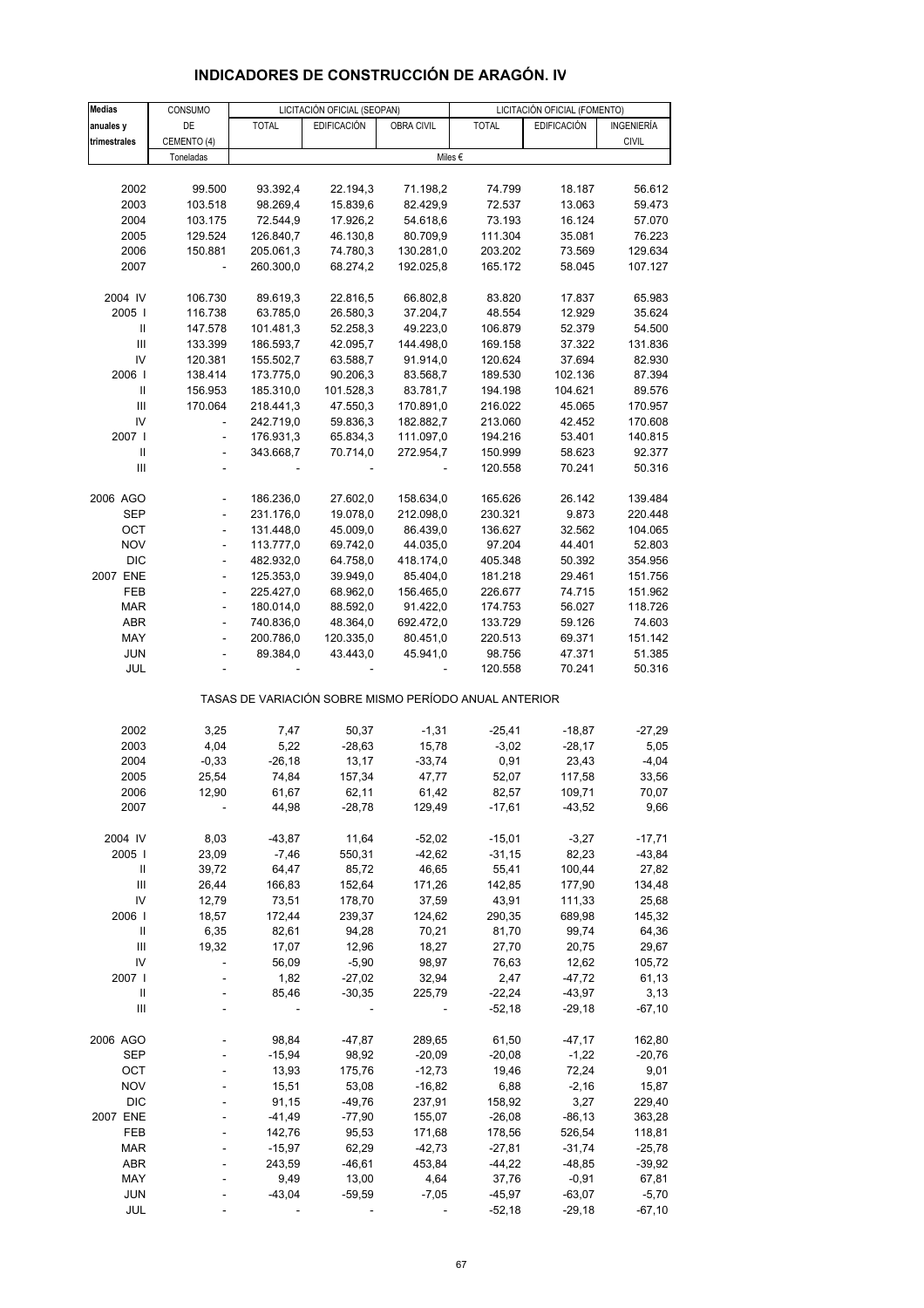| <b>Medias</b>                      |              |                    |                    | ESTABLECIMIENTOS HOTELEROS                            |                          |                    |                  |
|------------------------------------|--------------|--------------------|--------------------|-------------------------------------------------------|--------------------------|--------------------|------------------|
| anuales y                          |              | NÚMERO DE VIAJEROS |                    |                                                       | NÚMERO DE PERNOCTACIONES |                    | <b>GRADO DE</b>  |
| trimestrales                       | <b>TOTAL</b> | <b>ESPAÑOLES</b>   | <b>EXTRANJEROS</b> | <b>TOTAL</b>                                          | <b>ESPAÑOLES</b>         | <b>EXTRANJEROS</b> | <b>OCUPACIÓN</b> |
|                                    |              |                    | Unidades           |                                                       |                          |                    | %                |
|                                    |              |                    |                    |                                                       |                          |                    |                  |
| 2002                               | 159.248      | 135.653            | 23.584             | 333.366                                               | 290.289                  | 43.061             | 39,35            |
| 2003                               | 162.502      | 138.869            | 23.629             | 334.419                                               | 291.663                  | 42.740             | 38,40            |
| 2004                               | 168.334      | 144.783            | 23.538             | 343.092                                               | 300.054                  | 43.017             | 38,71            |
| 2005                               | 168.591      | 144.309            | 24.283             | 353.605                                               | 307.062                  | 46.544             | 39,06            |
| 2006                               | 177.005      | 150.705            | 26.300             | 365.378                                               | 313.436                  | 51.942             | 39,60            |
| 2007                               |              |                    |                    |                                                       |                          |                    |                  |
|                                    | 189.168      | 159.845            | 29.322             | 401.971                                               | 341.601                  | 60.370             | 41,09            |
| 2004 IV                            | 152.242      | 134.638            | 17.589             | 297.590                                               | 264.971                  | 32.618             | 35,44            |
| 2005                               | 157.276      | 141.050            | 16.226             | 343.756                                               | 311.767                  | 31.989             | 38,89            |
| $\ensuremath{\mathsf{II}}$         | 158.851      | 131.888            | 26.963             | 312.088                                               | 263.226                  | 48.862             | 35,91            |
| III                                | 207.937      | 171.848            | 36.090             | 456.672                                               | 388.055                  | 68.616             | 46,13            |
| IV                                 | 150.300      | 132.448            | 17.851             | 301.905                                               | 265.198                  | 36.707             | 35,32            |
| 2006                               | 162.280      | 145.225            | 17.055             | 350.412                                               | 310.464                  | 39.948             | 38,89            |
| Ш                                  | 177.266      | 146.594            | 30.671             | 347.796                                               | 289.809                  | 57.987             | 38,19            |
| Ш                                  | 208.730      | 172.561            | 36.170             | 451.790                                               | 382.664                  | 69.127             | 45,46            |
| IV                                 |              |                    |                    |                                                       |                          |                    |                  |
| 2007 l                             | 159.745      | 138.441            | 21.303             | 311.512<br>336.500                                    | 270.807                  | 40.705             | 35,86            |
|                                    | 155.426      | 135.234            | 20.192             |                                                       | 288.115                  | 48.384             | 36,84            |
| Ш                                  | 187.985      | 157.014            | 30.970             | 376.654                                               | 317.001                  | 59.653             | 40,60            |
| Ш                                  | 241.555      | 201.009            | 40.546             | 538.154                                               | 458.730                  | 79.424             | 48,22            |
| 2006 SEP                           | 190.919      | 158.317            | 32.602             | 367.162                                               | 308.440                  | 58.722             | 40,53            |
| OCT                                | 186.266      | 157.040            | 29.226             | 363.542                                               | 311.703                  | 51.839             | 40,90            |
| <b>NOV</b>                         | 150.090      | 129.862            | 20.228             | 275.742                                               | 235.195                  | 40.547             | 34,62            |
| <b>DIC</b>                         | 142.878      | 128.422            | 14.456             | 295.252                                               | 265.522                  | 29.730             | 32,07            |
| 2007 ENE                           | 123.664      | 109.557            | 14.107             | 274.131                                               | 241.473                  | 32.658             | 30, 11           |
| FEB                                | 165.689      | 143.381            | 22.308             | 365.537                                               | 308.615                  | 56.922             | 42,09            |
| <b>MAR</b>                         | 176.924      |                    | 24.161             |                                                       |                          | 55.573             |                  |
|                                    |              | 152.763            |                    | 369.831                                               | 314.258                  |                    | 38,31            |
| ABR                                | 198.878      | 171.342            | 27.536             | 415.495                                               | 362.591                  | 52.904             | 44,72            |
| MAY                                | 171.211      | 137.526            | 33.685             | 325.607                                               | 261.354                  | 64.253             | 35,87            |
| <b>JUN</b>                         | 193.865      | 162.175            | 31.690             | 388.861                                               | 327.059                  | 61.802             | 41,20            |
| JUL                                | 224.029      | 186.844            | 37.185             | 473.673                                               | 397.418                  | 76.255             | 43,01            |
| <b>AGO</b>                         | 259.080      | 215.173            | 43.907             | 602.634                                               | 520.042                  | 82.592             | 53,43            |
|                                    |              |                    |                    | TASAS DE VARIACIÓN SOBRE MISMO PERÍODO ANUAL ANTERIOR |                          |                    |                  |
| 2002                               | 1,06         | $-0,06$            | 7,95               | 3,84                                                  | 2,74                     | 11,86              | 2,46             |
| 2003                               | 2,04         | 2,37               | 0, 19              | 0,32                                                  | 0,47                     | $-0,74$            | $-2,39$          |
| 2004                               | 3,59         | 4,26               | $-0,38$            | 2,59                                                  | 2,88                     | 0,65               | 0,80             |
| 2005                               | 0, 15        | $-0,33$            | 3,16               | 3,06                                                  | 2,34                     | 8,20               | 0,91             |
| 2006                               | 4,99         | 4,43               | 8,31               | 3,33                                                  | 2,08                     | 11,60              | 1,38             |
| 2007                               | 4,09         | 3,56               | 7,07               | 4,31                                                  | 3,50                     | 9,15               | 0,50             |
|                                    |              |                    |                    |                                                       |                          |                    |                  |
| 2004 IV                            | 8,24         | 8,79               | 4,05               | 10,55                                                 | 9,99                     | 15,31              | 6,64             |
| 2005                               | 4,24         | 3,52               | 11,28              | 7,64                                                  | 7,40                     | 10,22              | 4,41             |
| Ш                                  | $-3,23$      | $-4, 13$           | 1,40               | $-2,37$                                               | $-3,58$                  | 4,70               | $-2,94$          |
| $\ensuremath{\mathsf{III}}\xspace$ | 0,91         | 0,69               | 1,97               | 4,80                                                  | 4,33                     | 7,61               | 2,18             |
| IV                                 | $-1,28$      | $-1,63$            | 1,49               | 1,45                                                  | 0,09                     | 12,54              | $-0,36$          |
| 2006                               | 3,18         | 2,96               | 5,11               | 1,94                                                  | $-0,42$                  | 24,88              | 0,01             |
| Ш                                  | 11,59        | 11,15              | 13,75              | 11,44                                                 | 10, 10                   | 18,68              | 6,34             |
| Ш                                  | 0,38         | 0,41               | 0,22               | $-1,07$                                               | $-1,39$                  | 0,74               | $-1,46$          |
| IV                                 | 6,28         | 4,52               | 19,34              | 3,18                                                  | 2,12                     | 10,89              | 1,55             |
| 2007                               | $-4,22$      | $-6,88$            | 18,39              | $-3,97$                                               | $-7,20$                  | 21,12              | $-5,29$          |
| Ш                                  | 6,05         | 7,11               | 0,97               | 8,30                                                  | 9,38                     | 2,87               | 6,30             |
| Ш                                  | 10,99        | 11,87              | 6,83               | 8,91                                                  | 9,28                     | 6,85               | 0,63             |
| 2006 SEP                           | $-4,86$      | $-4, 15$           | $-8,21$            | $-6,04$                                               | $-4,95$                  | $-11,34$           | $-5,02$          |
| OCT                                | 2,60         | 1,26               | 10,49              | 2,74                                                  | 2,77                     | 2,57               | 2,28             |
| <b>NOV</b>                         | 15,59        | 12,57              | 39,70              | 11,29                                                 | 9,00                     | 26,73              | 6,23             |
| <b>DIC</b>                         | 2,41         | 1,20               | 14,52              | $-2,91$                                               | $-3,98$                  | 7,76               | $-3,90$          |
| 2007 ENE                           | $-12,64$     | $-14,33$           | 3,20               | $-15,18$                                              | $-17,59$                 | 8,33               | $-15,85$         |
| FEB                                | $-1,84$      | $-4,63$            | 20,85              | 1,22                                                  | $-1,76$                  | 21,14              | $-1,03$          |
| <b>MAR</b>                         | 0,25         | $-2,97$            | 26,92              | 0,79                                                  | $-3,07$                  | 30, 12             | $-0,16$          |
| ABR                                | 3,82         | 3,94               | 3,06               | 5,92                                                  | 6,00                     | 5,37               | 7,06             |
| MAY                                | 3,66         | 3,88               | 2,76               | 4,22                                                  | 4,91                     | 1,51               | 1,47             |
| <b>JUN</b>                         | 10,74        | 13,77              | $-2,54$            | 14,81                                                 | 17,54                    | 2,22               | 10,01            |
| JUL                                | 11,45        | 12,71              | 5,53               | 11,86                                                 | 14,32                    | 0,59               | 2,89             |
| <b>AGO</b>                         | 10,59        | 11,15              | 7,96               | 6,71                                                  | 5,72                     | 13,38              | $-1, 13$         |
|                                    |              |                    |                    |                                                       |                          |                    |                  |

### **INDICADORES DE SERVICIOS DE ARAGÓN. I**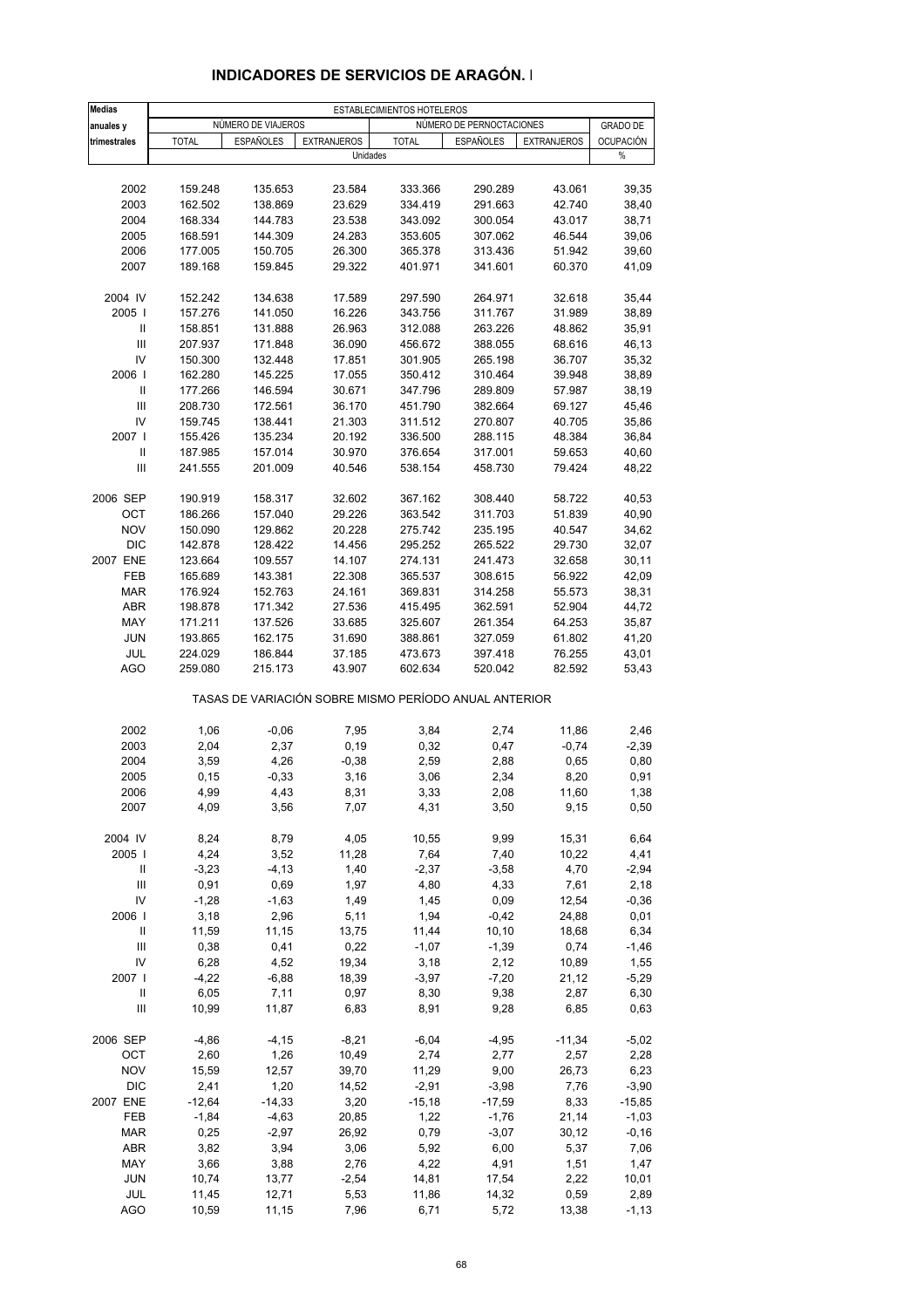| <b>Medias</b> |              |                    |                    | <b>ACAMPAMENTOS TURÍSTICOS (5)</b>                    |                          |                    |                  |
|---------------|--------------|--------------------|--------------------|-------------------------------------------------------|--------------------------|--------------------|------------------|
| anuales y     |              | NÚMERO DE VIAJEROS |                    |                                                       | NÚMERO DE PERNOCTACIONES |                    | <b>GRADO DE</b>  |
| trimestrales  | <b>TOTAL</b> | <b>ESPAÑOLES</b>   | <b>EXTRANJEROS</b> | <b>TOTAL</b>                                          | <b>ESPAÑOLES</b>         | <b>EXTRANJEROS</b> | <b>OCUPACIÓN</b> |
|               |              |                    | Unidades           |                                                       |                          |                    | %                |
|               |              |                    |                    |                                                       |                          |                    |                  |
| 2002          | 21.452       | 13.792             | 7.660              | 71.705                                                | 46.143                   | 25.562             | 14,65            |
| 2003          | 26.454       | 18.125             | 8.329              | 85.478                                                | 57.374                   | 28.103             | 20,33            |
| 2004          | 23.071       | 15.858             | 7.213              | 72.260                                                | 48.419                   | 23.841             | 22,66            |
| 2005          | 22.473       | 15.777             | 6.697              | 76.300                                                | 53.909                   | 22.391             | 25,96            |
| 2006          | 13.367       | 9.097              | 4.270              | 33.554                                                | 22.293                   | 11.261             | 24,66            |
| 2007          | 30.310       | 20.102             | 10.208             | 100.771                                               | 68.763                   | 32.008             | 30,35            |
|               |              |                    |                    |                                                       |                          |                    |                  |
| 2004 IV       | 6.584        | 6.117              | 467                | 16.211                                                | 14.585                   | 1.626              | 20,31            |
| 2005          | 6.760        | 6.405              | 355                | 19.075                                                | 17.953                   | 1.122              | 25,62            |
| Ш             | 16.235       | 11.128             | 5.106              | 41.271                                                | 26.661                   | 14.610             | 19,33            |
| III           | 60.662       | 39.980             | 20.682             | 227.185                                               | 155.578                  | 71.606             | 33,64            |
| IV            | 6.237        | 5.593              | 644                | 17.669                                                | 15.444                   | 2.225              | 25,25            |
| 2006          | 5.371        | 5.097              | 274                | 10.575                                                | 9.793                    | 782                | 27,99            |
| Ш             | 21.707       | 14.247             | 7.460              | 53.448                                                | 35.041                   | 18.407             | 22,93            |
| Ш             | 19.351       | 10.898             | 8.453              | 49.343                                                | 26.223                   | 23.120             | 21,42            |
| IV            | 7.038        | 6.147              | 891                | 20.851                                                | 18.116                   | 2.735              | 26,29            |
| 2007 l        | 5.318        | 4.907              | 411                | 13.326                                                | 12.037                   | 1.289              | 29,59            |
| Ш             | 21.520       | 14.400             | 7.120              | 57.747                                                | 38.572                   | 19.175             | 22,68            |
| III           | 80.982       | 51.446             | 29.536             | 296.473                                               | 199.139                  | 97.334             | 43,00            |
|               |              |                    |                    |                                                       |                          |                    |                  |
| 2006 SEP      | 22.118       | 13.563             | 8.555              | 61.342                                                | 36.768                   | 24.574             | 21,00            |
| OCT           | 10.791       | 8.892              | 1.899              | 34.627                                                | 28.167                   | 6.460              | 26,01            |
| <b>NOV</b>    | 3.392        | 2.832              | 560                | 7.150                                                 | 6.064                    | 1.086              | 25,33            |
| <b>DIC</b>    | 6.932        | 6.717              | 215                | 20.777                                                | 20.118                   | 659                | 27,54            |
| 2007 ENE      | 4.228        | 4.092              | 136                | 10.007                                                | 9.710                    | 297                | 29,08            |
| FEB           | 4.810        | 4.657              | 153                | 12.631                                                | 12.057                   | 574                | 31,80            |
| <b>MAR</b>    | 6.917        | 5.972              | 945                | 17.341                                                | 14.345                   | 2.996              | 27,88            |
| ABR           | 24.299       | 20.004             | 4.295              | 72.727                                                | 61.101                   | 11.626             | 23,24            |
| MAY           | 14.581       | 6.272              | 8.309              | 37.505                                                | 15.633                   | 21.872             | 21,63            |
| <b>JUN</b>    | 25.680       | 16.925             | 8.755              | 63.010                                                | 38.982                   | 24.028             | 23,18            |
| JUL           | 72.217       | 43.141             | 29.076             | 240.282                                               | 137.954                  | 102.328            | 37,46            |
| <b>AGO</b>    | 89.746       | 59.750             | 29.996             | 352.664                                               | 260.324                  | 92.340             | 48,54            |
|               |              |                    |                    | TASAS DE VARIACIÓN SOBRE MISMO PERÍODO ANUAL ANTERIOR |                          |                    |                  |
|               |              |                    |                    |                                                       |                          |                    |                  |
| 2002          | $-1,10$      | $-3,16$            | 2,82               | 2,83                                                  | 3,28                     | 2,03               | 47,67            |
| 2003          | 23,32        | 31,41              | 8,74               | 19,21                                                 | 24,34                    | 9,94               | 38,75            |
| 2004          | $-12,79$     | $-12,51$           | $-13,40$           | $-15,46$                                              | $-15,61$                 | $-15,17$           | 11,47            |
| 2005          | $-2,59$      | $-0,51$            | $-7,16$            | 5,59                                                  | 11,34                    | $-6,08$            | 14,56            |
| 2006          | -40,52       | $-42,34$           | $-36,24$           | $-56,02$                                              | $-58,65$                 | $-49,71$           | $-5,01$          |
| 2007          | 106,95       | 108,40             | 104,13             | 189,20                                                | 211,84                   | 150,17             | 23,87            |
| 2004 IV       |              |                    | $-38,77$           |                                                       |                          |                    |                  |
|               | 7,72         | 14,35              |                    | 14,49                                                 | 24,24                    | $-32,81$           | 14,98<br>32,13   |
| 2005          | 22,60        | 24,64              | $-5,42$            | 61,38<br>$-15,80$                                     | 67,22<br>$-12,87$        | 3,54               |                  |
| Ш             | $-16,81$     | $-14,77$           | $-20,94$           |                                                       |                          | $-20,67$           | 13,11            |
| Ш             | $-0,01$      | 2,20               | $-4,03$            | 7,16                                                  | 12,94                    | $-3,55$            | $-0,63$          |
| IV            | $-5,28$      | $-8,57$            | 37,83              | 9,00                                                  | 5,89                     | 36,84              | 24,32            |
| 2006          | $-20,55$     | $-20,42$           | $-22,82$           | $-44,56$                                              | $-45,45$                 | $-30,28$           | 9,24             |
| Ш             | 33,71        | 28,02              | 46,09              | 29,50                                                 | 31,43                    | 25,99              | 18,66            |
| Ш             | $-68,10$     | $-72,74$           | $-59,13$           | $-78,28$                                              | $-83,14$                 | $-67,71$           | $-36,33$         |
| IV            | 12,85        | 9,91               | 38,48              | 18,01                                                 | 17,30                    | 22,92              | 4,12             |
| 2007          | $-0,99$      | $-3,73$            | 50, 12             | 26,01                                                 | 22,91                    | 64,83              | 5,72             |
| Ш             | $-0.86$      | 1,08               | $-4,56$            | 8,04                                                  | 10,08                    | 4,17               | $-1,09$          |
| Ш             | 350,70       | 437,80             | 251,54             | 584,00                                                | 850,50                   | 334,66             | 98,80            |
| 2006 SEP      | 18,92        | 14,32              | 27,02              | 9,41                                                  | 0,03                     | 27,27              | 10,47            |
| OCT           | 25,80        | 27,87              | 16,93              | 27,91                                                 | 33,56                    | 8,01               | 15,09            |
| <b>NOV</b>    | 13,63        | 1,72               | 178,61             | 5,05                                                  | $-6,48$                  | 237,27             | 0,36             |
| DIC           | $-3,01$      | $-4,60$            | 102,83             | 8,61                                                  | 7,25                     | 77,15              | $-1,36$          |
| 2007 ENE      | $-25,50$     | $-24,79$           | $-41,88$           | $-16, 13$                                             | $-14,10$                 | $-52,71$           | $-0,17$          |
| FEB           | $-3,00$      | $-3,60$            | 19,53              | 39,12                                                 | 38,89                    | 44,22              | 10,76            |
| MAR           | 26,22        | 18,96              | 105,43             | 61,84                                                 | 52,69                    | 126,97             | 6,74             |
| ABR           | $-16,74$     | $-15,27$           | $-22,97$           | $-1,26$                                               | $-3,35$                  | 11,41              | $-9,01$          |
| MAY           | $-18,85$     | $-34,43$           | $-1,11$            | $-13,47$                                              | $-25,38$                 | $-2,33$            | 0,00             |
| <b>JUN</b>    | 42,92        | 76,93              | 4,20               | 45,37                                                 | 86,06                    | 7,30               | 7,17             |
| JUL           | 301,92       | 350,98             | 246,06             | 454,36                                                | 558,46                   | 356,96             | 73,19            |
| <b>AGO</b>    | 399,48       | 524,61             | 257,01             | 713,64                                                | $\blacksquare$           | 312,36             | 124,41           |
|               |              |                    |                    |                                                       |                          |                    |                  |

### **INDICADORES DE SERVICIOS DE ARAGÓN. II**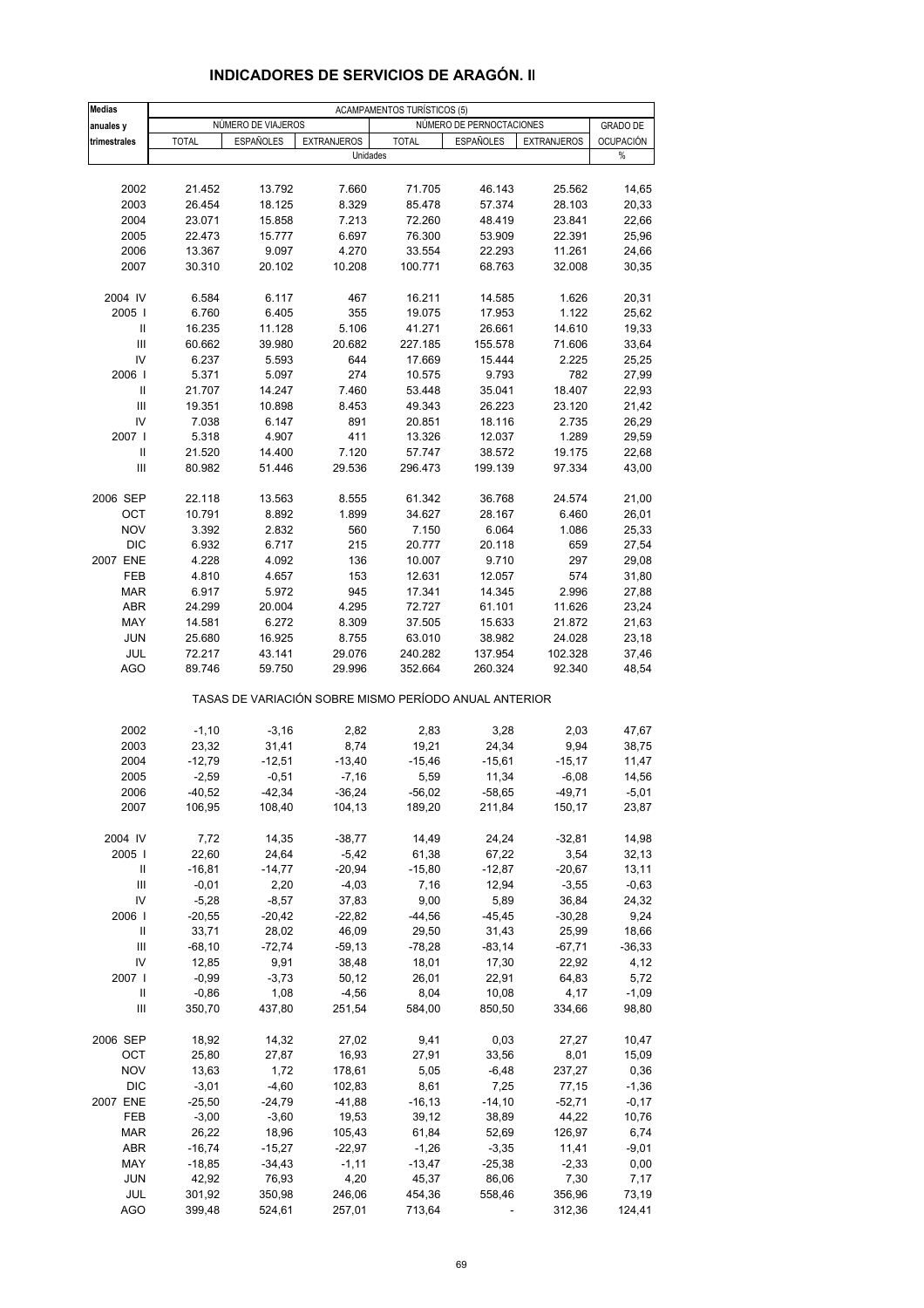| <b>Medias</b>                      |              |                    |                    | APARTAMENTOS TURÍSTICOS (5)                           |                          |                    |                  |
|------------------------------------|--------------|--------------------|--------------------|-------------------------------------------------------|--------------------------|--------------------|------------------|
| anuales y                          |              | NÚMERO DE VIAJEROS |                    |                                                       | NÚMERO DE PERNOCTACIONES |                    | <b>GRADO DE</b>  |
| trimestrales                       | <b>TOTAL</b> | <b>ESPAÑOLES</b>   | <b>EXTRANJEROS</b> | <b>TOTAL</b>                                          | <b>ESPAÑOLES</b>         | <b>EXTRANJEROS</b> | <b>OCUPACIÓN</b> |
|                                    |              |                    | Unidades           |                                                       |                          |                    | $\%$             |
|                                    |              |                    |                    |                                                       |                          |                    |                  |
| 2002                               | 2.706        | 2.541              | 164                | 12.434                                                | 11.010                   | 1.423              | 24,58            |
| 2003                               | 3.026        | 2.829              | 197                | 12.775                                                | 11.205                   | 1.570              | 22,32            |
| 2004                               | 3.399        | 3.254              | 145                | 13.916                                                | 13.003                   | 913                | 24,10            |
| 2005                               | 3.237        | 2.994              | 243                | 13.432                                                | 11.763                   | 1.669              | 22,58            |
| 2006                               | 3.005        | 2.782              | 223                | 11.052                                                | 9.417                    | 1.635              | 16,25            |
| 2007                               | 4.398        | 4.055              | 343                | 20.149                                                | 16.379                   | 3.770              | 25,73            |
|                                    |              |                    |                    |                                                       |                          |                    |                  |
| 2004 IV                            | 2.368        | 2.238              | 130                | 8.898                                                 | 8.165                    | 732                | 16,48            |
| 2005                               | 4.641        | 4.335              | 306                | 16.257                                                | 14.834                   | 1.422              | 28,90            |
| Ш                                  | 2.239        | 2.038              | 201                | 6.353                                                 | 5.193                    | 1.160              | 11,78            |
| $\mathsf{III}\,$                   | 3.579        | 3.264              | 315                | 20.249                                                | 18.381                   | 1.869              | 31,49            |
| IV                                 | 2.487        | 2.337              | 150                | 10.867                                                | 8.644                    | 2.223              | 18,15            |
| 2006                               | 4.866        | 4.693              | 173                | 18.516                                                | 16.060                   | 2.456              | 27,98            |
|                                    |              |                    |                    | 7.794                                                 | 6.737                    |                    |                  |
| Ш                                  | 2.374        | 2.124              | 250                |                                                       |                          | 1.057              | 11,96            |
| Ш<br>IV                            | 1.840        | 1.584              | 256<br>213         | 6.411                                                 | 5.152                    | 1.259              | 9,31             |
| 2007 l                             | 2.938        | 2.725              |                    | 11.485                                                | 9.718                    | 1.767              | 15,75            |
|                                    | 4.711        | 4.373              | 338                | 19.542                                                | 15.339                   | 4.203              | 25,27            |
| Ш                                  | 3.537        | 3.295              | 242                | 12.986                                                | 10.086                   | 2.900              | 17,95            |
| Ш                                  | 5.219        | 4.716              | 503                | 31.804                                                | 27.379                   | 4.426              | 38,09            |
|                                    |              |                    |                    |                                                       |                          |                    |                  |
| 2006 SEP                           | 2.994        | 2.637              | 357                | 12.146                                                | 9.716                    | 2.430              | 16,52            |
| OCT                                | 2.877        | 2.581              | 296                | 10.717                                                | 8.356                    | 2.361              | 15,36            |
| <b>NOV</b>                         | 1.504        | 1.340              | 164                | 5.159                                                 | 3.721                    | 1.438              | 8,21             |
| <b>DIC</b>                         | 4.433        | 4.255              | 178                | 18.578                                                | 17.076                   | 1.502              | 23,67            |
| 2007 ENE                           | 3.621        | 3.352              | 269                | 18.442                                                | 14.000                   | 4.442              | 23,57            |
| FEB                                | 5.524        | 5.081              | 443                | 21.161                                                | 16.923                   | 4.238              | 28,62            |
| <b>MAR</b>                         | 4.988        | 4.685              | 303                | 19.023                                                | 15.093                   | 3.930              | 23,61            |
| ABR                                | 4.835        | 4.607              | 228                | 19.570                                                | 16.929                   | 2.641              | 25,71            |
| MAY                                | 1.896        | 1.651              | 245                | 7.610                                                 | 4.338                    | 3.272              | 11,21            |
| <b>JUN</b>                         | 3.880        | 3.628              | 252                | 11.778                                                | 8.991                    | 2.787              | 16,92            |
| JUL                                | 3.660        | 3.118              | 542                | 21.211                                                | 16.908                   | 4.303              | 26,07            |
| AGO                                | 6.778        | 6.314              | 464                | 42.397                                                | 37.849                   | 4.548              | 50,11            |
|                                    |              |                    |                    | TASAS DE VARIACIÓN SOBRE MISMO PERÍODO ANUAL ANTERIOR |                          |                    |                  |
| 2002                               | 0,89         |                    | 23,47              |                                                       |                          | 58,84              | $-14,96$         |
| 2003                               | 11,84        | $-0,28$<br>11,31   |                    | $-3,74$                                               | $-8,41$                  | 10,30              | $-9,20$          |
| 2004                               | 12,33        | 15,04              | 20,07<br>$-26,38$  | 2,75<br>8,93                                          | 1,77<br>16,04            | $-41,83$           | 7,99             |
| 2005                               |              |                    |                    |                                                       |                          |                    |                  |
|                                    | $-4,79$      | $-8,00$            | 67,14              | $-3,48$                                               | $-9,53$                  | 82,72              | $-6,32$          |
| 2006                               | $-7,17$      | $-7,08$            | $-8,20$            | $-17,72$                                              | $-19,95$                 | $-2,03$            | $-28,04$         |
| 2007                               | 45,10        | 43,74              | 63,36              | 87,39                                                 | 76,75                    | 153,73             | 56,83            |
| 2004 IV                            | 7,57         | 7,29               | 12,72              | 6,99                                                  | 16,97                    | $-45,16$           | 5,53             |
| 2005                               | $-2,37$      | $-5,82$            | 102,87             | $-7,70$                                               | $-10,34$                 | 33,14              | 0,83             |
| Ш                                  | $-18,64$     | $-21,86$           | 39,58              | $-35,65$                                              | $-42,67$                 | 42,20              | $-36,81$         |
| $\ensuremath{\mathsf{III}}\xspace$ | $-3,87$      | $-8,48$            | 101,28             | 5,03                                                  | 0,75                     | 80,32              | $-3,47$          |
| IV                                 | 5,00         | 4,41               | 15,13              | 22,14                                                 | 5,86                     | 203,60             | 10, 13           |
| 2006                               | 4,83         | 8,25               | $-43,53$           | 13,90                                                 | 8,26                     | 72,70              | $-3,17$          |
| Ш                                  | 6,04         | 4,24               | 24,38              | 22,68                                                 | 29,74                    | $-8,93$            | 1,53             |
| Ш                                  | $-48,59$     | $-51,49$           | $-18,54$           | $-68,34$                                              | $-71,97$                 | $-32,61$           | $-70,43$         |
| IV                                 | 18,15        | 16,62              | 42,09              | 5,68                                                  | 12,42                    | $-20,52$           | $-13,26$         |
| 2007 l                             | $-3,18$      | $-6,82$            | 95,57              | 5,54                                                  | -4,49                    | 71,12              | $-9,70$          |
| Ш                                  | 48,97        | 55,12              | $-3,33$            | 66,62                                                 | 49,70                    | 174,45             | 50,06            |
| Ш                                  | 313,22       | 346,17             | 144,17             | 797,40                                                | 853,95                   | 556,60             | 567,08           |
|                                    |              |                    |                    |                                                       |                          |                    |                  |
| 2006 SEP                           | 46,48        | 45,85              | 51,27              | 33,18                                                 | 25,27                    | 78,15              | $-2,82$          |
| OCT                                | 41,93        | 40,12              | 60,00              | 15,70                                                 | 22,94                    | -4,26              | $-12,58$         |
| <b>NOV</b>                         | 48,32        | 47,58              | 54,72              | 16,46                                                 | 46,61                    | $-24,00$           | $-1,56$          |
| <b>DIC</b>                         | 0,32         | $-0,14$            | 12,66              | $-1,75$                                               | 2,89                     | $-35,03$           | $-17,09$         |
| 2007 ENE                           | $-18,06$     | $-21,33$           | 70,25              | $-2,47$                                               | $-15,65$                 | 92,13              | $-17,44$         |
| FEB                                | 4,86         | 0,65               | 101,36             | 12,31                                                 | 5,09                     | 54,78              | $-5,48$          |
| <b>MAR</b>                         | 1,59         | $-1,76$            | 114,89             | 6,88                                                  | $-2,49$                  | 69,47              | $-5,97$          |
| ABR                                | 5,18         | 8,17               | $-32,54$           | 20,11                                                 | 16,98                    | 44,95              | 5,11             |
| MAY                                | 50,12        | 56,20              | 18,93              | 114,73                                                | 51,15                    | 385,46             | 96,32            |
| <b>JUN</b>                         | 207,21       | 243,24             | 22,33              | 232,34                                                | 213,28                   | 313,50             | 196,32           |
| JUL                                | 189,79       | 194,99             | 163,11             | 498,50                                                | 489,13                   | 538,43             | 356,57           |
| <b>AGO</b>                         | 436,66       | 497,35             | 125,24             | $\overline{\phantom{a}}$                              | $\blacksquare$           | 574,78             | 777,58           |

# **INDICADORES DE SERVICIOS DE ARAGÓN. III**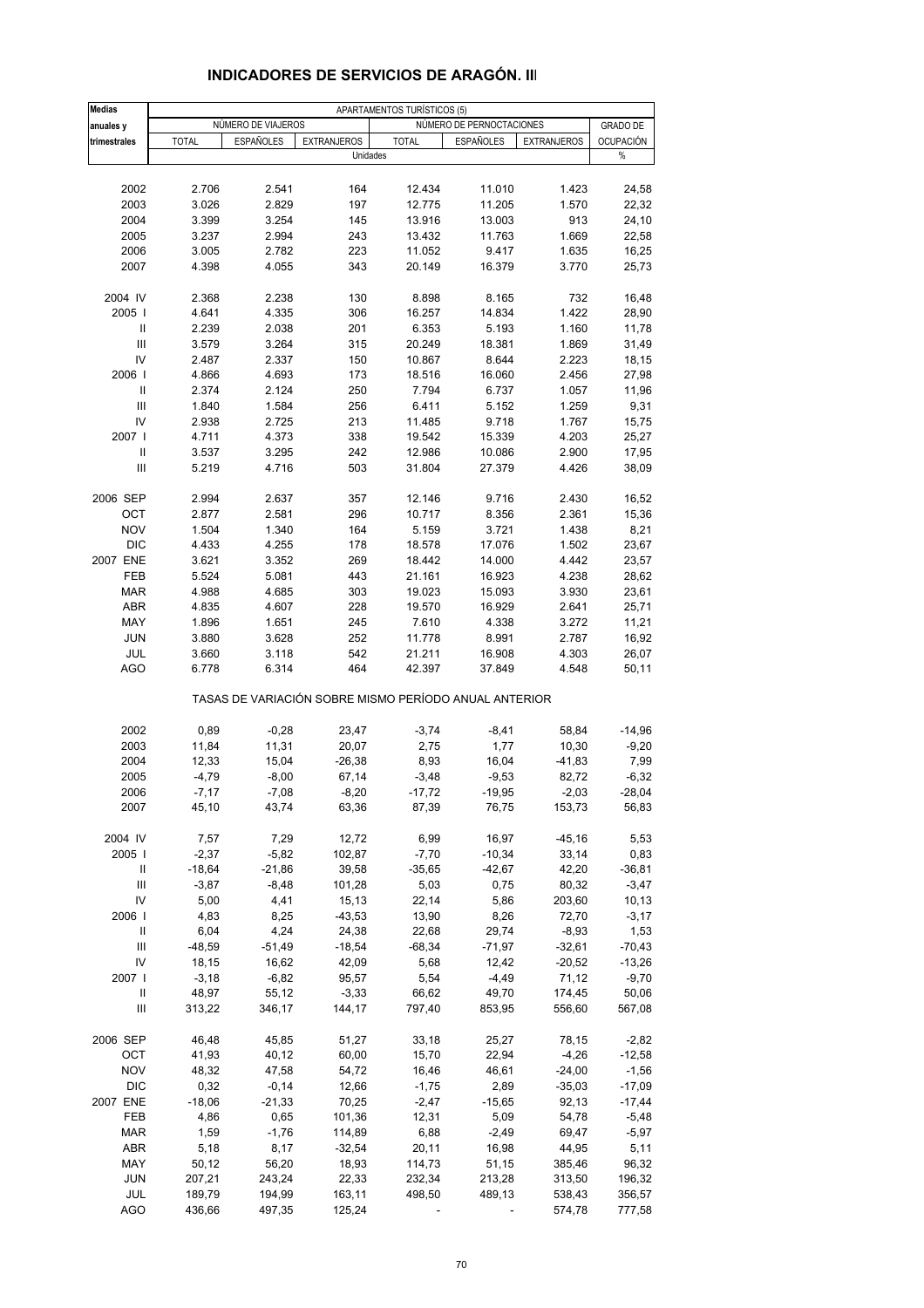| <b>Medias</b>                      |                  |                  |                 | TRANSPORTE AÉREO DE PASAJEROS |                                                       |                   |                    |
|------------------------------------|------------------|------------------|-----------------|-------------------------------|-------------------------------------------------------|-------------------|--------------------|
| anuales y                          | <b>TOTAL</b>     |                  | <b>INTERIOR</b> |                               |                                                       | INTERNACIONAL     |                    |
| trimestrales                       |                  | <b>TOTAL</b>     | <b>REGULAR</b>  | NO REGULAR                    | <b>TOTAL</b>                                          | <b>REGULAR</b>    | NO REGULAR         |
|                                    |                  |                  |                 | Unidades                      |                                                       |                   |                    |
|                                    |                  |                  |                 |                               |                                                       |                   |                    |
| 2002                               | 18.805           | 16.158           | 13.357          | 2.800                         | 2.647                                                 | 1.280             | 1.367              |
| 2003                               | 18.809           | 16.499           | 13.242          | 3.257                         | 2.310                                                 | 1.028             | 1.282              |
| 2004                               | 17.402           | 14.012           | 9.080           | 4.932                         | 3.390                                                 | 1.517             | 1.873              |
| 2005                               | 31.328           | 13.096           | 7.347           | 5.750                         | 18.232                                                | 16.211            | 2.021              |
| 2006                               | 35.724           | 14.258           | 9.976           | 4.283                         | 21.466                                                | 19.365            | 2.101              |
| 2007                               | 40.311           | 18.512           | 11.979          | 6.533                         | 21.799                                                | 20.161            | 1.638              |
| 2004 IV                            | 17.159           | 10.409           | 7.326           | 3.082                         | 6.751                                                 | 3.695             | 3.055              |
| 2005                               | 22.634           | 8.372            | 5.230           | 3.141                         | 14.262                                                | 11.547            | 2.715              |
| Ш                                  | 27.662           | 9.454            | 6.616           | 2.837                         | 18.208                                                | 17.078            | 1.130              |
| $\mathbf{III}$                     | 47.812           | 25.598           | 11.361          | 14.238                        | 22.214                                                | 19.732            | 2.482              |
| IV                                 | 27.205           | 8.962            | 6.180           | 2.782                         | 18.243                                                | 16.486            | 1.757              |
| 2006                               | 26.193           | 9.236            | 5.677           | 3.559                         | 16.957                                                | 16.825            | 133                |
| Ш                                  | 33.320           | 10.770           | 8.212           | 2.558                         | 22.549                                                | 20.282            | 2.267              |
| Ш                                  | 51.243           | 25.438           | 17.157          | 8.281                         | 25.804                                                | 22.561            | 3.243              |
| IV                                 | 32.142           | 11.589           | 8.858           | 2.731                         | 20.553                                                | 17.792            | 2.761              |
| 2007 l                             | 31.653           | 13.877           | 8.711           | 5.166                         | 17.776                                                | 17.195            | 581                |
| Ш                                  | 42.113           | 18.220           | 12.338          | 5.882                         | 23.893                                                | 21.703            | 2.191              |
| $\ensuremath{\mathsf{III}}\xspace$ | 60.876           | 33.292           | 20.704          | 12.588                        | 27.584                                                | 24.431            | 3.153              |
|                                    |                  |                  |                 |                               |                                                       |                   |                    |
| 2006 AGO                           | 57.045           | 30.872           | 20.193          | 10.679                        | 26.173                                                | 22.352            | 3.821              |
| <b>SEP</b>                         | 43.380           | 20.085           | 14.299          | 5.786                         | 23.295                                                | 21.341            | 1.954              |
| OCT                                | 36.129<br>28.351 | 12.221           | 10.201          | 2.020                         | 23.908<br>16.086                                      | 20.977            | 2.931              |
| <b>NOV</b><br><b>DIC</b>           |                  | 12.265<br>10.281 | 9.012<br>7.360  | 3.253<br>2.921                |                                                       | 15.681            | 405<br>4.947       |
| 2007 ENE                           | 31.945<br>25.067 | 9.935            | 7.591           | 2.344                         | 21.664<br>15.132                                      | 16.717<br>14.847  | 285                |
| FEB                                | 31.155           | 13.677           | 8.428           | 5.249                         | 17.478                                                | 16.746            | 732                |
| <b>MAR</b>                         | 38.738           | 18.019           | 10.115          | 7.904                         | 20.719                                                | 19.993            | 726                |
| <b>ABR</b>                         | 50.017           | 20.916           | 11.662          | 9.254                         | 29.101                                                | 23.336            | 5.765              |
| MAY                                | 34.025           | 13.817           | 11.071          | 2.746                         | 20.208                                                | 20.009            | 199                |
| <b>JUN</b>                         | 42.298           | 19.927           | 14.281          | 5.646                         | 22.371                                                | 21.763            | 608                |
| JUL                                | 60.876           | 33.292           | 20.704          | 12.588                        | 27.584                                                | 24.431            | 3.153              |
|                                    |                  |                  |                 |                               | TASAS DE VARIACIÓN SOBRE MISMO PERÍODO ANUAL ANTERIOR |                   |                    |
|                                    |                  |                  | $-6,23$         |                               |                                                       |                   |                    |
| 2002<br>2003                       | 3,71<br>0,02     | $-2,00$<br>2,11  | $-0,87$         | 24,88<br>16,32                | 60,87<br>$-12,73$                                     | 27,61<br>$-19,67$ | 112,77<br>$-6,23$  |
| 2004                               | $-7,48$          | $-15,07$         | -31,43          | 51,42                         | 46,75                                                 | 47,58             | 46,07              |
| 2005                               | 80,02            | $-6,53$          | $-19,08$        | 16,57                         | 437,79                                                | 968,48            | 7,90               |
| 2006                               | 14,03            | 8,87             | 35,78           | $-25,52$                      | 17,74                                                 | 19,46             | 3,97               |
| 2007                               | 21,71            | 51,78            | 42,98           | 71,08                         | 4,18                                                  | 4,30              | 2,81               |
|                                    |                  |                  |                 |                               |                                                       |                   |                    |
| 2004 IV                            | 13,53            | $-15,75$         | $-27,94$        | 40,87                         | 144,59                                                | 270,03            | 73,47              |
| 2005                               | 73,51            | $-30,23$         | $-39,45$        | $-6,54$                       | $\overline{\phantom{a}}$                              |                   | 991,82             |
| Ш                                  | 77,75            | $-24,92$         | $-29,11$        | $-12,91$                      | 512,79                                                |                   | $-47,05$           |
| $\mathbf{III}$                     | 100,53           | 21,61            | 3,08            | 41,98                         | 695,14                                                | ÷,                | 20,84              |
| IV<br>2006                         | 58,54            | $-13,90$         | $-15,64$        | $-9,75$                       | 170,24                                                | 346,12            | $-42,49$           |
| Ш                                  | 15,73<br>20,45   | 10,32<br>13,93   | 8,53<br>24,12   | 13,31<br>$-9,84$              | 18,90<br>23,84                                        | 45,71<br>18,76    | $-95,11$<br>100,65 |
| Ш                                  | 7,18             | $-0,63$          | 51,02           | $-41,84$                      | 16,16                                                 | 14,34             | 30,69              |
| IV                                 | 18,15            | 29,31            | 43,32           | $-1,81$                       | 12,66                                                 | 7,92              | 57,14              |
| 2007 I                             | 20,84            | 50,25            | 53,46           | 45,13                         | 4,83                                                  | 2,20              | 337,94             |
| Ш                                  | 26,39            | 69,17            | 50,24           | 129,95                        | 5,96                                                  | 7,00              | $-3,38$            |
| Ш                                  | 14,21            | 31,29            | 21,94           | 50,23                         | $-1,29$                                               | 1,84              | $-20,28$           |
|                                    |                  |                  |                 |                               |                                                       |                   |                    |
| 2006 AGO                           | 1,11             | $-5,01$          | 63,36           | $-46,97$                      | 9,42                                                  | 9,71              | 7,76               |
| SEP                                | 11,87            | 5,73             | 31,95           | $-29,09$                      | 17,78                                                 | 18,11             | 14,27              |
| OCT                                | 28,71            | 21,14            | 29,77           | $-9,30$                       | 32,96                                                 | 26,09             | 117,76             |
| <b>NOV</b>                         | 9,61             | 34,90            | 61,22           | $-7,11$                       | $-4,10$                                               | $-5,55$           | 138,24             |
| <b>DIC</b>                         | 15,41            | 33,42            | 44,60           | 11,66                         | 8,47                                                  | 3,08              | 31,74              |
| 2007 ENE                           | 13,66            | 48,15            | 74,51           | $-0,51$                       | $-1,41$                                               | $-2,13$           | 59,22              |
| FEB<br><b>MAR</b>                  | 23,60<br>23,69   | 52,90<br>49,45   | 61,05<br>35,83  | 41,41<br>71,45                | 7,48<br>7,56                                          | 3,90<br>4,21      | 411,89<br>855,26   |
| <b>ABR</b>                         | 32,21            | 56,73            | 24,42           | 132,98                        | 18,85                                                 | 15,11             | 36,84              |
| MAY                                | 7,73             | 42,18            | 48,07           | 22,53                         | $-7,58$                                               | $-0,93$           | $-88,07$           |
| <b>JUN</b>                         | 38,48            | 115,47           | 83,40           | 286,45                        | 5,04                                                  | 6,81              | $-33,98$           |
| JUL                                | 14,21            | 31,29            | 21,94           | 50,23                         | $-1,29$                                               | 1,84              | $-20,28$           |

### **INDICADORES DE SERVICIOS DE ARAGÓN. IV**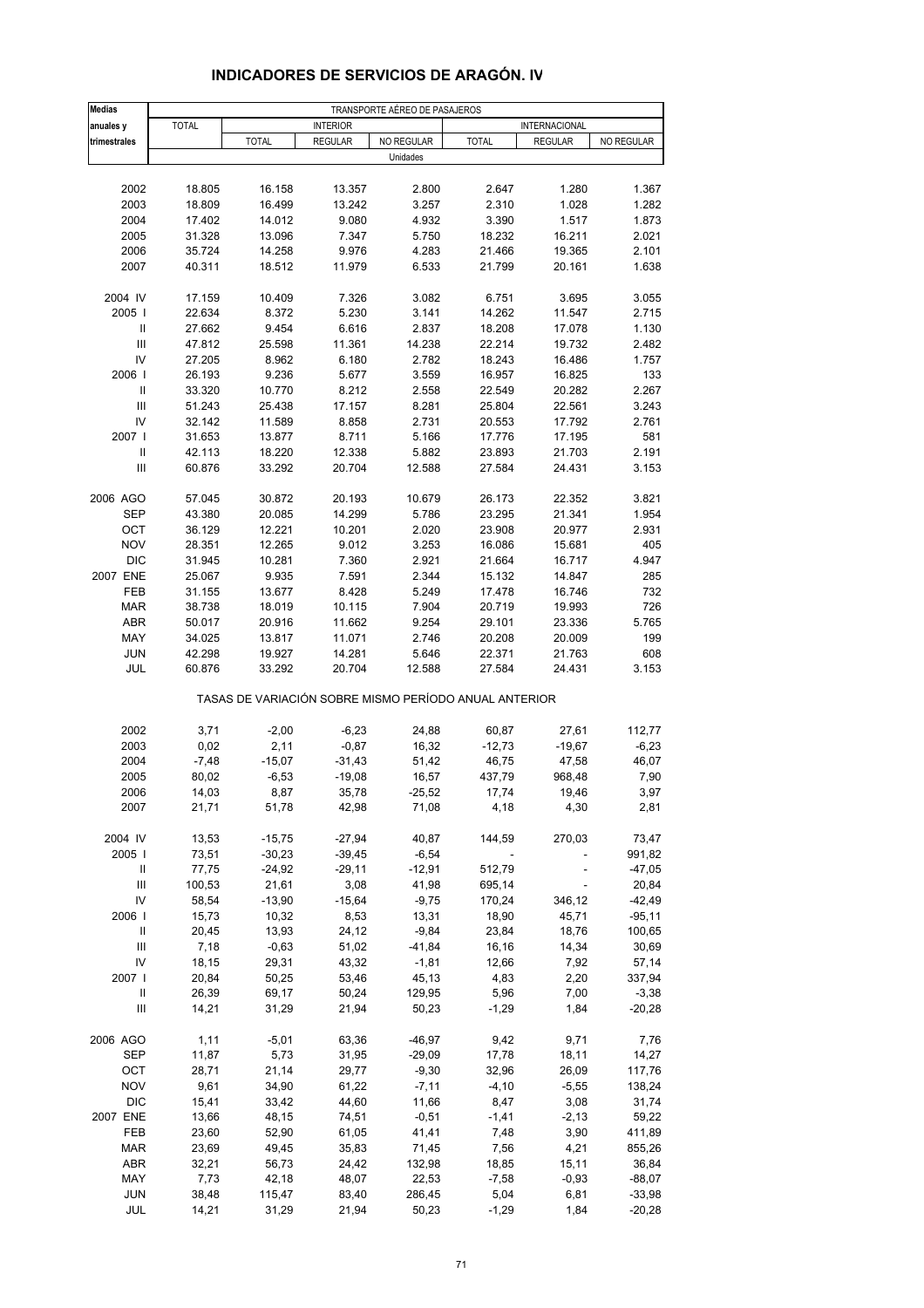### **INDICADORES DE DEMANDA DE ARAGÓN. I**

| <b>Medias</b> |                   |                 | CONSUMO                                               |                       |
|---------------|-------------------|-----------------|-------------------------------------------------------|-----------------------|
| anuales y     | IPI. INE          | <b>GASOLINA</b> | MATRICULACIÓN                                         | ÍNDICE                |
| trimestrales  | <b>B. CONSUMO</b> | AUTO            | <b>TURISMOS</b>                                       | <b>COMERCIO MENOR</b> |
|               | <b>Base 2000</b>  | Toneladas       | Unidades                                              | <b>Base 2005</b>      |
|               |                   |                 |                                                       |                       |
| 2002          | 105,3             | 20.719          | 2.515                                                 | 88,77                 |
| 2003          | 110,5             | 20.483          | 2.648                                                 | 91,92                 |
|               |                   |                 | 2.923                                                 |                       |
| 2004          | 108,9             | 19.130          |                                                       | 96,09                 |
| 2005          | 109,0             | 17.896          | 3.084                                                 | 100,00                |
| 2006          | 116,1             | 16.931          | 3.077                                                 | 105,17                |
| 2007          | 115,6             | 16.102          | 3.403                                                 | 107,90                |
|               |                   |                 |                                                       |                       |
| 2004 IV       | 102,5             | 18.172          | 3.176                                                 | 106,56                |
| 2005          | 106,5             | 16.547          | 3.048                                                 | 96,67                 |
| Ш             | 113,5             | 17.827          | 3.214                                                 | 98,87                 |
| Ш             | 106,8             | 20.608          | 2.941                                                 | 94,15                 |
| IV            | 109,0             | 16.604          | 3.133                                                 | 110,32                |
| 2006          | 114,5             | 15.347          | 3.169                                                 | 101,10                |
| Ш             | 122,5             | 17.570          | 3.345                                                 | 102,69                |
| Ш             | 112,5             | 18.611          | 2.861                                                 | 102,10                |
| IV            | 115,0             | 16.197          | 2.933                                                 | 114,80                |
| 2007 I        | 116,1             | 14.874          | 3.207                                                 | 106,08                |
| Ш             | 116,3             | 16.623          | 3.688                                                 | 108,64                |
| Ш             | 112,1             | 18.224          | 3.269                                                 | 109,53                |
|               |                   |                 |                                                       |                       |
| 2006 SEP      | 130,1             | 17.054          | 2.719                                                 | 102,44                |
| OCT           | 116,6             | 16.765          | 2.840                                                 | 106,42                |
| <b>NOV</b>    | 121,5             | 14.738          | 2.964                                                 | 105,21                |
| <b>DIC</b>    | 107,0             | 17.088          | 2.994                                                 | 132,77                |
| 2007 ENE      | 114,7             | 14.290          |                                                       | 111,40                |
|               |                   |                 | 3.052                                                 |                       |
| FEB           | 113,8             | 13.847          | 2.988                                                 | 97,41                 |
| <b>MAR</b>    | 119,9             | 16.485          | 3.582                                                 | 109,42                |
| ABR           | 103,7             | 16.844          | 3.045                                                 | 104,90                |
| MAY           | 124,8             | 16.166          | 3.864                                                 | 110,02                |
| JUN           | 120,4             | 16.859          | 4.156                                                 | 110,99                |
| JUL           | 112,1             | 18.224          | 4.023                                                 | 115,48                |
| AGO           |                   |                 | 2.515                                                 | 103,58                |
|               |                   |                 | TASAS DE VARIACIÓN SOBRE MISMO PERÍODO ANUAL ANTERIOR |                       |
|               |                   | $-3,21$         | $-6,48$                                               |                       |
| 2002          |                   |                 |                                                       |                       |
| 2003          | 4,97              | $-1,14$         | 5,28                                                  | 3,55                  |
| 2004          | $-1,50$           | $-6,60$         | 10,38                                                 | 4,54                  |
| 2005          | 0,08              | $-6,45$         | 5,53                                                  | 4,07                  |
| 2006          | 6,57              | $-5,39$         | $-0,24$                                               | 5,17                  |
| 2007          | $-1,71$           | $-3,98$         | 7,17                                                  | 5,88                  |
|               |                   |                 |                                                       |                       |
| 2004 IV       | $-9,40$           | $-5,17$         | 9,93                                                  | 4,59                  |
| 2005          | $-3,85$           | $-5,78$         | 12,09                                                 | 5,63                  |
| Ш             | 2,53              | $-8,37$         | 8,91                                                  | 3,91                  |
| Ш             | $-4,21$           | $-3,39$         | 3,42                                                  | 3,30                  |
| IV            | 6,38              | $-8,63$         | $-1,35$                                               | 3,53                  |
| 2006          | 7,54              | $-7,25$         | 3,97                                                  | 4,59                  |
| Ш             | 7,87              | $-1,44$         | 4,09                                                  | 3,87                  |
| Ш             | 5,27              | $-9,69$         | $-2,74$                                               | 8,45                  |
| IV            | 5,54              | $-2,45$         | $-6,40$                                               | 4,06                  |
| 2007 l        | 1,40              | $-3,08$         | 1,22                                                  | 4,92                  |
| Ш             | $-5,04$           | $-5,39$         | 10,26                                                 | 5,78                  |
| Ш             | $-0,36$           | $-2,21$         | 11,51                                                 | 7,46                  |
|               |                   |                 |                                                       |                       |
| 2006 SEP      | 3,75              | $-3,71$         | 3,98                                                  | 4,68                  |
| ОСТ           | 6,00              | 1,76            | $-0,32$                                               | 4,56                  |
| <b>NOV</b>    | 2,10              | $-6,26$         | $-10,56$                                              | 4,17                  |
| <b>DIC</b>    | 9,18              | $-3,00$         | $-7,51$                                               | 3,58                  |
| 2007 ENE      | 16,09             | $-5,05$         | 15,17                                                 | 3,95                  |
| FEB           | $-0,61$           | $-3,80$         | $-6,57$                                               | 4,21                  |
| MAR           | $-7,98$           | $-0,68$         | $-2,08$                                               | 6,58                  |
| ABR           | 1,57              | $-6,96$         | 4,57                                                  | 5,98                  |
| MAY           | $-2,58$           | $-5,96$         | 11,94                                                 | 3,64                  |
| <b>JUN</b>    | $-12,24$          | $-3,20$         | 13,21                                                 | 7,81                  |
| JUL           | $-0,36$           | $-2,21$         | 17,46                                                 | 7,09                  |
| <b>AGO</b>    |                   |                 | 3,16                                                  | 7,86                  |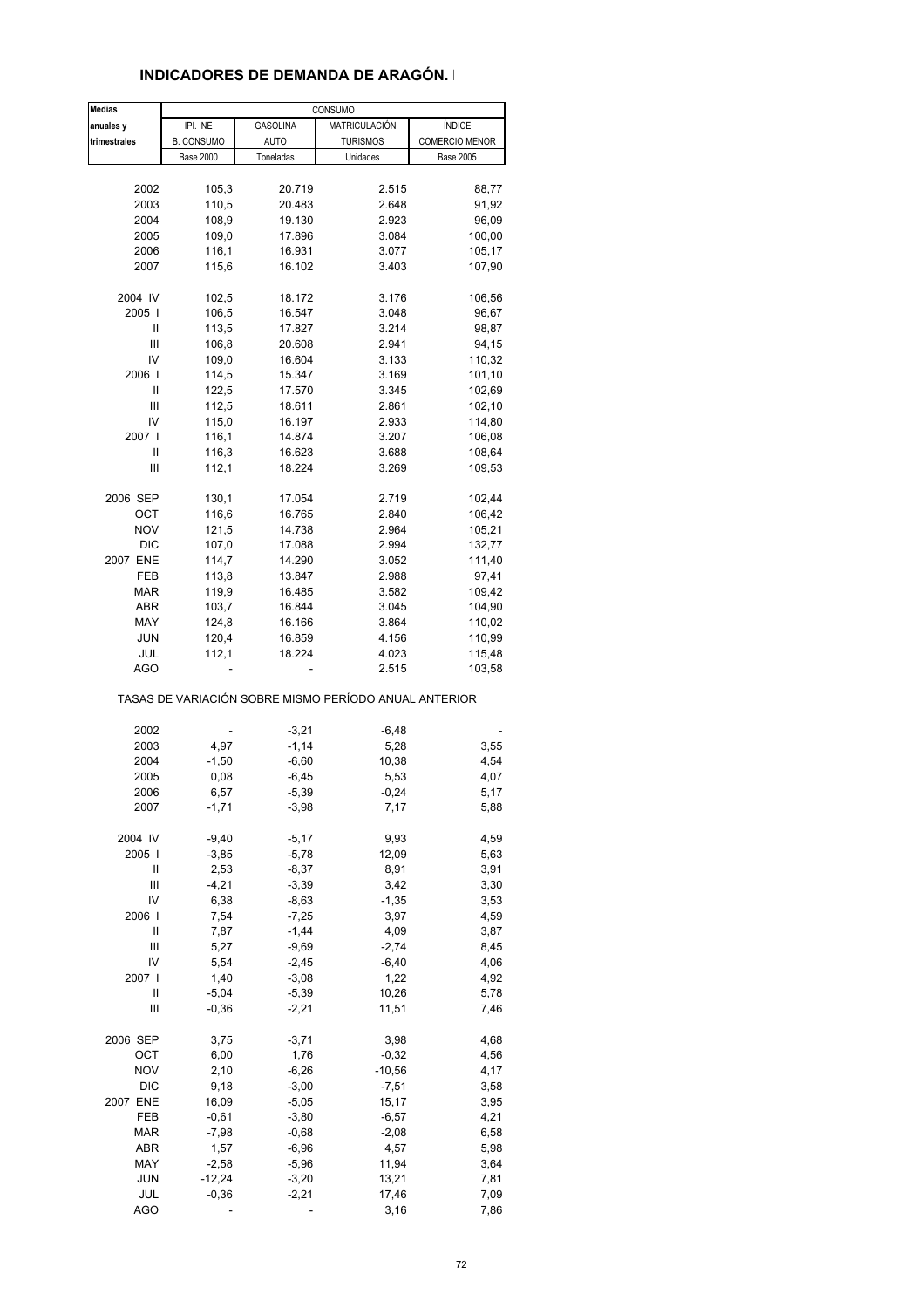### **INDICADORES DE DEMANDA DE ARAGÓN. II**

| <b>Medias</b> | <b>INVERSIÓN</b> |                   |                |                                                       |                     |  |
|---------------|------------------|-------------------|----------------|-------------------------------------------------------|---------------------|--|
| anuales y     |                  | IPI. INE          |                | MATRICULACIÓN                                         | <b>INSCRIPCIÓN</b>  |  |
| trimestrales  | <b>B.EQUIPO</b>  | <b>B. INTERM.</b> | ENERGÍA        | <b>VEHÍCULOS CARGA</b>                                | MAQUINARIA AGRÍCOLA |  |
|               |                  | <b>Base 2000</b>  |                |                                                       | Unidades            |  |
| 2002          | 91,9             | 104,0             | 111,5          | 704                                                   | 89                  |  |
| 2003          | 97,3             | 111,5             | 112,0          | 779                                                   | 107                 |  |
| 2004          | 101,2            | 113,0             | 115,1          | 978                                                   | 118                 |  |
| 2005          | 102,4            | 113,9             | 116,6          | 1.281                                                 | 88                  |  |
| 2006          | 114,2            | 121,3             | 106,4          | 1.238                                                 | 79                  |  |
| 2007          | 136,7            | 131,2             | 117,6          | 1.714                                                 | 94                  |  |
|               |                  |                   |                |                                                       |                     |  |
| 2004 IV       | 104,8            | 109,6             | 114,7          | 1.175                                                 | 109                 |  |
| 2005          | 100,5            | 109,4             | 127,4          | 1.226                                                 | 97                  |  |
| Ш             | 117,0            | 124,9             | 121,8          | 1.497                                                 | 99                  |  |
| Ш             | 91,3             | 107,3             | 105,6          | 1.146                                                 | 74                  |  |
| IV            | 100,8            | 113,9             | 111,7          | 1.256                                                 | 80                  |  |
| 2006          | 114,3            | 118,6             | 115,4          | 1.273                                                 | 75                  |  |
| Ш             | 122,1            | 128,8             | 101,1          | 1.444                                                 | 103                 |  |
| Ш<br>IV       | 95,3             | 114,3             | 109,0          | 978<br>1.256                                          | 72<br>64            |  |
| 2007 l        | 124,9<br>128,4   | 123,4<br>128,6    | 100,0<br>109,0 | 1.541                                                 | 56                  |  |
| Ш             | 141,5            | 132,6             | 124,4          | 1.997                                                 | 129                 |  |
| Ш             | 147,1            | 135,1             | 123,4          | 1.551                                                 | 98                  |  |
|               |                  |                   |                |                                                       |                     |  |
| 2006 SEP      | 117,4            | 127,3             | 107,0          | 962                                                   | 70                  |  |
| OCT           | 124,8            | 133,5             | 101,0          | 1.203                                                 | 68                  |  |
| <b>NOV</b>    | 137,2            | 130,8             | 99,7           | 1.272                                                 | 65                  |  |
| DIC           | 112,7            | 105,9             | 99,4           | 1.294                                                 | 60                  |  |
| 2007 ENE      | 119,2            | 127,4             | 114,3          | 1.225                                                 | 59                  |  |
| FEB           | 128,6            | 122,8             | 100,7          | 1.318                                                 | 40                  |  |
| <b>MAR</b>    | 137,5            | 135,6             | 111,9          | 2.079                                                 | 69                  |  |
| <b>ABR</b>    | 125,1            | 120,1             | 118,9          | 1.761                                                 | 88                  |  |
| MAY           | 150,4            | 139,5             | 132,5          | 2.072                                                 | 140                 |  |
| JUN<br>JUL    | 149,1<br>147,1   | 138,1<br>135,1    | 121,7<br>123,4 | 2.158<br>1.855                                        | 160<br>117          |  |
| <b>AGO</b>    |                  |                   |                | 1.246                                                 | 78                  |  |
|               |                  |                   |                |                                                       |                     |  |
|               |                  |                   |                | TASAS DE VARIACIÓN SOBRE MISMO PERÍODO ANUAL ANTERIOR |                     |  |
| 2002          |                  |                   | ä,             | 11,82                                                 | $-11,89$            |  |
| 2003          | 5,91             | 7,26              | 0,52           | 10,62                                                 | 20,71               |  |
| 2004          | 4,02             | 1,34              | 2,69           | 25,58                                                 | 9,63                |  |
| 2005          | 1,16             | 0,75              | 1,35           | 31,05                                                 | $-25,57$            |  |
| 2006          | 11,46            | 6,49              | $-8,79$        | $-3,40$                                               | $-10,09$            |  |
| 2007          | 17,22            | 5,93              | 7,72           | 35,47                                                 | 10,12               |  |
| 2004 IV       | 1,78             | $-6,32$           | $-4,20$        | 41,40                                                 | $-12,37$            |  |
| 2005          | $-0,17$          | $-3,61$           | 4,83           | 45,47                                                 | $-9,06$             |  |
| Ш             | 6, 11            | 1,55              | 10,53          | 62,27                                                 | $-34,29$            |  |
| Ш             | 2,39             | 1,23              | $-7,29$        | 18,06                                                 | $-29,30$            |  |
| IV            | $-3,82$          | 3,92              | $-2,56$        | 6,92                                                  | $-26,07$            |  |
| 2006          | 13,69            | 8,44              | $-9,42$        | 3,83                                                  | $-22,34$            |  |
| Ш             | 4,36             | 3,15              | $-17,00$       | $-3,54$                                               | 4,38                |  |
| Ш             | 4,34             | 6,46              | 3,22           | $-14,68$                                              | $-2,70$             |  |
| IV            | 23,91            | 8,31              | $-10,47$       | 0,00                                                  | $-19,92$            |  |
| 2007 l        | 12,37            | 8,43              | $-5,55$        | 20,99                                                 | $-25,66$            |  |
| Ш             | 15,92            | 2,92              | 23,01          | 38,33                                                 | 25,16               |  |
| Ш             | 37,22            | 8,08              | 7,30           | 57,25                                                 | 33,56               |  |
| 2006 SEP      | 4,73             | 6,00              | 10,77          | $-9,33$                                               | 4,48                |  |
| ОСТ           | 23,20            | 11,72             | $-0,20$        | 4,79                                                  | $-15,00$            |  |
| <b>NOV</b>    | 24,84            | 7,57              | $-14,35$       | $-10,86$                                              | $-10,96$            |  |
| DIC           | 23,57            | 5,16              | $-15,48$       | 8,38                                                  | $-31,82$            |  |
| 2007 ENE      | 28,17            | 16,35             | $-11,67$       | 30,88                                                 | $-1,67$             |  |
| FEB           | 15,86            | 4,51              | $-8,37$        | 22,26                                                 | $-38,46$            |  |
| <b>MAR</b>    | $-1,01$          | 5,28              | 4,78           | 15,12                                                 | $-31,68$            |  |
| ABR           | 28,97            | 5,26              | 33,30          | 41,67                                                 | 12,82               |  |
| MAY           | 13,60            | $-0,57$           | 17,36          | 23,11                                                 | 12,90               |  |
| <b>JUN</b>    | 8,91             | 4,62              | 20,26          | 53,59                                                 | 48,15               |  |
| JUL           | 37,22            | 8,08              | 7,30           | 59,09                                                 | 32,95               |  |
| <b>AGO</b>    |                  |                   |                | 54,59                                                 | 34,48               |  |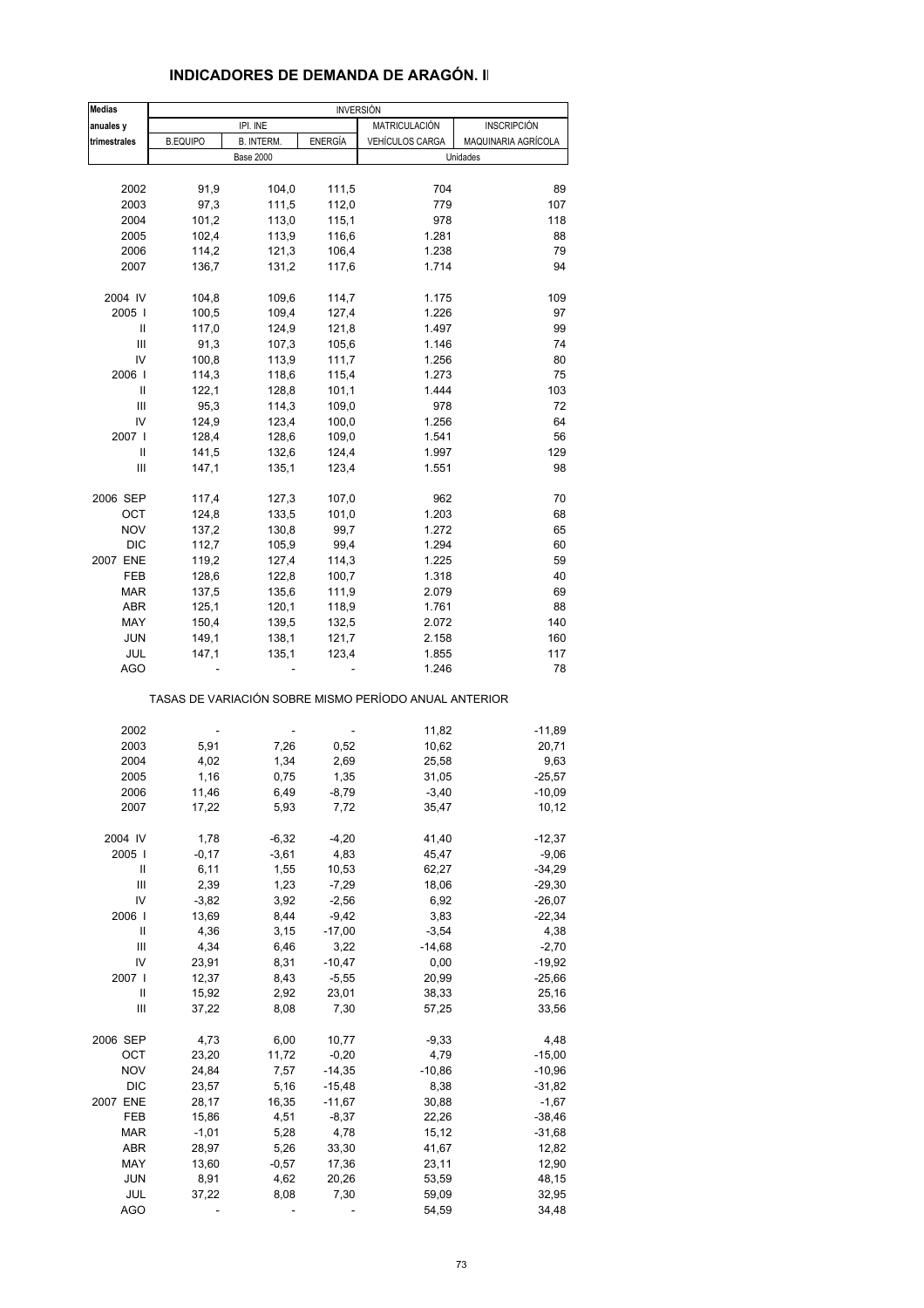### **INDICADORES DEL MERCADO DE TRABAJO DE ARAGÓN. I**

| <b>Medias</b>                                                             |              | POBLACIÓN ACTIVA (8) |                | POBLACIÓN OCUPADA (8) |           |                                                       |           |                  |  |  |
|---------------------------------------------------------------------------|--------------|----------------------|----------------|-----------------------|-----------|-------------------------------------------------------|-----------|------------------|--|--|
| anuales y                                                                 |              |                      |                |                       |           |                                                       |           |                  |  |  |
| trimestrales                                                              | <b>TOTAL</b> | <b>VARONES</b>       | <b>MUJERES</b> | <b>TOTAL</b>          | AGRICULT. | <b>INDUSTRIA</b>                                      | CONSTRUC. | <b>SERVICIOS</b> |  |  |
|                                                                           |              |                      |                | Miles de personas     |           |                                                       |           |                  |  |  |
|                                                                           |              |                      |                |                       |           |                                                       |           |                  |  |  |
| 2002                                                                      | 527,048      | 328,385              | 198,663        | 496,438               | 36,488    | 125,548                                               | 48,605    | 285,798          |  |  |
| 2003                                                                      | 552,755      | 336,945              | 215,813        | 516,263               | 31,795    | 123,185                                               | 51,815    | 309,463          |  |  |
| 2004                                                                      | 572,993      | 344,240              | 228,760        | 540,818               | 37,180    | 126,050                                               | 52,358    | 325,233          |  |  |
| 2005                                                                      | 603,750      | 359,000              | 244,750        | 568,550               | 42,525    | 129,725                                               | 60,725    | 335,550          |  |  |
| 2006                                                                      | 611,125      | 359,575              | 251,600        | 577,275               | 37,375    | 122,750                                               | 59,425    | 357,750          |  |  |
|                                                                           |              |                      |                |                       |           |                                                       |           |                  |  |  |
| 2007                                                                      | 637,950      | 367,500              | 270,500        | 602,850               | 36,900    | 123,900                                               | 68,250    | 373,850          |  |  |
| 2004 III                                                                  | 577,460      | 346,760              | 230,710        | 549,760               | 40,130    | 129,790                                               | 53,730    | 326,110          |  |  |
| IV                                                                        | 577,510      | 346,970              | 230,550        | 545,620               | 42,300    | 133,210                                               | 53,300    | 316,810          |  |  |
| 2005 l                                                                    |              |                      |                | 559,800               |           |                                                       |           |                  |  |  |
|                                                                           | 596,400      | 354,300              | 242,100        |                       | 40,500    | 130,400                                               | 53,500    | 335,400          |  |  |
| Ш                                                                         | 605,800      | 359,300              | 246,500        | 567,800               | 37,900    | 133,000                                               | 63,200    | 333,700          |  |  |
| Ш                                                                         | 609,900      | 363,500              | 246,400        | 577,800               | 49,300    | 130,100                                               | 61,000    | 337,300          |  |  |
| IV                                                                        | 602,900      | 358,900              | 244,000        | 568,800               | 42,400    | 125,400                                               | 65,200    | 335,800          |  |  |
| 2006 l                                                                    | 599,000      | 355,500              | 243,500        | 561,300               | 34,700    | 125,200                                               | 61,000    | 340,400          |  |  |
| Ш                                                                         | 610,800      | 364,900              | 246,000        | 575,800               | 37,500    | 120,900                                               | 57,200    | 360,300          |  |  |
| $\mathsf{III}$                                                            | 615,300      | 359,700              | 255,700        | 583,600               | 40,400    | 119,600                                               | 61,100    | 362,500          |  |  |
| IV                                                                        | 619,400      | 358,200              | 261,200        | 588,400               | 36,900    | 125,300                                               | 58,400    | 367,800          |  |  |
| 2007 l                                                                    | 628,100      | 362,700              | 265,500        | 592,200               | 34,700    | 123,100                                               | 67,000    | 367,500          |  |  |
| Ш                                                                         | 647,800      | 372,300              | 275,500        | 613,500               | 39,100    | 124,700                                               | 69,500    | 380,200          |  |  |
|                                                                           |              |                      |                |                       |           |                                                       |           |                  |  |  |
| 2006 JUL                                                                  |              |                      |                |                       |           |                                                       |           |                  |  |  |
| <b>AGO</b>                                                                |              |                      |                |                       |           |                                                       |           |                  |  |  |
| <b>SEP</b>                                                                |              |                      |                |                       |           |                                                       |           |                  |  |  |
| ОСТ                                                                       |              |                      |                |                       |           |                                                       |           |                  |  |  |
| <b>NOV</b>                                                                |              |                      |                |                       |           |                                                       |           |                  |  |  |
| <b>DIC</b>                                                                |              |                      |                |                       |           |                                                       |           |                  |  |  |
| 2007 ENE                                                                  |              |                      |                |                       |           |                                                       |           |                  |  |  |
|                                                                           |              |                      |                |                       |           |                                                       |           |                  |  |  |
| FEB                                                                       |              |                      |                |                       |           |                                                       |           |                  |  |  |
| <b>MAR</b>                                                                |              |                      |                |                       |           |                                                       |           |                  |  |  |
| <b>ABR</b>                                                                |              |                      |                |                       |           |                                                       |           |                  |  |  |
| MAY                                                                       |              |                      |                |                       |           |                                                       |           |                  |  |  |
| JUN                                                                       |              |                      |                |                       |           |                                                       |           |                  |  |  |
|                                                                           |              |                      |                |                       |           | TASAS DE VARIACIÓN SOBRE MISMO PERÍODO ANUAL ANTERIOR |           |                  |  |  |
|                                                                           |              |                      |                |                       |           |                                                       |           |                  |  |  |
| 2002                                                                      | 2,45         | 2,22                 | 2,84           | 1,57                  | $-0,71$   | $-1,84$                                               | 5,06      | 2,85             |  |  |
| 2003                                                                      | 4,88         | 2,61                 | 8,63           | 3,99                  | $-12,86$  | $-1,88$                                               | 6,60      | 8,28             |  |  |
| 2004                                                                      | 3,66         | 2,17                 | 6,00           | 4,76                  | 16,94     | 2,33                                                  | 1,05      | 5,10             |  |  |
| 2005                                                                      | 5,37         | 4,29                 | 6,99           | 5,13                  | 14,38     | 2,92                                                  | 15,98     | 3,17             |  |  |
| 2006                                                                      | 1,22         | 0,16                 | 2,80           | 1,53                  | -12,11    | $-5,38$                                               | $-2,14$   | 6,62             |  |  |
| 2007                                                                      | 5,46         | 2,03                 | 10,52          | 6,03                  | 2,22      | 0,69                                                  | 15,48     | 6,71             |  |  |
|                                                                           |              |                      |                |                       |           |                                                       |           |                  |  |  |
| 2004 III                                                                  | 4,04         | 1,88                 | 7,47           | 5,23                  | 28,83     | 3,92                                                  | 1,42      | 4,05             |  |  |
| IV                                                                        | 3,43         | 3,34                 | 3,57           | 4,42                  | 35,06     | 8,17                                                  | 1,85      | 0,34             |  |  |
| 2005 l                                                                    | 5,00         | 3,80                 | 6,80           | 5,64                  | 28,73     | 9,94                                                  | 4,21      | 2,09             |  |  |
| $\, \parallel$                                                            | 6,47         | 5,09                 | 8,54           | 5,55                  | 8,81      | 8,49                                                  | 23,78     | 1,28             |  |  |
| $\ensuremath{\mathsf{III}}\xspace$                                        | 5,62         | 4,83                 | 6,80           | 5,10                  | 22,85     | 0,24                                                  | 13,53     | 3,43             |  |  |
| IV                                                                        | 4,40         | 3,44                 | 5,83           | 4,25                  | 0,24      | $-5,86$                                               | 22,33     | 5,99             |  |  |
| 2006 l                                                                    | 0,44         | 0,34                 | 0,58           | 0,27                  | $-14,32$  | $-3,99$                                               | 14,02     | 1,49             |  |  |
| $\, \parallel$                                                            | 0,83         | 1,56                 | $-0,20$        | 1,41                  | $-1,06$   | $-9,10$                                               | $-9,49$   | 7,97             |  |  |
|                                                                           |              |                      |                |                       |           |                                                       |           |                  |  |  |
| $\mathsf{III}$                                                            | 0,89         | $-1,05$              | 3,77           | 1,00                  | $-18,05$  | $-8,07$                                               | 0, 16     | 7,47             |  |  |
| IV                                                                        | 2,74         | $-0,20$              | 7,05           | 3,45                  | $-12,97$  | $-0,08$                                               | $-10,43$  | 9,53             |  |  |
| 2007 l                                                                    | 4,86         | 2,03                 | 9,03           | 5,51                  | 0,00      | $-1,68$                                               | 9,84      | 7,96             |  |  |
| $\label{eq:1} \prod_{i=1}^n \left\{ \prod_{i=1}^n \frac{1}{n_i} \right\}$ | 6,06         | 2,03                 | 11,99          | 6,55                  | 4,27      | 3,14                                                  | 21,50     | 5,52             |  |  |
|                                                                           |              |                      |                |                       |           |                                                       |           |                  |  |  |
| 2006 JUL                                                                  |              |                      |                |                       |           |                                                       |           |                  |  |  |
| <b>AGO</b>                                                                |              |                      |                |                       |           |                                                       |           |                  |  |  |
| <b>SEP</b>                                                                |              |                      |                |                       |           |                                                       |           |                  |  |  |
| OCT                                                                       |              |                      |                |                       |           |                                                       |           |                  |  |  |
| <b>NOV</b>                                                                |              |                      |                |                       |           |                                                       |           |                  |  |  |
| <b>DIC</b>                                                                |              |                      |                |                       |           |                                                       |           |                  |  |  |
| 2007 ENE                                                                  |              |                      |                |                       |           |                                                       |           |                  |  |  |
| FEB                                                                       |              |                      |                |                       |           |                                                       |           |                  |  |  |
| <b>MAR</b>                                                                |              |                      |                |                       |           |                                                       |           |                  |  |  |
| ABR                                                                       |              |                      |                |                       |           |                                                       |           |                  |  |  |
|                                                                           |              |                      |                |                       |           |                                                       |           |                  |  |  |
| MAY                                                                       |              |                      |                |                       |           |                                                       |           |                  |  |  |
| <b>JUN</b>                                                                |              |                      |                |                       |           |                                                       |           |                  |  |  |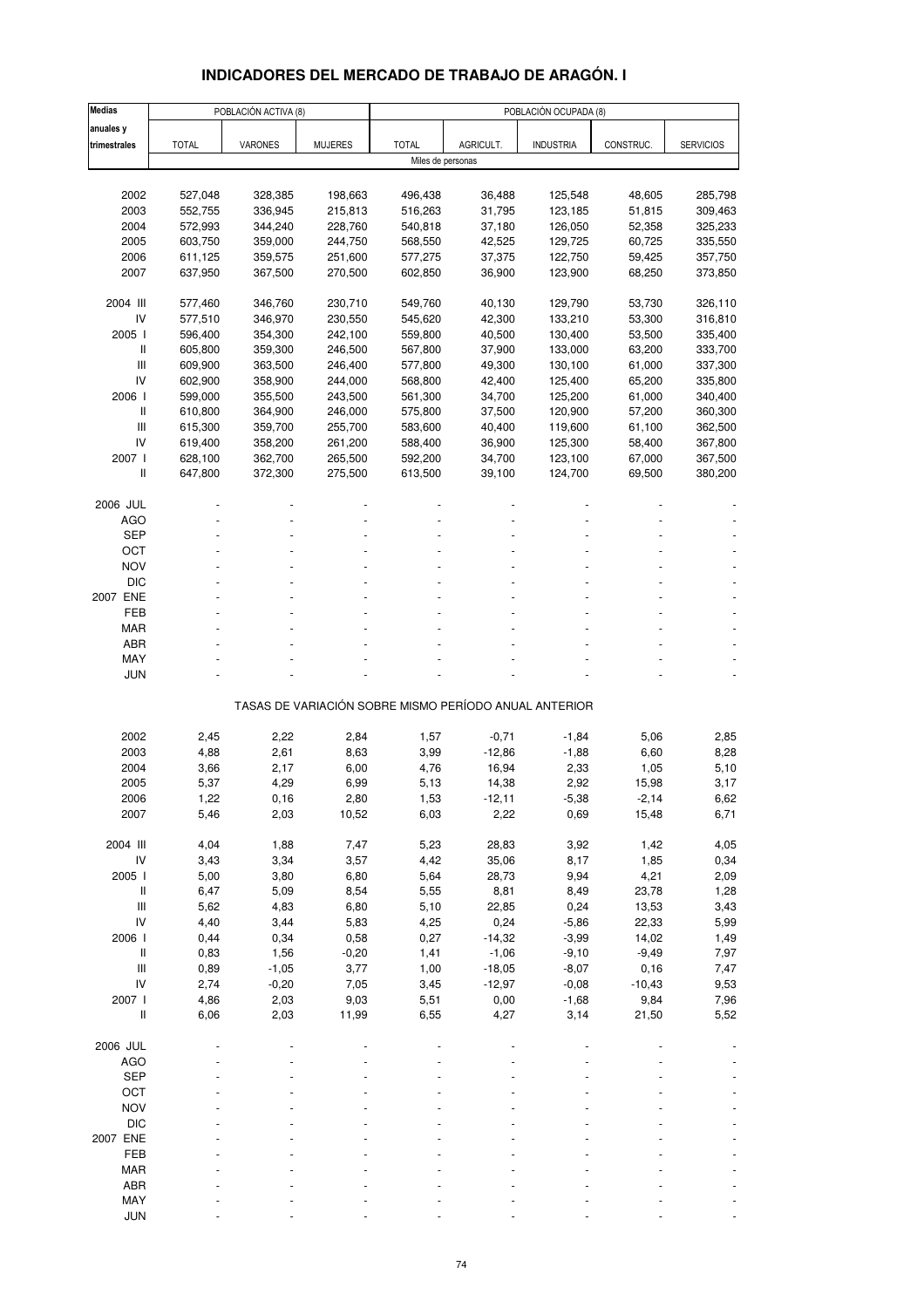### **INDICADORES DEL MERCADO DE TRABAJO DE ARAGÓN. II**

| <b>Medias</b> | POBLACIÓN ASALARIADA (8) |           |                                                       |           |                  |  |  |
|---------------|--------------------------|-----------|-------------------------------------------------------|-----------|------------------|--|--|
| anuales y     |                          |           |                                                       |           |                  |  |  |
| trimestrales  | <b>TOTAL</b>             | AGRICULT. | <b>INDUSTRIA</b>                                      | CONSTRUC. | <b>SERVICIOS</b> |  |  |
|               |                          |           | Miles de Personas                                     |           |                  |  |  |
|               |                          |           |                                                       |           |                  |  |  |
| 2002          | 385,183                  | 9,540     | 110,325                                               | 34,775    | 230,543          |  |  |
| 2003          | 407,690                  | 10,328    | 109,140                                               | 38,655    | 249,568          |  |  |
| 2004          | 431,620                  | 15,033    | 113,073                                               | 38,048    | 265,468          |  |  |
| 2005          | 453,050                  | 14,000    | 115,400                                               | 44,150    | 279,500          |  |  |
| 2006          | 471,400                  | 12,325    | 111,150                                               | 44,825    | 303,100          |  |  |
| 2007          | 492,300                  | 13,150    | 112,250                                               | 54,300    | 312,600          |  |  |
|               |                          |           |                                                       |           |                  |  |  |
| 2004 III      | 442,670                  | 17,080    | 116,590                                               | 40,000    | 269,000          |  |  |
| IV            | 434,920                  | 15,830    | 121,460                                               | 40,120    | 257,510          |  |  |
| 2005 l        | 441,600                  | 13,000    | 115,400                                               | 37,500    | 275,700          |  |  |
| Ш             | 448,300                  | 11,600    | 118,800                                               | 44,700    | 273,200          |  |  |
| Ш             | 467,000                  | 18,600    | 117,300                                               | 45,800    | 285,300          |  |  |
| IV            | 455,300                  | 12,800    | 110,100                                               | 48,600    | 283,800          |  |  |
|               |                          |           |                                                       |           |                  |  |  |
| 2006 l        | 455,200                  | 11,000    | 110,800                                               | 44,500    | 288,900          |  |  |
| Ш             | 469,100                  | 12,900    | 110,300                                               | 42,400    | 303,500          |  |  |
| Ш             | 475,800                  | 13,100    | 109,400                                               | 46,400    | 306,900          |  |  |
| IV            | 485,500                  | 12,300    | 114,100                                               | 46,000    | 313,100          |  |  |
| 2007 l        | 485,400                  | 12,300    | 111,100                                               | 53,800    | 308,200          |  |  |
| Ш             | 499,200                  | 14,000    | 113,400                                               | 54,800    | 317,000          |  |  |
|               |                          |           |                                                       |           |                  |  |  |
| 2006 JUL      |                          |           |                                                       |           |                  |  |  |
| AGO           |                          |           |                                                       |           |                  |  |  |
| SEP           |                          |           |                                                       |           |                  |  |  |
| ост           |                          |           |                                                       |           |                  |  |  |
| <b>NOV</b>    |                          |           |                                                       |           |                  |  |  |
| <b>DIC</b>    |                          |           |                                                       |           |                  |  |  |
|               |                          |           |                                                       |           |                  |  |  |
| 2007 ENE      |                          |           |                                                       |           |                  |  |  |
| FEB           |                          |           |                                                       |           |                  |  |  |
| MAR           |                          |           |                                                       |           |                  |  |  |
| ABR           |                          |           |                                                       |           |                  |  |  |
| MAY           |                          |           |                                                       |           |                  |  |  |
| <b>JUN</b>    |                          |           |                                                       |           |                  |  |  |
|               |                          |           |                                                       |           |                  |  |  |
|               |                          |           | TASAS DE VARIACIÓN SOBRE MISMO PERÍODO ANUAL ANTERIOR |           |                  |  |  |
| 2002          | 1,71                     | 13,20     | $-3,79$                                               | 6,67      | 3,38             |  |  |
| 2003          |                          |           |                                                       |           |                  |  |  |
|               | 5,84                     | 8,25      | $-1,07$                                               | 11,16     | 8,25             |  |  |
| 2004          | 5,87                     | 45,56     | 3,60                                                  | $-1,57$   | 6,37             |  |  |
| 2005          | 4,97                     | $-6,87$   | 2,06                                                  | 16,04     | 5,29             |  |  |
| 2006          | 4,05                     | $-11,96$  | $-3,68$                                               | 1,53      | 8,44             |  |  |
| 2007          | 6,52                     | 10,04     | 1,54                                                  | 24,97     | 5,54             |  |  |
|               |                          |           |                                                       |           |                  |  |  |
| 2004 III      | 7,29                     | 65,66     | 6,13                                                  | 2,99      | 6,09             |  |  |
| IV            | 4,22                     | 40,21     | 10,51                                                 | 0,50      | 0,52             |  |  |
| 2005 l        | 4,42                     | 5,86      | 8,64                                                  | 1,30      | 3,11             |  |  |
| Ш             | 5,24                     | $-22,36$  | 9,98                                                  | 27,53     | 1,95             |  |  |
|               |                          |           |                                                       |           |                  |  |  |
| Ш             | 5,50                     | 8,90      | 0,61                                                  | 14,50     | 6,06             |  |  |
| IV            | 4,69                     | $-19,14$  | $-9,35$                                               | 21,14     | 10,21            |  |  |
| 2006          | 3,08                     | $-15,38$  | $-3,99$                                               | 18,67     | 4,79             |  |  |
| Ш             | 4,64                     | 11,21     | $-7,15$                                               | $-5,15$   | 11,09            |  |  |
| Ш             | 1,88                     | $-29,57$  | $-6,73$                                               | 1,31      | 7,57             |  |  |
| IV            | 6,63                     | $-3,91$   | 3,63                                                  | $-5,35$   | 10,32            |  |  |
|               |                          |           |                                                       |           |                  |  |  |
| 2007 l        | 6,63                     | 11,82     | 0,27                                                  | 20,90     | 6,68             |  |  |
| $\sf II$      | 6,42                     | 8,53      | 2,81                                                  | 29,25     | 4,45             |  |  |
| 2006 JUL      |                          |           |                                                       |           |                  |  |  |
| <b>AGO</b>    |                          |           |                                                       |           |                  |  |  |
| <b>SEP</b>    |                          |           |                                                       |           |                  |  |  |
| OCT           |                          |           |                                                       |           |                  |  |  |
|               |                          |           |                                                       |           |                  |  |  |
| <b>NOV</b>    |                          |           |                                                       |           |                  |  |  |
| <b>DIC</b>    |                          |           |                                                       |           |                  |  |  |
| 2007 ENE      |                          |           |                                                       |           |                  |  |  |
| FEB           |                          |           |                                                       |           |                  |  |  |
| MAR           |                          |           |                                                       |           |                  |  |  |
|               |                          |           |                                                       |           |                  |  |  |
| ABR           |                          |           |                                                       |           |                  |  |  |
| MAY           |                          |           |                                                       |           |                  |  |  |
| <b>JUN</b>    |                          |           |                                                       |           |                  |  |  |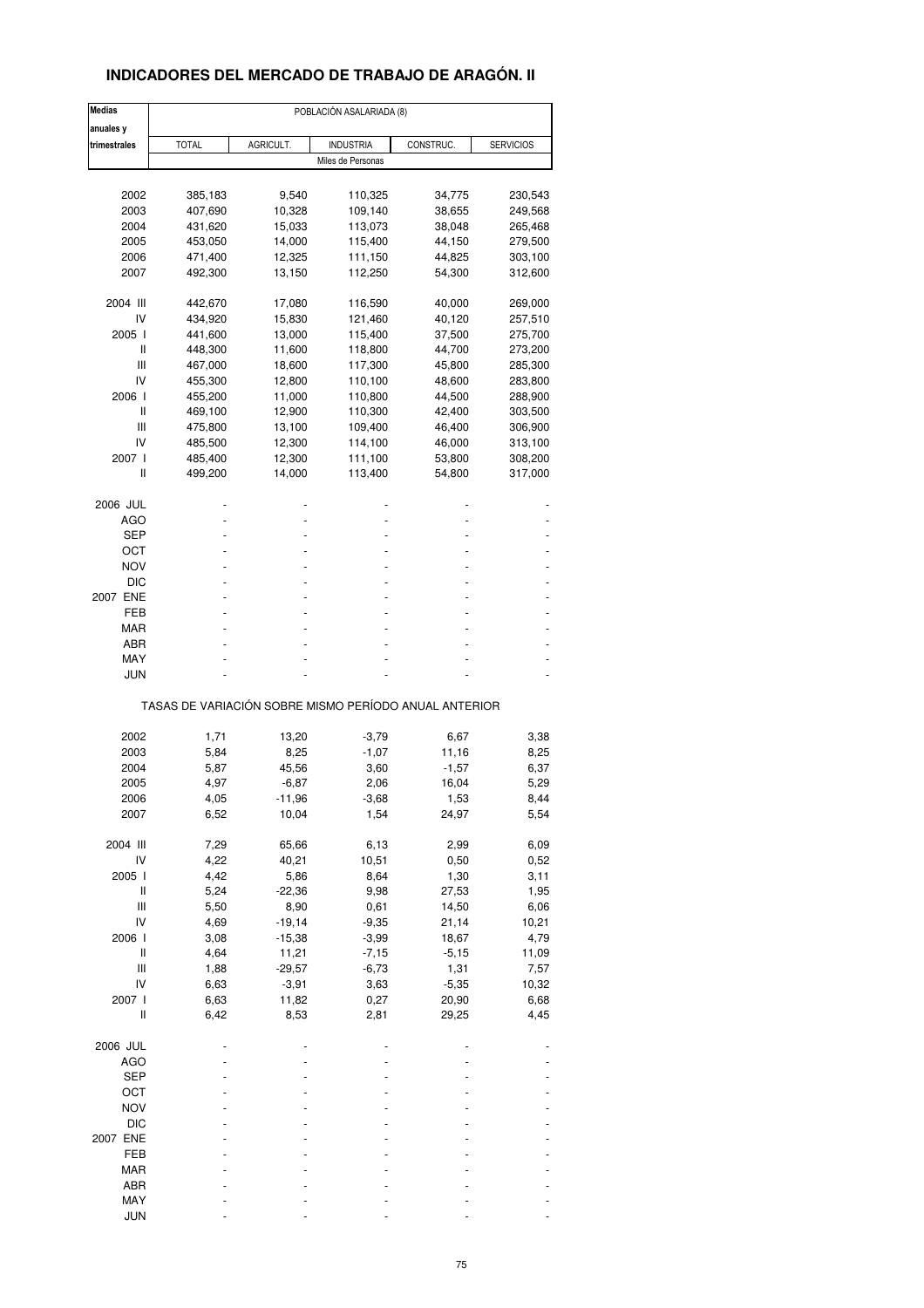### **INDICADORES DEL MERCADO DE TRABAJO DE ARAGÓN. III**

| <b>Medias</b>                                                             |              | PARADOS (8)       |                |                                                       | TASA DE ACTIVIDAD (8) |                |              | TASA DE PARO (8) |                |
|---------------------------------------------------------------------------|--------------|-------------------|----------------|-------------------------------------------------------|-----------------------|----------------|--------------|------------------|----------------|
| anuales y                                                                 |              |                   |                |                                                       | <b>MENORES</b>        |                |              | <b>MENORES</b>   |                |
| trimestrales                                                              | <b>TOTAL</b> | VARONES           | <b>MUJERES</b> | <b>TOTAL</b>                                          | 20 AÑOS               | <b>MUJERES</b> | <b>TOTAL</b> | 20 AÑOS          | <b>MUJERES</b> |
|                                                                           |              | Miles de personas |                |                                                       |                       | Porcentaje     |              |                  |                |
|                                                                           |              |                   |                |                                                       |                       |                |              |                  |                |
| 2002                                                                      | 30,608       | 11,800            | 18,810         | 51,02                                                 | 19,99                 | 37,93          | 5,80         | 16,33            | 9,45           |
| 2003                                                                      | 36,495       | 15,505            | 20,990         | 52,97                                                 | 19,85                 | 40,81          | 6,61         | 26,12            | 9,73           |
| 2004                                                                      | 32,178       | 13,340            | 18,840         | 54,32                                                 | 22,63                 | 42,85          | 5,62         | 24,08            | 8,24           |
| 2005                                                                      | 35,200       | 14,075            | 21,125         | 56,57                                                 | 30,30                 | 45,39          | 5,83         | 16,72            | 8,63           |
| 2006                                                                      | 33,850       | 13,675            | 20,200         | 56,59                                                 | 26,27                 | 46,19          | 5,55         | 25,76            | 8,05           |
| 2007                                                                      | 35,100       | 13,300            | 21,800         | 58,42                                                 | 27,14                 | 49,18          | 5,51         | 23,68            | 8,06           |
|                                                                           |              |                   |                |                                                       |                       |                |              |                  |                |
| 2004 III                                                                  | 27,700       | 10,570            | 17,140         | 54,66                                                 | 24,71                 | 43,16          | 4,80         | 18,10            | 7,43           |
| IV                                                                        | 31,900       | 13,740            | 18,160         | 54,51                                                 | 23,44                 | 43,02          | 5,52         | 20,78            | 7,88           |
| 2005 l                                                                    | 36,600       | 16,100            | 20,500         | 56,13                                                 | 32,61                 | 45,07          | 6,14         | 16,33            | 8,49           |
| Ш                                                                         | 38,000       | 14,500            | 23,500         | 56,85                                                 | 28,78                 | 45,78          | 6,28         | 15,52            | 9,54           |
| $\mathbf{III}$                                                            | 32,100       | 12,400            | 19,700         | 57,07                                                 | 37,85                 | 45,64          | 5,26         | 15,18            | 7,98           |
| IV                                                                        | 34,100       | 13,300            | 20,800         | 56,23                                                 | 21,96                 | 45,08          | 5,65         | 19,84            | 8,52           |
|                                                                           |              |                   |                |                                                       |                       |                |              |                  |                |
| 2006 l                                                                    | 37,700       | 15,400            | 22,300         | 55,71                                                 | 24,61                 | 44,89          | 6,29         | 40,48            | 9,15           |
| Ш                                                                         | 35,000       | 14,700            | 20,300         | 56,65                                                 | 29,05                 | 45,23          | 5,73         | 29,24            | 8,26           |
| $\mathbf{III}$                                                            | 31,700       | 12,300            | 19,500         | 56,92                                                 | 27,30                 | 46,90          | 5,16         | 17,05            | 7,62           |
| IV                                                                        | 31,000       | 12,300            | 18,700         | 57,07                                                 | 24,12                 | 47,75          | 5,01         | 16,26            | 7,15           |
| 2007 l                                                                    | 35,900       | 13,300            | 22,600         | 57,63                                                 | 26,57                 | 48,35          | 5,71         | 25,04            | 8,50           |
| $\label{eq:1} \prod_{i=1}^n \left\{ \prod_{i=1}^n \frac{1}{n_i} \right\}$ | 34,300       | 13,300            | 21,000         | 59,21                                                 | 27,71                 | 50,01          | 5,30         | 22,31            | 7,62           |
|                                                                           |              |                   |                |                                                       |                       |                |              |                  |                |
| 2006 JUL                                                                  |              |                   |                |                                                       |                       |                |              |                  |                |
| <b>AGO</b>                                                                |              |                   |                |                                                       |                       |                |              |                  |                |
| <b>SEP</b>                                                                |              |                   |                |                                                       |                       |                |              |                  |                |
| OCT                                                                       |              |                   |                |                                                       |                       |                |              |                  |                |
| <b>NOV</b>                                                                |              |                   |                |                                                       |                       |                |              |                  |                |
| <b>DIC</b>                                                                |              |                   |                |                                                       |                       |                |              |                  |                |
| 2007 ENE                                                                  |              |                   |                |                                                       |                       |                |              |                  |                |
| FEB                                                                       |              |                   |                |                                                       |                       |                |              |                  |                |
| <b>MAR</b>                                                                |              |                   |                |                                                       |                       |                |              |                  |                |
| <b>ABR</b>                                                                |              |                   |                |                                                       |                       |                |              |                  |                |
| MAY                                                                       |              |                   |                |                                                       |                       |                |              |                  |                |
| <b>JUN</b>                                                                |              |                   |                |                                                       |                       |                |              |                  |                |
|                                                                           |              |                   |                |                                                       |                       |                |              |                  |                |
|                                                                           |              |                   |                | TASAS DE VARIACIÓN SOBRE MISMO PERÍODO ANUAL ANTERIOR |                       |                |              |                  |                |
| 2002                                                                      | 19,30        | 11,53             | 24,78          |                                                       |                       |                |              |                  |                |
|                                                                           |              |                   |                |                                                       |                       |                |              |                  |                |
| 2003                                                                      | 19,24        | 31,40             | 11,59          |                                                       |                       |                |              |                  |                |
| 2004                                                                      | $-11,83$     | $-13,96$          | $-10,24$       |                                                       |                       |                |              |                  |                |
| 2005                                                                      | 9,39         | 5,51              | 12,13          |                                                       |                       |                |              |                  |                |
| 2006                                                                      | -3,84        | -2,84             | -4,38          |                                                       |                       |                |              |                  |                |
| 2007                                                                      | $-3,44$      | $-11,63$          | 2,35           |                                                       |                       |                |              |                  |                |
|                                                                           |              |                   |                |                                                       |                       |                |              |                  |                |
| 2004 III                                                                  | $-14,98$     | $-34,43$          | 4,13           |                                                       |                       |                |              |                  |                |
| $\mathsf{IV}$                                                             | $-10,94$     | 1,93              | $-18,71$       |                                                       |                       |                |              |                  |                |
| 2005                                                                      | $-3,84$      | 0,31              | $-6,86$        |                                                       |                       |                |              |                  |                |
| $\mathop{  }$                                                             | 22,38        | 11,54             | 30, 19         |                                                       |                       |                |              |                  |                |
| $\ensuremath{\mathsf{III}}\xspace$                                        | 15,88        | 17,31             | 14,94          |                                                       |                       |                |              |                  |                |
| IV                                                                        | 6,90         | $-3,20$           | 14,54          |                                                       |                       |                |              |                  |                |
| 2006 l                                                                    | 3,01         | $-4,35$           | 8,78           |                                                       |                       |                |              |                  |                |
| $\,$ $\,$ $\,$                                                            | $-7,89$      | 1,38              | $-13,62$       |                                                       |                       |                |              |                  |                |
| $\mathbf{III}$                                                            | $-1,25$      | $-0,81$           | $-1,02$        |                                                       |                       |                |              |                  |                |
| IV                                                                        | $-9,09$      | $-7,52$           | $-10, 10$      |                                                       |                       |                |              |                  |                |
| 2007 l                                                                    | $-4,77$      | $-13,64$          | 1,35           |                                                       |                       |                |              |                  |                |
| $\,$ $\,$ $\,$                                                            | $-2,00$      | $-9,52$           | 3,45           |                                                       |                       |                |              |                  |                |
|                                                                           |              |                   |                |                                                       |                       |                |              |                  |                |
| 2006 JUL                                                                  |              |                   |                |                                                       |                       |                |              |                  |                |
| <b>AGO</b>                                                                |              |                   |                |                                                       |                       |                |              |                  |                |
| SEP                                                                       |              |                   |                |                                                       |                       |                |              |                  |                |
| OCT                                                                       |              |                   |                |                                                       |                       |                |              |                  |                |
| <b>NOV</b>                                                                |              |                   |                |                                                       |                       |                |              |                  |                |
| <b>DIC</b>                                                                |              |                   |                |                                                       |                       |                |              |                  |                |
| 2007 ENE                                                                  |              |                   |                |                                                       |                       |                |              |                  |                |
| FEB                                                                       |              |                   |                |                                                       |                       |                |              |                  |                |
| <b>MAR</b>                                                                |              |                   |                |                                                       |                       |                |              |                  |                |
| ABR                                                                       |              |                   |                |                                                       |                       |                |              |                  |                |
| MAY                                                                       |              |                   |                |                                                       |                       |                |              |                  |                |
| <b>JUN</b>                                                                |              |                   |                |                                                       |                       |                |              |                  |                |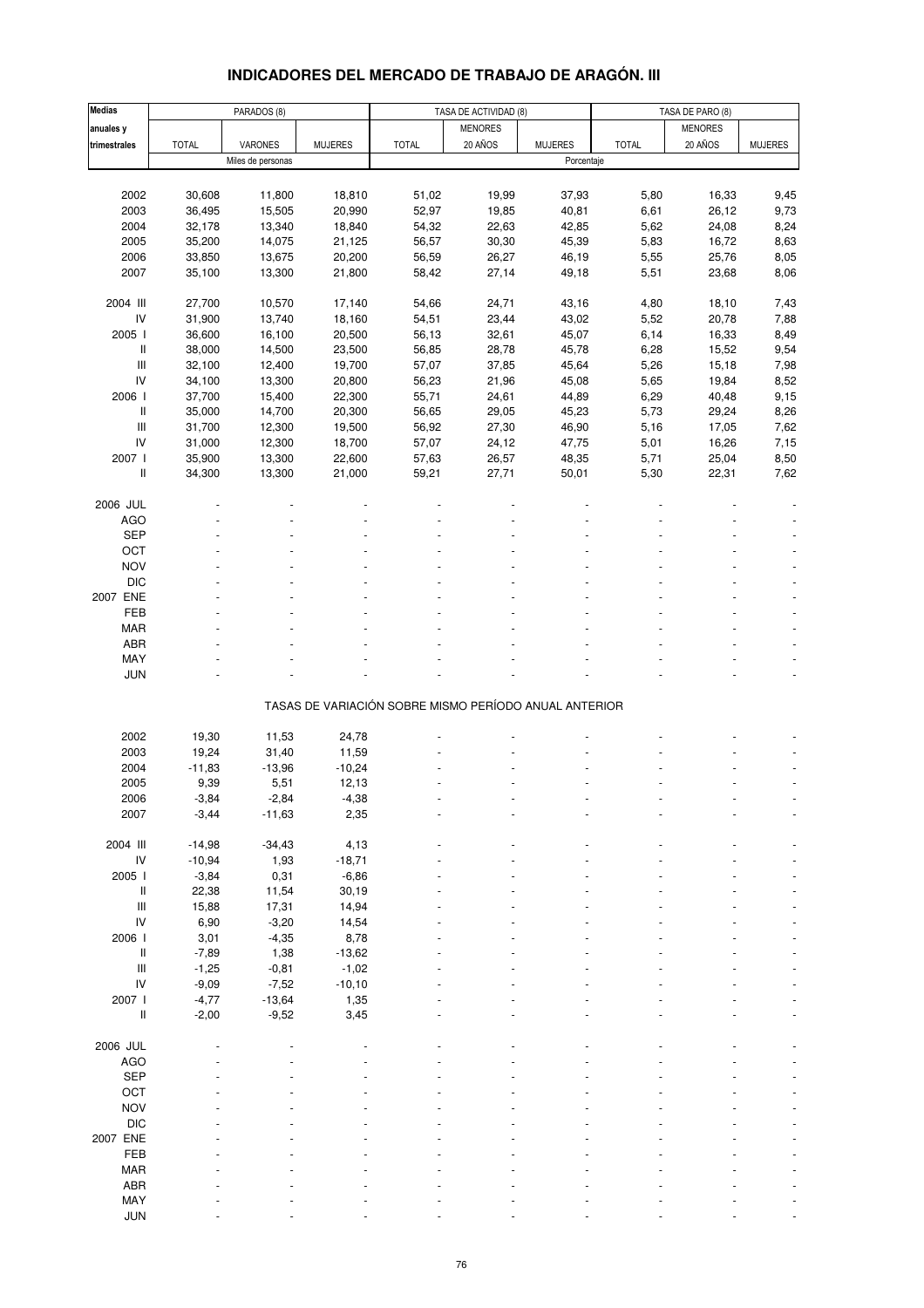| <b>Medias</b>                      |              |                    | PARO REGISTRADO                                       |              |                  |                 |
|------------------------------------|--------------|--------------------|-------------------------------------------------------|--------------|------------------|-----------------|
| anuales y                          |              |                    |                                                       |              |                  | SIN EMPLEO      |
| trimestrales                       | <b>TOTAL</b> | <b>AGRICULTURA</b> | <b>INDUSTRIA</b>                                      | CONSTRUCCIÓN | <b>SERVICIOS</b> | <b>ANTERIOR</b> |
|                                    |              |                    | Personas                                              |              |                  |                 |
|                                    |              |                    |                                                       |              |                  |                 |
| 2002                               | 42.484       | 1.010              | 9.393                                                 | 3.463        | 24.972           | 3.646           |
| 2003                               | 41.380       | 952                | 8.515                                                 | 3.583        | 24.899           | 3.430           |
| 2004                               | 39.177       | 931                | 7.801                                                 | 3.572        | 23.789           | 3.084           |
| 2005                               | 39.596       | 1.024              | 7.589                                                 | 3.854        | 24.205           | 2.924           |
| 2006                               | 37.662       | 1.064              | 6.888                                                 | 3.711        | 23.318           | 2.681           |
| 2007                               | 35.339       | 888                | 6.258                                                 | 3.545        | 22.143           | 2.505           |
| 2004 IV                            | 39.503       | 969                | 7.801                                                 | 3.655        | 24.041           | 3.037           |
| 2005 l                             | 41.164       | 983                | 7.958                                                 | 4.043        | 25.174           | 3.007           |
| Ш                                  | 37.994       | 854                | 7.411                                                 | 3.543        | 23.228           | 2.959           |
| III                                | 37.811       | 932                | 7.252                                                 | 3.723        | 23.007           | 2.896           |
| IV                                 | 41.415       | 1.329              | 7.733                                                 | 4.108        | 25.412           | 2.834           |
| 2006                               | 42.445       | 1.361              | 7.612                                                 | 4.284        | 26.237           | 2.951           |
| Ш                                  | 37.286       | 942                | 6.914                                                 | 3.491        | 23.216           | 2.723           |
| Ш                                  | 34.671       | 894                | 6.523                                                 | 3.416        | 21.360           | 2.478           |
| IV                                 | 36.248       | 1.059              | 6.504                                                 | 3.654        | 22.461           | 2.571           |
| 2007                               | 36.676       | 997                | 6.464                                                 | 3.697        | 23.016           | 2.502           |
| Ш                                  | 34.441       | 824                | 6.112                                                 | 3.307        | 21.601           | 2.597           |
| III                                | 34.678       | 821                | 6.169                                                 | 3.673        | 21.644           | 2.372           |
| 2006 SEP                           | 35.068       | 966                | 6.535                                                 | 3.415        | 21.593           | 2.559           |
| ОСТ                                | 35.952       | 1.095              | 6.501                                                 | 3.380        | 22.400           | 2.576           |
| <b>NOV</b>                         | 36.285       | 1.063              | 6.493                                                 | 3.486        | 22.583           | 2.660           |
| <b>DIC</b>                         | 36.507       | 1.019              | 6.517                                                 | 4.095        | 22.399           | 2.477           |
| 2007 ENE                           | 37.365       | 1.011              | 6.562                                                 | 3.917        | 23.379           | 2.496           |
| FEB                                | 36.389       | 1.002              | 6.410                                                 | 3.658        | 22.899           | 2.420           |
| <b>MAR</b>                         | 36.275       | 979                | 6.420                                                 | 3.515        | 22.770           | 2.591           |
| <b>ABR</b>                         | 35.848       | 902                | 6.498                                                 | 3.432        | 22.416           | 2.600           |
| MAY                                | 34.311       | 799                | 6.061                                                 | 3.245        | 21.632           | 2.574           |
| <b>JUN</b>                         | 33.165       | 771                | 5.778                                                 | 3.243        | 20.756           | 2.617           |
| JUL                                | 33.701       | 815                | 5.889                                                 | 3.457        | 21.157           | 2.383           |
| AGO                                | 35.655       | 827                | 6.448                                                 | 3.889        | 22.131           | 2.360           |
|                                    |              |                    | TASAS DE VARIACIÓN SOBRE MISMO PERÍODO ANUAL ANTERIOR |              |                  |                 |
| 2002                               | 6,31         | 6,66               | 5,90                                                  | 14,19        | 6,55             | $-0,89$         |
| 2003                               | $-2,60$      | $-5,77$            | $-9,35$                                               | 3,48         | $-0,29$          | $-5,90$         |
| 2004                               | $-5,32$      | $-2,20$            | $-8,38$                                               | $-0,31$      | $-4,46$          | $-10, 11$       |
| 2005                               | 1,07         | 10,04              | $-2,72$                                               | 7,90         | 1,75             | $-5,18$         |
| 2006                               | -4,88        | 3,85               | $-9,23$                                               | $-3,71$      | $-3,66$          | -8,31           |
| 2007                               | $-8,25$      | $-17,59$           | $-11,56$                                              | $-5,97$      | $-7,18$          | $-8,49$         |
| 2004 IV                            | $-3,94$      | $-0,65$            | $-4,54$                                               | 0,20         | $-4,46$          | $-4,06$         |
| 2005 l                             | $-1,17$      | 0,34               | $-2,79$                                               | 5,73         | $-1,42$          | $-3,80$         |
| $\mathop{  }$                      | $-2,39$      | $-9,40$            | $-4,43$                                               | 3,15         | $-1,58$          | $-7,29$         |
| Ш                                  | 3,23         | 12,02              | $-2,82$                                               | 10,32        | 4,68             | $-2,83$         |
| IV                                 | 4,84         | 37,07              | $-0,87$                                               | 12,38        | 5,70             | $-6,68$         |
| 2006                               | 3,11         | 38,47              | $-4,35$                                               | 5,97         | 4,22             | $-1,84$         |
| $\, \parallel$                     | $-1,86$      | 10,26              | $-6,70$                                               | $-1,47$      | $-0,05$          | $-7,96$         |
| Ш                                  | $-8,30$      | $-4, 11$           | $-10,06$                                              | $-8,25$      | $-7,16$          | $-14,43$        |
| IV                                 | $-12,48$     | $-20,30$           | $-15,90$                                              | $-11,06$     | $-11,61$         | $-9,27$         |
| 2007 l                             | $-13,59$     | $-26,70$           | $-15,08$                                              | $-13,71$     | $-12,28$         | $-15,21$        |
| Ш                                  | $-7,63$      | $-12,53$           | $-11,60$                                              | $-5,27$      | $-6,95$          | $-4,64$         |
| $\ensuremath{\mathsf{III}}\xspace$ | 0,60         | $-4,26$            | $-5,35$                                               | 7,51         | 1,89             | $-2,73$         |
| 2006 SEP                           | $-10,01$     | $-5,20$            | $-10,71$                                              | $-10,41$     | $-9,03$          | $-17,00$        |
| OCT                                | $-13,29$     | $-16,03$           | $-16,08$                                              | $-14,93$     | $-12,53$         | $-9,01$         |
| <b>NOV</b>                         | $-12,09$     | $-20,26$           | $-15,06$                                              | $-10,32$     | $-11,38$         | $-9,12$         |
| <b>DIC</b>                         | $-12,05$     | $-24,46$           | $-16,53$                                              | $-8,27$      | $-10,92$         | $-9,70$         |
| 2007 ENE                           | $-13,44$     | $-24,72$           | $-15,39$                                              | $-12,74$     | $-12,30$         | $-14,49$        |
| FEB                                | $-13,96$     | $-27,18$           | $-15,10$                                              | $-15,03$     | $-12,32$         | $-17,80$        |
| MAR                                | $-13,37$     | $-28,17$           | $-14,74$                                              | $-13,38$     | $-12,20$         | $-13,37$        |
| ABR                                | $-9,83$      | $-17,78$           | $-12,08$                                              | $-9,99$      | $-9,19$          | $-6,10$         |
| MAY                                | $-8,97$      | $-8,48$            | $-13,46$                                              | $-5,86$      | $-8,54$          | $-5,16$         |
| <b>JUN</b>                         | $-3,63$      | $-9,93$            | $-8,98$                                               | 0,97         | $-2,60$          | $-2,61$         |
| JUL                                | $-0,98$      | $-6,54$            | $-8,26$                                               | 4,69         | 0,84             | $-3,13$         |
| <b>AGO</b>                         | 2,13         | $-1,90$            | $-2,52$                                               | 10,14        | 2,90             | $-2,32$         |
|                                    |              |                    |                                                       |              |                  |                 |

### **INDICADORES DEL MERCADO DE TRABAJO DE ARAGÓN. IV**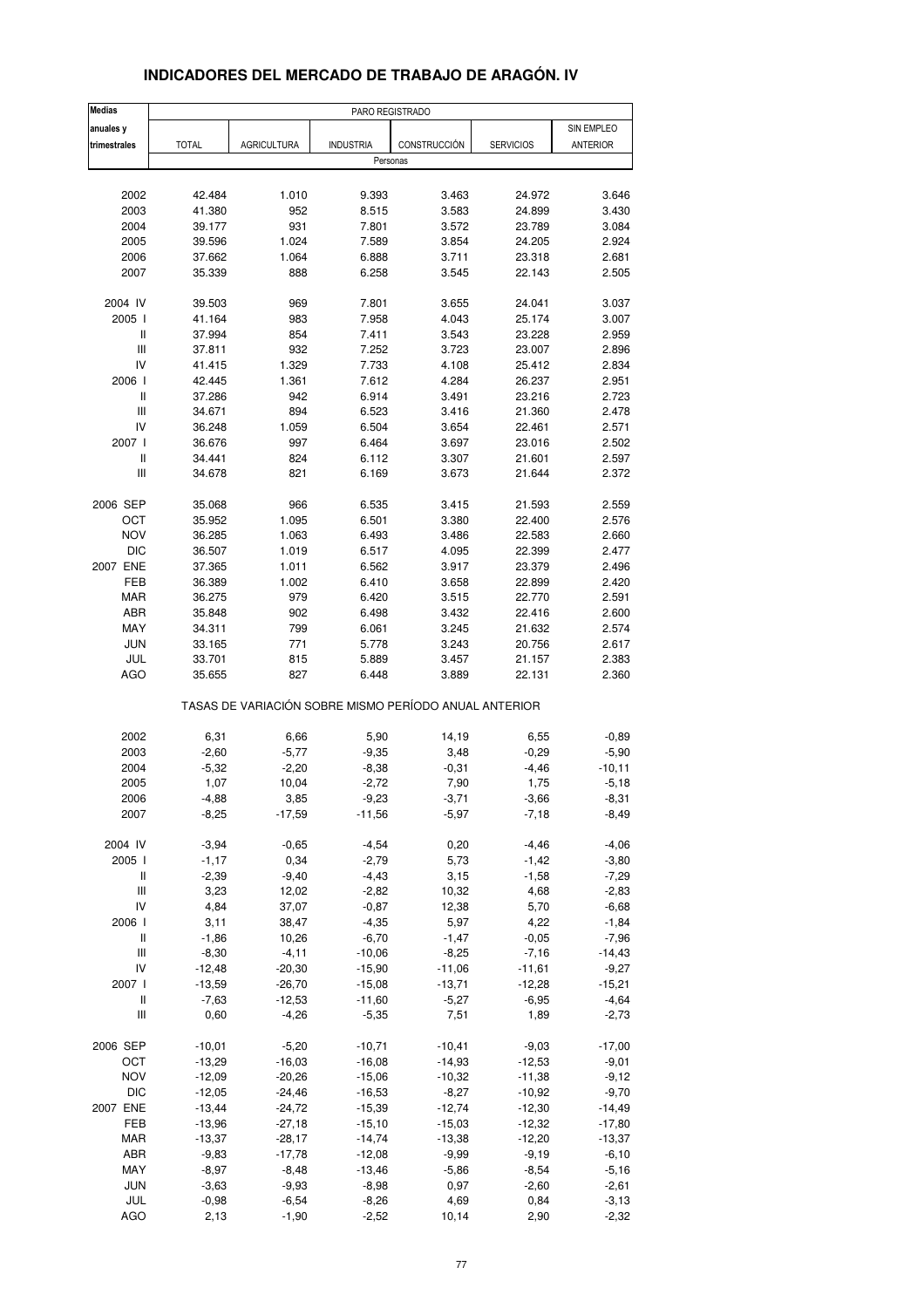### **INDICADORES DEL MERCADO DE TRABAJO DE ARAGÓN. V**

| <b>Medias</b>                           |                                                       |                    | AFILIADOS A LA SEGURIDAD SOCIAL EN ALTA LABORAL |                  |                    |
|-----------------------------------------|-------------------------------------------------------|--------------------|-------------------------------------------------|------------------|--------------------|
| anuales y                               |                                                       |                    | <b>TOTAL</b>                                    |                  |                    |
| trimestrales                            | <b>TOTAL</b>                                          | <b>AGRICULTURA</b> | <b>INDUSTRIA</b>                                | CONSTRUCCIÓN     | <b>SERVICIOS</b>   |
|                                         |                                                       |                    | Personas                                        |                  |                    |
|                                         |                                                       |                    |                                                 |                  |                    |
| 2002                                    | 480.819                                               | 34.669             | 109.057                                         | 48.768           | 288.036            |
| 2003                                    | 495.722                                               | 34.902             | 110.155                                         | 51.532           | 298.848            |
| 2004                                    | 510.296                                               | 34.274             | 111.626                                         | 54.907           | 309.269            |
| 2005                                    | 534.256                                               | 34.897             | 112.685                                         | 60.695           | 325.839            |
| 2006                                    | 557.028                                               | 35.642             | 114.502                                         | 66.822           | 340.044            |
| 2007                                    | 577.377                                               | 35.168             | 117.840                                         | 73.129           | 351.236            |
|                                         |                                                       |                    |                                                 |                  |                    |
| 2004 IV                                 | 515.004                                               | 33.509             | 111.535                                         | 56.062           | 313.741            |
| 2005 l                                  | 518.489                                               | 32.868             | 111.882                                         | 57.015           | 316.571            |
| Ш<br>$\ensuremath{\mathsf{III}}\xspace$ | 532.817                                               | 35.100             | 112.865                                         | 60.704           | 324.003            |
| IV                                      | 542.776<br>542.941                                    | 36.455<br>35.165   | 113.233<br>112.759                              | 62.633<br>62.429 | 330.319<br>332.463 |
| 2006                                    | 545.766                                               | 34.559             | 113.270                                         | 63.575           | 334.315            |
| Ш                                       | 555.064                                               | 36.576             | 114.449                                         | 66.350           | 337.681            |
| Ш                                       | 562.256                                               | 36.829             | 114.766                                         | 68.282           | 342.372            |
| IV                                      | 565.025                                               | 34.604             | 115.524                                         | 69.080           | 345.810            |
| 2007 l                                  | 570.698                                               | 34.133             | 117.509                                         | 70.985           | 348.066            |
| $\sf II$                                | 580.606                                               | 35.492             | 118.176                                         | 74.006           | 352.928            |
| Ш                                       | 582.553                                               | 36.234             | 117.832                                         | 75.031           | 353.452            |
|                                         |                                                       |                    |                                                 |                  |                    |
| 2006 SEP                                | 563.914                                               | 36.030             | 114.908                                         | 68.797           | 344.172            |
| ОСТ                                     | 562.371                                               | 34.564             | 115.014                                         | 69.317           | 343.469            |
| <b>NOV</b>                              | 567.213                                               | 34.617             | 116.251                                         | 70.180           | 346.158            |
| <b>DIC</b>                              | 565.490                                               | 34.632             | 115.306                                         | 67.743           | 347.803            |
| 2007 ENE                                | 566.870                                               | 34.421             | 116.865                                         | 69.949           | 345.629            |
| FEB                                     | 569.885                                               | 34.105             | 117.749                                         | 70.813           | 347.212            |
| MAR                                     | 575.340                                               | 33.873             | 117.913                                         | 72.192           | 351.356            |
| ABR                                     | 574.573                                               | 34.358             | 117.248                                         | 72.609           | 350.352            |
| MAY                                     | 580.371                                               | 35.813             | 118.039                                         | 74.018           | 352.497            |
| <b>JUN</b>                              | 586.875                                               | 36.304             | 119.242                                         | 75.391           | 355.934            |
| JUL                                     | 586.789                                               | 36.259             | 118.244                                         | 75.616           | 356.666            |
| AGO                                     | 578.316                                               | 36.209             | 117.420                                         | 74.445           | 350.238            |
|                                         | TASAS DE VARIACIÓN SOBRE MISMO PERÍODO ANUAL ANTERIOR |                    |                                                 |                  |                    |
|                                         |                                                       |                    |                                                 |                  |                    |
| 2002<br>2003                            | 2,44                                                  | $-0,66$<br>0,67    | $-0,51$<br>1,01                                 | 5,24<br>5,67     | 3,70               |
| 2004                                    | 3,10<br>2,94                                          | $-1,80$            | 1,34                                            | 6,55             | 3,75<br>3,49       |
| 2005                                    | 4,70                                                  | 1,82               | 0,95                                            | 10,54            | 5,36               |
| 2006                                    | 4,26                                                  | 2,14               | 1,61                                            | 10,09            | 4,36               |
| 2007                                    | 4,38                                                  | $-2,27$            | 3,31                                            | 11,26            | 4,11               |
|                                         |                                                       |                    |                                                 |                  |                    |
| 2004 IV                                 | 2,93                                                  | $-3,74$            | 1,05                                            | 8,29             | 3,52               |
| 2005 l                                  | 2,92                                                  | $-3,80$            | 0,46                                            | 7,54             | 3,82               |
| Ш                                       | 4,77                                                  | 1,02               | 0,93                                            | 10,78            | 5,54               |
| Ш                                       | 5,64                                                  | 5,13               | 1,31                                            | 12,35            | 6,06               |
| IV                                      | 5,42                                                  | 4,94               | 1,10                                            | 11,36            | 5,97               |
| 2006                                    | 5,26                                                  | 5,14               | 1,24                                            | 11,50            | 5,61               |
| Ш                                       | 4,18                                                  | 4,21               | 1,40                                            | 9,30             | 4,22               |
| $\ensuremath{\mathsf{III}}\xspace$      | 3,59                                                  | 1,03               | 1,35                                            | 9,02             | 3,65               |
| IV                                      | 4,07                                                  | $-1,60$            | 2,45                                            | 10,65            | 4,01               |
| 2007 l                                  | 4,57                                                  | $-1,23$            | 3,74                                            | 11,66            | 4,11               |
| Ш                                       | 4,60                                                  | $-2,97$            | 3,26                                            | 11,54            | 4,52               |
| Ш                                       | 3,76                                                  | $-2,67$            | 2,74                                            | 10,30            | 3,51               |
|                                         |                                                       |                    |                                                 |                  |                    |
| 2006 SEP                                | 4,17                                                  | 0,05               | 1,53                                            | 9,84             | 4,49               |
| OCT                                     | 3,73                                                  | $-2,26$            | 1,93                                            | 10,30            | 3,77               |
| NOV<br>DIC                              | 4,11<br>4,37                                          | $-1,34$            | 2,62                                            | 10,53            | 4,00<br>4,27       |
| 2007 ENE                                | 4,38                                                  | $-1,18$<br>$-1,26$ | 2,81<br>3,29                                    | 11,15<br>11,84   | 3,97               |
| FEB                                     | 4,35                                                  | $-0,61$            | 3,93                                            | 11,05            | 3,74               |
| MAR                                     | 4,96                                                  | $-1,83$            | 4,00                                            | 12,08            | 4,62               |
| ABR                                     | 4,19                                                  | $-2,27$            | 3,27                                            | 10,83            | 3,89               |
| MAY                                     | 4,54                                                  | $-3,62$            | 3,18                                            | 11,76            | 4,49               |
| <b>JUN</b>                              | 5,06                                                  | $-2,97$            | 3,32                                            | 12,01            | 5,17               |
| JUL                                     | 3,92                                                  | $-2,66$            | 2,74                                            | 10,55            | 3,71               |
| AGO                                     | 3,60                                                  | $-2,69$            | 2,73                                            | 10,05            | 3,30               |
|                                         |                                                       |                    |                                                 |                  |                    |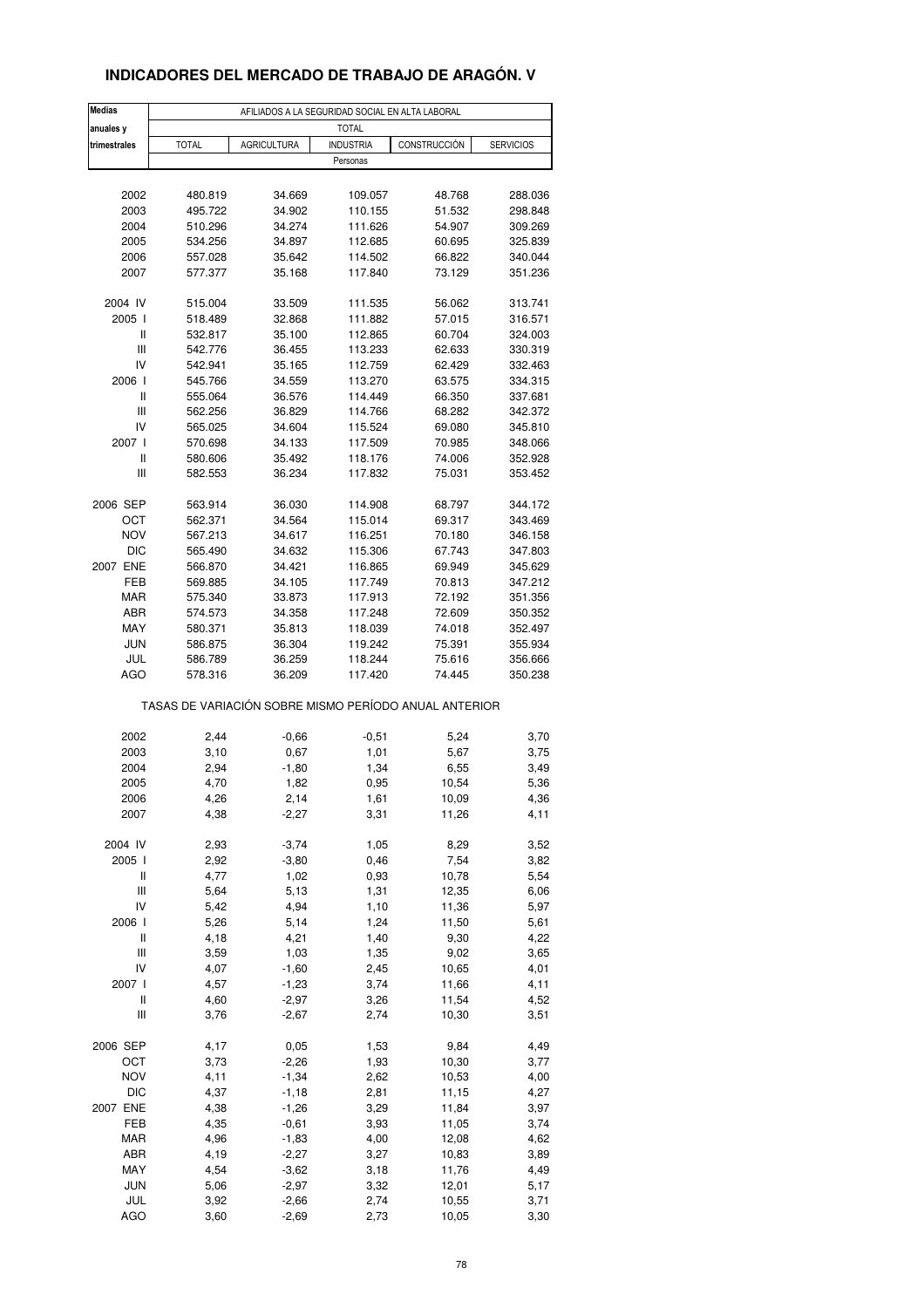### **INDICADORES DEL MERCADO DE TRABAJO DE ARAGÓN. VI**

| <b>Medias</b> |                                                       |                    | AFILIADOS A LA SEGURIDAD SOCIAL EN ALTA LABORAL |              |                  |  |  |  |
|---------------|-------------------------------------------------------|--------------------|-------------------------------------------------|--------------|------------------|--|--|--|
| anuales y     | <b>CUENTA AJENA</b>                                   |                    |                                                 |              |                  |  |  |  |
| trimestrales  | <b>TOTAL</b>                                          | <b>AGRICULTURA</b> | <b>INDUSTRIA</b>                                | CONSTRUCCIÓN | <b>SERVICIOS</b> |  |  |  |
|               |                                                       |                    | Personas                                        |              |                  |  |  |  |
|               |                                                       |                    |                                                 |              |                  |  |  |  |
| 2002          | 372.931                                               | 9.875              | 98.320                                          | 35.633       | 228.966          |  |  |  |
| 2003          | 386.264                                               | 10.467             | 99.534                                          | 37.516       | 238.608          |  |  |  |
| 2004          | 398.976                                               | 10.182             | 101.075                                         | 39.870       | 247.761          |  |  |  |
| 2005          | 419.839                                               | 11.222             | 102.331                                         | 44.644       | 261.624          |  |  |  |
| 2006          | 441.038                                               | 12.398             | 104.209                                         | 49.979       | 274.452          |  |  |  |
| 2007          | 459.903                                               | 12.423             | 107.631                                         | 54.506       | 285.344          |  |  |  |
|               |                                                       |                    |                                                 |              |                  |  |  |  |
| 2004 IV       | 403.079                                               | 9.536              | 101.029                                         | 40.622       | 251.861          |  |  |  |
| 2005 l        | 406.088                                               | 9.012              | 101.442                                         | 41.329       | 254.276          |  |  |  |
| Ш             | 418.550                                               | 11.345             | 102.485                                         | 44.719       | 259.979          |  |  |  |
| Ш             | 427.454                                               | 12.896             | 102.930                                         | 46.441       | 265.170          |  |  |  |
| IV            | 427.265                                               | 11.637             | 102.466                                         | 46.085       | 267.069          |  |  |  |
| 2006          | 430.002                                               | 11.066             | 102.973                                         | 47.096       | 268.866          |  |  |  |
| Ш             | 438.855                                               | 13.229             | 104.116                                         | 49.557       | 271.953          |  |  |  |
| Ш             | 446.204                                               | 13.665             | 104.488                                         | 51.336       | 276.715          |  |  |  |
| IV            | 449.090                                               | 11.630             | 105.260                                         | 51.927       | 280.274          |  |  |  |
| 2007 l        | 454.272                                               | 11.293             | 107.293                                         | 53.235       | 282.451          |  |  |  |
| Ш             | 462.846                                               | 12.747             | 107.985                                         | 55.208       | 286.907          |  |  |  |
| Ш             | 463.936                                               | 13.633             | 107.608                                         | 55.358       | 287.338          |  |  |  |
|               |                                                       |                    |                                                 |              |                  |  |  |  |
| 2006 SEP      | 448.072                                               | 12.942             | 104.668                                         | 51.814       | 278.648          |  |  |  |
| OCT           | 446.467                                               | 11.531             | 104.738                                         | 52.228       | 277.970          |  |  |  |
| <b>NOV</b>    | 451.286                                               | 11.651             | 105.980                                         | 53.004       | 280.651          |  |  |  |
| DIC           | 449.518                                               | 11.707             | 105.062                                         | 50.548       | 282.201          |  |  |  |
| 2007 ENE      | 450.928                                               | 11.540             | 106.662                                         | 52.549       | 280.177          |  |  |  |
| FEB           | 453.538                                               | 11.268             | 107.529                                         | 53.086       | 281.655          |  |  |  |
| MAR           | 458.350                                               | 11.070             | 107.688                                         | 54.071       | 285.521          |  |  |  |
| ABR           | 457.218                                               | 11.573             | 107.068                                         | 54.206       | 284.371          |  |  |  |
| MAY           | 462.659                                               | 13.054             | 107.852                                         | 55.218       | 286.535          |  |  |  |
| <b>JUN</b>    | 468.662                                               | 13.614             | 109.034                                         | 56.200       | 289.814          |  |  |  |
| JUL           | 468.196                                               | 13.619             | 108.016                                         | 56.063       | 290.498          |  |  |  |
| AGO           | 459.676                                               | 13.646             | 107.200                                         | 54.653       | 284.177          |  |  |  |
|               | TASAS DE VARIACIÓN SOBRE MISMO PERÍODO ANUAL ANTERIOR |                    |                                                 |              |                  |  |  |  |
| 2002          | 3,12                                                  | 2,84               | $-0,34$                                         | 5,46         | 4,33             |  |  |  |
| 2003          | 3,58                                                  | 6,00               | 1,23                                            | 5,29         | 4,21             |  |  |  |
| 2004          | 3,29                                                  | $-2,72$            | 1,55                                            | 6,27         | 3,84             |  |  |  |
| 2005          | 5,23                                                  | 10,22              | 1,24                                            | 11,97        | 5,60             |  |  |  |
| 2006          | 5,05                                                  | 10,47              | 1,84                                            | 11,95        | 4,90             |  |  |  |
| 2007          | 5,21                                                  | $-1,54$            | 3,73                                            | 11,19        | 5,00             |  |  |  |
|               |                                                       |                    |                                                 |              |                  |  |  |  |
| 2004 IV       | 3,27                                                  | $-9,50$            | 1,23                                            | 8,54         | 3,90             |  |  |  |
| 2005 l        | 3,24                                                  | $-9,47$            | 0,59                                            | 7,48         | 4,25             |  |  |  |
| Ш             | 5,35                                                  | 6,83               | 1,25                                            | 12,19        | 5,89             |  |  |  |
| Ш             | 6,29                                                  | 21,48              | 1,70                                            | 14,55        | 6,18             |  |  |  |
| IV            | 6,00                                                  | 22,03              | 1,42                                            | 13,45        | 6,04             |  |  |  |
| 2006          | 5,89                                                  | 22,80              | 1,51                                            | 13,95        | 5,74             |  |  |  |
| Ш             | 4,85                                                  | 16,61              | 1,59                                            | 10,82        | 4,61             |  |  |  |
| Ш             | 4,39                                                  | 5,96               | 1,51                                            | 10,54        | 4,35             |  |  |  |
| IV            | 5,11                                                  | $-0,06$            | 2,73                                            | 12,68        | 4,94             |  |  |  |
| 2007 l        | 5,64                                                  | 2,05               | 4,20                                            | 13,04        | 5,05             |  |  |  |
| Ш             | 5,47                                                  | $-3,64$            | 3,72                                            | 11,40        | 5,50             |  |  |  |
| Ш             | 4,19                                                  | $-2,81$            | 3,07                                            | 8,34         | 4,20             |  |  |  |
|               |                                                       |                    |                                                 |              |                  |  |  |  |
| 2006 SEP      | 5,17                                                  | 3,40               | 1,72                                            | 11,68        | 5,47             |  |  |  |
| OCT           | 4,64                                                  | $-3,11$            | 2,16                                            | 12,21        | 4,63             |  |  |  |
| <b>NOV</b>    | 5,16                                                  | 0,90               | 2,90                                            | 12,46        | 4,93             |  |  |  |
| DIC           | 5,52                                                  | 2,13               | 3,12                                            | 13,39        | 5,28             |  |  |  |
| 2007 ENE      | 5,50                                                  | 2,18               | 3,69                                            | 13,80        | 4,90             |  |  |  |
| FEB           | 5,39                                                  | 3,89               | 4,41                                            | 12,29        | 4,62             |  |  |  |
| MAR           | 6,04                                                  | 0, 10              | 4,49                                            | 13,04        | 5,64             |  |  |  |
| ABR           | 5,05                                                  | $-1,52$            | 3,74                                            | 11,04        | 4,75             |  |  |  |
| MAY           | 5,40                                                  | $-5,42$            | 3,63                                            | 11,71        | 5,48             |  |  |  |
| <b>JUN</b>    | 5,95                                                  | $-3,67$            | 3,78                                            | 11,45        | 6,26             |  |  |  |
| JUL           | 4,42                                                  | $-2,79$            | 3,11                                            | 8,92         | 4,45             |  |  |  |
| <b>AGO</b>    | 3,96                                                  | $-2,83$            | 3,04                                            | 7,75         | 3,95             |  |  |  |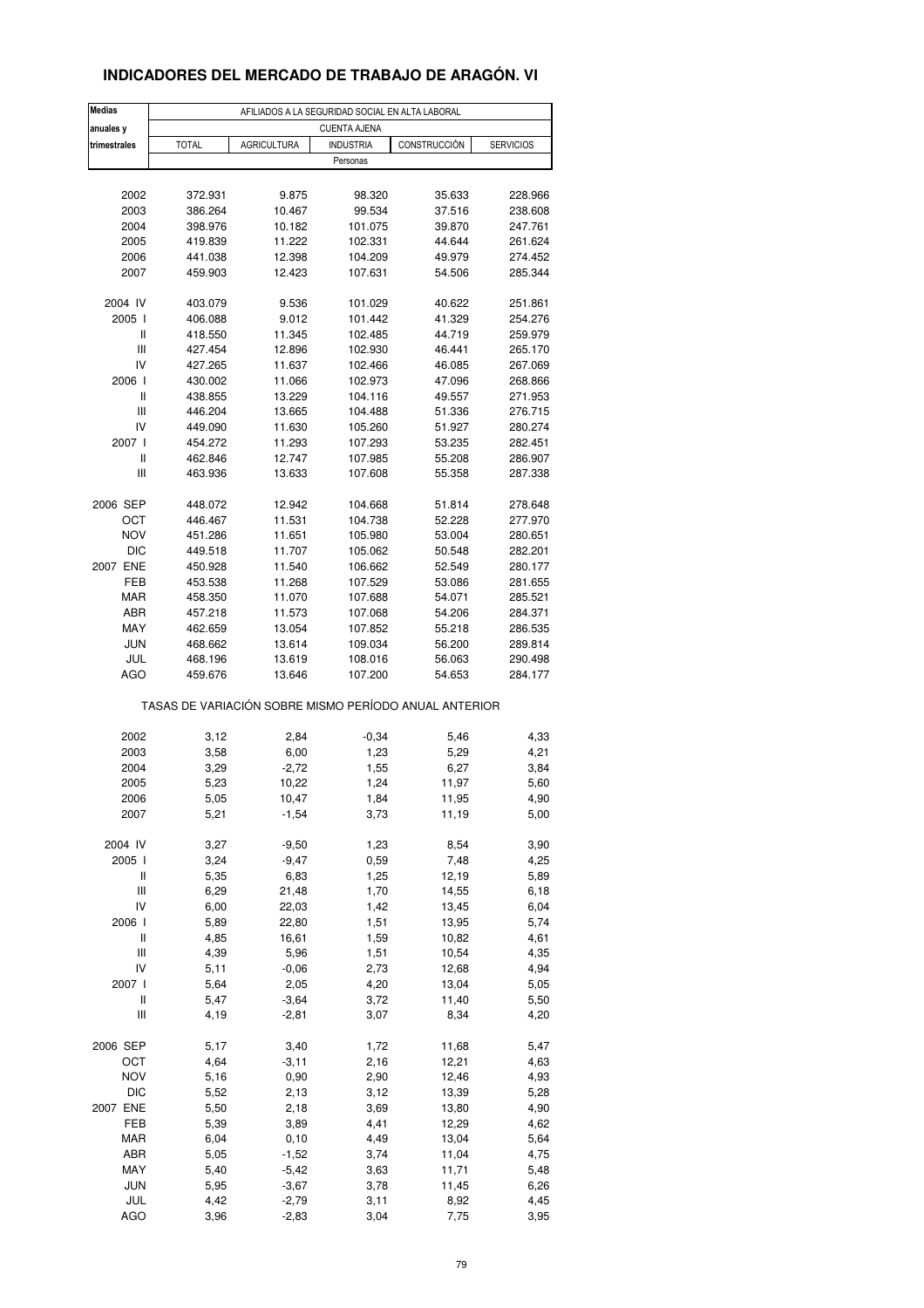### **INDICADORES DEL MERCADO DE TRABAJO DE ARAGÓN. VII**

| <b>Medias</b> |                                                       |                    | AFILIADOS A LA SEGURIDAD SOCIAL EN ALTA LABORAL |               |                  |  |  |  |
|---------------|-------------------------------------------------------|--------------------|-------------------------------------------------|---------------|------------------|--|--|--|
| anuales y     | <b>CUENTA PROPIA</b>                                  |                    |                                                 |               |                  |  |  |  |
| trimestrales  | <b>TOTAL</b>                                          | <b>AGRICULTURA</b> | <b>INDUSTRIA</b>                                | CONSTRUCCIÓN  | <b>SERVICIOS</b> |  |  |  |
|               |                                                       |                    | Personas                                        |               |                  |  |  |  |
|               |                                                       |                    |                                                 |               |                  |  |  |  |
| 2002          | 107.888                                               | 24.794             | 10.736                                          | 13.135        | 59.070           |  |  |  |
| 2003          | 109.458                                               | 24.435             | 10.621                                          | 14.016        | 60.240           |  |  |  |
| 2004          | 111.320                                               | 24.092             | 10.552                                          | 15.037        | 61.508           |  |  |  |
| 2005          | 114.416                                               | 23.675             | 10.354                                          | 16.052        | 64.215           |  |  |  |
| 2006          | 115.990                                               | 23.245             | 10.293                                          | 16.843        | 65.593           |  |  |  |
| 2007          | 117.474                                               | 22.745             | 10.209                                          | 18.623        | 65.892           |  |  |  |
|               |                                                       |                    |                                                 |               |                  |  |  |  |
| 2004 IV       | 111.926                                               | 23.972             | 10.506                                          | 15.440        | 61.880           |  |  |  |
| 2005 l        | 112.401                                               | 23.857             | 10.440                                          | 15.686        | 62.295           |  |  |  |
| Ш             | 114.267                                               | 23.755             | 10.381                                          | 15.985        | 64.024           |  |  |  |
| Ш             | 115.322                                               | 23.558             | 10.303                                          | 16.192        | 65.149           |  |  |  |
| IV            | 115.676                                               | 23.528             | 10.294                                          | 16.344        | 65.394           |  |  |  |
| 2006 l        | 115.764                                               | 23.492             | 10.297                                          | 16.479        | 65.449           |  |  |  |
| Ш             | 116.210                                               | 23.348             | 10.333                                          | 16.793        | 65.728           |  |  |  |
| Ш             | 116.052                                               | 23.164             | 10.278                                          | 16.946        | 65.657           |  |  |  |
| IV            | 115.934                                               | 22.975             | 10.264                                          | 17.153        | 65.536           |  |  |  |
| 2007 l        | 116.426                                               | 22.840             | 10.216                                          | 17.749        | 65.615           |  |  |  |
| Ш             | 117.760                                               | 22.745             | 10.192                                          | 18.798        | 66.021           |  |  |  |
| Ш             | 118.617                                               | 22.602             | 10.224                                          | 19.673        | 66.115           |  |  |  |
|               |                                                       |                    |                                                 |               |                  |  |  |  |
| 2006 SEP      | 115.842                                               | 23.088             | 10.240                                          | 16.983        | 65.524           |  |  |  |
| OCT           | 115.904                                               | 23.033             | 10.276                                          | 17.089        | 65.499           |  |  |  |
| <b>NOV</b>    | 115.927                                               | 22.966             | 10.271                                          | 17.176        | 65.507           |  |  |  |
| DIC           | 115.972                                               | 22.925             | 10.244                                          | 17.195        | 65.602           |  |  |  |
| 2007 ENE      | 115.942                                               | 22.881             | 10.203                                          | 17.400        | 65.452           |  |  |  |
| FEB           | 116.347                                               | 22.837             | 10.220                                          | 17.727        | 65.557           |  |  |  |
| MAR           | 116.990                                               | 22.803             | 10.225                                          | 18.121        | 65.835           |  |  |  |
| ABR           | 117.355                                               | 22.785             | 10.180                                          | 18.403        | 65.981           |  |  |  |
| MAY           | 117.712                                               | 22.759             | 10.187                                          | 18.800        | 65.962           |  |  |  |
| <b>JUN</b>    | 118.213                                               | 22.690             | 10.208                                          | 19.191        | 66.120           |  |  |  |
| JUL           | 118.593                                               | 22.640             | 10.228                                          | 19.553        | 66.168           |  |  |  |
| AGO           | 118.640                                               | 22.563             | 10.220                                          | 19.792        | 66.061           |  |  |  |
|               | TASAS DE VARIACIÓN SOBRE MISMO PERÍODO ANUAL ANTERIOR |                    |                                                 |               |                  |  |  |  |
| 2002          |                                                       |                    |                                                 |               |                  |  |  |  |
| 2003          | 0, 18<br>1,46                                         | $-1,99$            | $-2,02$<br>$-1,07$                              | 4,64<br>6,70  | 1,32             |  |  |  |
| 2004          | 1,70                                                  | $-1,45$            |                                                 | 7,29          | 1,98             |  |  |  |
| 2005          | 2,78                                                  | $-1,40$<br>$-1,73$ | $-0,66$                                         | 6,75          | 2,10<br>4,40     |  |  |  |
|               |                                                       |                    | $-1,87$                                         |               |                  |  |  |  |
| 2006<br>2007  | 1,38<br>1,25                                          | -1,82<br>$-2,66$   | -0,59<br>$-0,98$                                | 4,93<br>11,46 | 2,14<br>0,41     |  |  |  |
|               |                                                       |                    |                                                 |               |                  |  |  |  |
| 2004 IV       | 1,75                                                  | $-1,25$            | $-0,64$                                         | 7,64          | 2,01             |  |  |  |
| 2005 l        | 1,78                                                  | $-1,46$            | $-0,85$                                         | 7,70          | 2,13             |  |  |  |
| Ш             | 2,69                                                  | $-1,54$            | $-2,20$                                         | 7,02          | 4,16             |  |  |  |
| Ш             | 3,30                                                  | $-2,09$            | $-2,39$                                         | 6,47          | 5,61             |  |  |  |
| IV            | 3,35                                                  | $-1,85$            | $-2,02$                                         | 5,85          | 5,68             |  |  |  |
| 2006 l        | 2,99                                                  | $-1,53$            | $-1,37$                                         | 5,05          | 5,06             |  |  |  |
| Ш             | 1,70                                                  | $-1,71$            | $-0,46$                                         | 5,05          | 2,66             |  |  |  |
| Ш             | 0,63                                                  | $-1,67$            | $-0,25$                                         | 4,66          | 0,78             |  |  |  |
| IV            | 0,22                                                  | $-2,35$            | $-0,29$                                         | 4,95          | 0,22             |  |  |  |
| 2007 l        | 0,57                                                  | $-2,78$            | $-0,78$                                         | 7,71          | 0,25             |  |  |  |
| Ш             | 1,33                                                  | $-2,58$            | $-1,37$                                         | 11,94         | 0,45             |  |  |  |
| Ш             | 2,12                                                  | $-2,59$            | $-0,70$                                         | 16,22         | 0,59             |  |  |  |
|               |                                                       |                    |                                                 |               |                  |  |  |  |
| 2006 SEP      | 0,45                                                  | $-1,74$            | $-0,38$                                         | 4,58          | 0,51             |  |  |  |
| OCT           | 0,35                                                  | $-1,83$            | $-0,33$                                         | 4,83          | 0,29             |  |  |  |
| <b>NOV</b>    | 0,20                                                  | $-2,43$            | $-0,27$                                         | 4,97          | 0,20             |  |  |  |
| <b>DIC</b>    | 0,12                                                  | $-2,79$            | $-0,27$                                         | 5,05          | 0, 16            |  |  |  |
| 2007 ENE      | 0,28                                                  | $-2,90$            | $-0,67$                                         | 6,30          | 0, 18            |  |  |  |
| FEB           | 0,50                                                  | $-2,68$            | $-0,78$                                         | 7,49          | 0, 15            |  |  |  |
| MAR           | 0,94                                                  | $-2,74$            | $-0,90$                                         | 9,32          | 0,43             |  |  |  |
| ABR           | 1,00                                                  | $-2,64$            | $-1,44$                                         | 10,22         | 0,35             |  |  |  |
| MAY           | 1,30                                                  | $-2,55$            | $-1,35$                                         | 11,90         | 0,37             |  |  |  |
| <b>JUN</b>    | 1,70                                                  | $-2,55$            | $-1,32$                                         | 13,68         | 0,61             |  |  |  |
| JUL           | 1,99                                                  | $-2,57$            | $-0,99$                                         | 15,51         | 0,60             |  |  |  |
| AGO           | 2,24                                                  | $-2,60$            | $-0,42$                                         | 16,93         | 0,59             |  |  |  |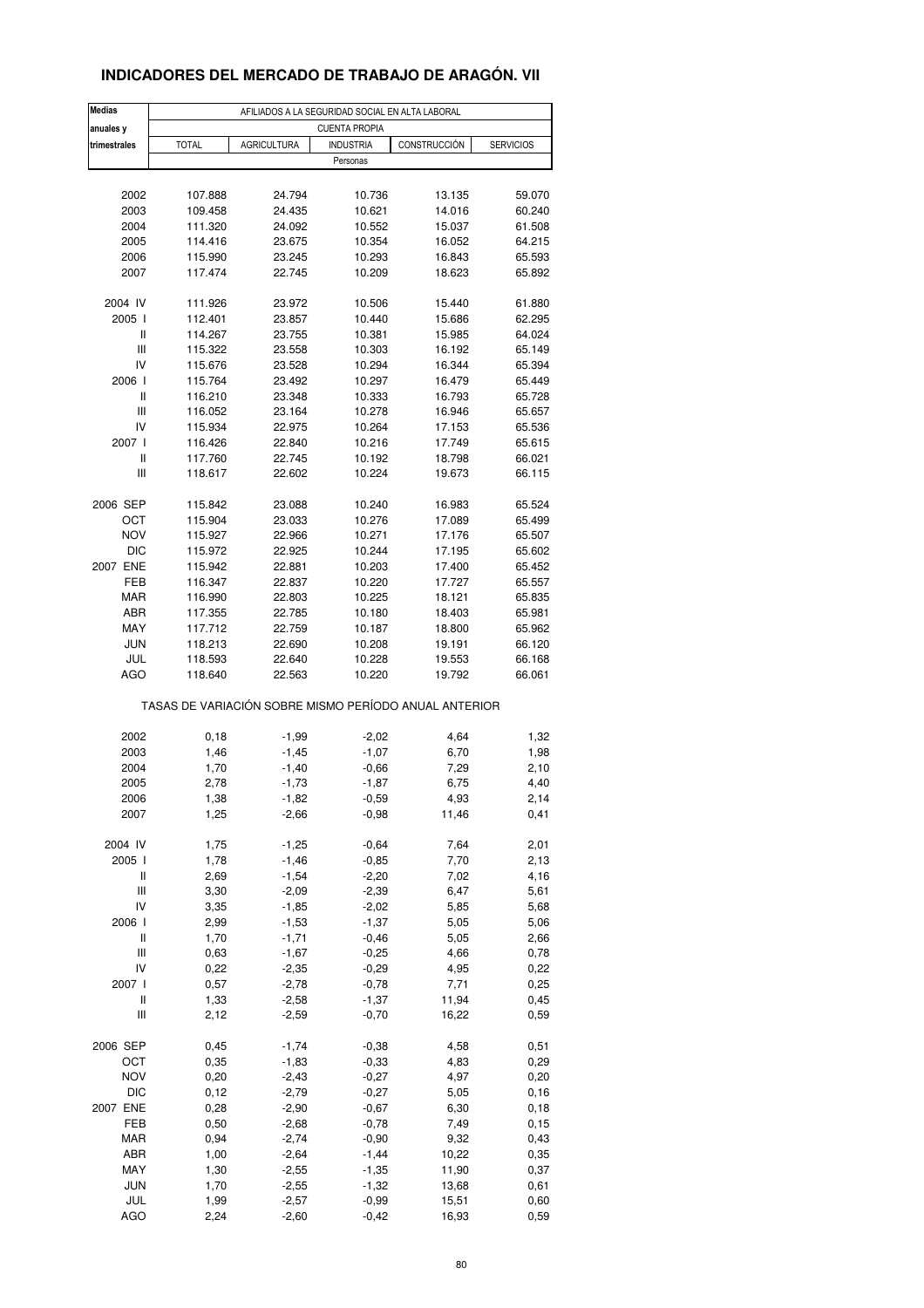| <b>Medias</b>                      |              | EFECTIVOS LABORALES |                 |                                                       |                   |                 |              | JORNADA MEDIA POR TRABAJADOR Y TRIM. |                |
|------------------------------------|--------------|---------------------|-----------------|-------------------------------------------------------|-------------------|-----------------|--------------|--------------------------------------|----------------|
| anuales y                          | <b>TOTAL</b> |                     | <b>SECTORES</b> |                                                       | CONTRATO          | CONTRATO        | <b>TOTAL</b> | A TIEMPO                             | A TIEMPO       |
| trimestrales                       |              | <b>INDUSTRIA</b>    | CONSTRUC.       | <b>SERVICIOS</b>                                      | <b>INDEFINIDO</b> | <b>TEMPORAL</b> |              | <b>COMPLETO</b>                      | <b>PARCIAL</b> |
|                                    |              |                     |                 | Miles de personas                                     |                   |                 |              | Horas                                |                |
|                                    |              |                     |                 |                                                       |                   |                 |              |                                      |                |
| 2002                               | 327,3        | 100,0               | 35,0            | 192,4                                                 | 219,7             | 107,6           | 412,6        | 440,1                                | 245,9          |
| 2003                               | 340,0        | 102,1               | 36,6            | 201,2                                                 | 229,7             | 110,3           | 410,5        | 439,0                                | 250,7          |
| 2004                               | 351,8        | 101,5               | 39,9            | 210,5                                                 | 238,3             | 113,4           | 407,8        | 440,3                                | 240,8          |
|                                    |              |                     |                 |                                                       |                   |                 |              |                                      |                |
| 2005                               | 368,2        | 104,1               | 44,6            | 219,4                                                 | 245,2             | 122,9           | 406,2        | 438,2                                | 230,9          |
| 2006                               | 387,4        | 105,1               | 50,7            | 231,6                                                 | 263,9             | 123,5           | 407,8        | 436,3                                | 252,6          |
| 2007                               | 412,3        | 109,7               | 55,4            | 247,3                                                 | 286,6             | 125,8           | 423,3        | 454,5                                | 262,8          |
|                                    |              |                     |                 |                                                       |                   |                 |              |                                      |                |
| 2004 III                           | 353,1        | 101,3               | 40,4            | 211,4                                                 | 239,5             | 113,6           | 359,9        | 388,6                                | 215,5          |
| IV                                 | 353,6        | 100,7               | 39,3            | 213,6                                                 | 240,4             | 113,1           | 415,6        | 449,6                                | 243,5          |
| 2005 l                             | 358,8        | 102,9               | 41,1            | 214,8                                                 | 245,3             | 113,4           | 421,3        | 458,7                                | 235,7          |
| Ш                                  | 370,6        | 105,1               | 46,3            | 219,1                                                 | 247,7             | 122,9           | 428,8        | 461,9                                | 234,7          |
| $\ensuremath{\mathsf{III}}\xspace$ | 370,7        | 105,0               | 46,1            | 219,6                                                 | 242,7             | 127,9           | 361,6        | 388,4                                | 202,9          |
| IV                                 | 372,5        | 103,3               | 45,0            | 224,3                                                 | 245,0             | 127,5           | 413,0        | 443,9                                | 250,4          |
| 2006                               | 378,8        | 103,2               | 48,1            | 227,5                                                 | 258,5             | 120,3           | 424,7        | 458,0                                | 249,0          |
| Ш                                  | 384,9        | 106,5               | 51,2            | 227,3                                                 | 252,8             | 132,1           | 424,3        | 454,3                                | 259,2          |
| III                                | 391,8        | 104,0               | 52,1            | 235,8                                                 | 266,8             | 125,0           | 365,6        | 387,3                                | 243,5          |
| IV                                 | 394,0        | 106,6               | 51,3            | 236,1                                                 | 277,4             | 116,6           | 416,7        | 445,6                                | 258,7          |
| 2007 l                             | 408,5        | 108,3               | 55,0            | 245,1                                                 | 285,8             | 122,7           | 423,6        | 455,5                                | 262,1          |
| Ш                                  | 416,2        | 111,0               | 55,7            | 249,4                                                 | 287,3             | 128,9           | 422,9        | 453,6                                | 263,5          |
|                                    |              |                     |                 |                                                       |                   |                 |              |                                      |                |
| 2006 JUL                           |              |                     |                 |                                                       |                   |                 |              |                                      |                |
| AGO                                |              |                     |                 |                                                       |                   |                 |              |                                      |                |
| <b>SEP</b>                         |              |                     |                 |                                                       |                   |                 |              |                                      |                |
| OCT                                |              |                     |                 |                                                       |                   |                 |              |                                      |                |
| <b>NOV</b>                         |              |                     |                 |                                                       |                   |                 |              |                                      |                |
| <b>DIC</b>                         |              |                     |                 |                                                       |                   |                 |              |                                      |                |
| 2007 ENE                           |              |                     |                 |                                                       |                   |                 |              |                                      | $\blacksquare$ |
| FEB                                |              |                     |                 |                                                       |                   |                 |              |                                      |                |
| MAR                                |              |                     |                 |                                                       |                   |                 |              |                                      |                |
| ABR                                |              |                     |                 |                                                       |                   |                 |              |                                      |                |
| MAY                                |              |                     |                 |                                                       |                   |                 |              |                                      |                |
| <b>JUN</b>                         |              |                     |                 |                                                       |                   |                 |              |                                      |                |
|                                    |              |                     |                 |                                                       |                   |                 |              |                                      |                |
|                                    |              |                     |                 | TASAS DE VARIACIÓN SOBRE MISMO PERÍODO ANUAL ANTERIOR |                   |                 |              |                                      |                |
|                                    |              |                     |                 |                                                       |                   |                 |              |                                      |                |
| 2002                               | 3,20         | $-0,22$             | 6,31            | 4,51                                                  | 5,41              | $-1,03$         | $-0,32$      | $-0,31$                              | $-0,08$        |
| 2003                               | 3,87         | 2,18                | 4,65            | 4,59                                                  | 4,55              | 2,49            | $-0,51$      | $-0,25$                              | 1,92           |
| 2004                               | 3,47         | $-0,66$             | 8,95            | 4,60                                                  | 3,75              | 2,81            | $-0,65$      | 0,31                                 | $-3,92$        |
| 2005                               | 4,66         | 2,58                | 11,97           | 4,26                                                  | 2,88              | 8,45            | $-0,41$      | $-0,48$                              | $-4, 11$       |
| 2006                               | 5,22         | 0,96                | 13,54           | 5,56                                                  | 7,63              | 0,46            | 0,41         | $-0,44$                              | 9,39           |
| 2007                               | 7,98         | 4,62                | 11,50           | 8,77                                                  | 12,08             | $-0,31$         | $-0,29$      | $-0,36$                              | 3,42           |
|                                    |              |                     |                 |                                                       |                   |                 |              |                                      |                |
| 2004 III                           | 3,03         | $-2,22$             | 6,32            | 5,17                                                  | 2,97              | 3,18            | $-1,83$      | 0,34                                 | $-9,87$        |
| ${\sf IV}$                         | 3,85         | 1,21                | 11,97           | 3,79                                                  | 2,04              | 7,82            | 0,27         | 0,67                                 | $-3,18$        |
| 2005 l                             | 3,25         | 1,38                | 6,20            | 3,57                                                  | 3,41              | 2,90            | $-1,89$      | $-0,67$                              | $-9,31$        |
| Ш                                  | 5,05         | 2,74                | 12,93           | 4,58                                                  | 4,87              | 5,49            | 0,56         | 0, 13                                | $-3,97$        |
| $\ensuremath{\mathsf{III}}\xspace$ | 4,98         | 3,65                | 14,11           | 3,88                                                  | 1,34              | 12,59           | 0,47         | $-0,05$                              | $-5,85$        |
| IV                                 | 5,35         | 2,55                | 14,45           | 5,00                                                  | 1,93              | 12,73           | $-0,63$      | $-1,28$                              | 2,84           |
|                                    |              |                     |                 |                                                       |                   |                 |              |                                      |                |
| 2006                               | 5,57         | 0,33                | 17,06           | 5,89                                                  | 5,40              | 6,05            | 0,80         | $-0,14$                              | 5,63           |
| II                                 | 3,86         | 1,29                | 10,51           | 3,73                                                  | 2,07              | 7,47            | $-1,04$      | $-1,65$                              | 10,45          |
| $\ensuremath{\mathsf{III}}\xspace$ | 5,70         | $-0,99$             | 13,01           | 7,37                                                  | 9,94              | $-2,25$         | 1,11         | $-0,29$                              | 20,03          |
| IV                                 | 5,75         | 3,26                | 13,97           | 5,25                                                  | 13,20             | $-8,55$         | 0,90         | 0,39                                 | 3,30           |
| 2007 l                             | 7,84         | 4,95                | 14,32           | 7,78                                                  | 10,54             | 2,02            | $-0,25$      | $-0,55$                              | 5,27           |
| II                                 | 8,13         | 4,30                | 8,86            | 9,76                                                  | 13,65             | $-2,43$         | $-0,33$      | $-0,16$                              | 1,65           |
|                                    |              |                     |                 |                                                       |                   |                 |              |                                      |                |
| 2006 JUL                           |              |                     |                 |                                                       |                   |                 |              |                                      |                |
| AGO                                |              |                     |                 |                                                       |                   |                 |              |                                      |                |
| <b>SEP</b>                         |              |                     |                 |                                                       |                   |                 |              |                                      |                |
| OCT                                |              |                     |                 |                                                       |                   |                 |              |                                      |                |
| <b>NOV</b>                         |              |                     |                 |                                                       |                   |                 |              |                                      |                |
| $DIC$                              |              |                     |                 |                                                       |                   |                 |              |                                      |                |
| 2007 ENE                           |              |                     |                 |                                                       |                   |                 |              |                                      |                |
| FEB                                |              |                     |                 |                                                       |                   |                 |              |                                      |                |
| MAR                                |              |                     |                 |                                                       |                   |                 |              |                                      |                |
| ABR                                |              |                     |                 |                                                       |                   |                 |              |                                      |                |

#### **INDICADORES DEL MERCADO DE TRABAJO DE ARAGÓN. VIII**

 $\text{MAY}$  . In the set of the set of the set of the set of the set of the set of the set of the set of the set of the set of the set of the set of the set of the set of the set of the set of the set of the set of the set o JUN - - - - - - - - -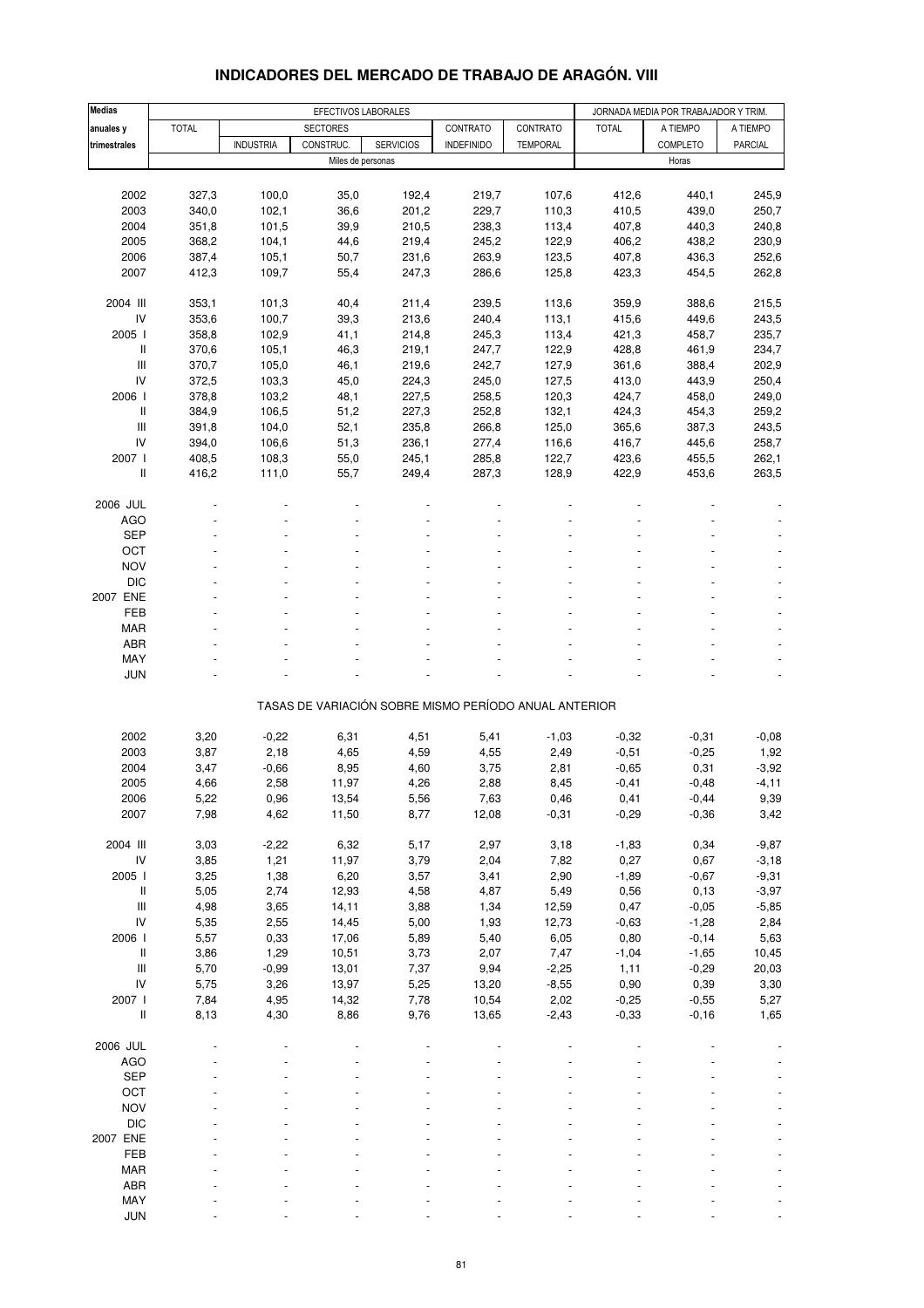### **INDICADORES DE PRECIOS DE ARAGÓN. I**

| <b>Medias</b> |                                                       | INDICES DE PRECIOS DE CONSUMO (9) |                    | DIFERENCIAL DE |  |
|---------------|-------------------------------------------------------|-----------------------------------|--------------------|----------------|--|
| anuales y     | <b>GENERAL</b>                                        | <b>ALIMENTACIÓN</b>               | SIN                | INFLACIÓN      |  |
| trimestrales  |                                                       | <b>AGREGADO</b>                   | ALIMENTACIÓN       | RTO. ESPAÑA    |  |
|               |                                                       | <b>Base 2006</b>                  |                    | P.Porcentuales |  |
|               |                                                       |                                   |                    |                |  |
| 2002          | 88,096                                                | 86,305                            | 88,714             | 0,30           |  |
| 2003          | 90,685                                                | 89,451                            | 91,111             | $-0,10$        |  |
| 2004          | 93,177                                                | 92,703                            | 93,345             | $-0,29$        |  |
| 2005          | 96,411                                                | 95,951                            | 96,574             | 0, 10          |  |
| 2006          | 100,000                                               | 100,000                           | 100,000            | 0,21           |  |
| 2007          | 102,068                                               | 102,300                           | 101,992            | 0,16           |  |
| 2004 IV       | 94,813                                                | 93,916                            | 95,128             | $-0,13$        |  |
| 2005 l        | 94,354                                                | 94,541                            | 94,292             | 0,05           |  |
| Ш             | 96,538                                                | 95,724                            | 96,824             | 0,14           |  |
| Ш             | 96,464                                                | 95,905                            | 96,661             | 0,11           |  |
| IV            | 98,289                                                | 97,633                            | 98,521             | 0,11           |  |
| 2006 l        | 98,126                                                | 98,938                            | 97,853             | $-0,02$        |  |
| Ш             | 100,568                                               | 99,572                            | 100,902            | 0,23           |  |
| Ш             | 100,237                                               | 100,532                           | 100,137            | 0,38           |  |
| IV            | 101,069                                               | 100,958                           | 101,107            | 0,24           |  |
| 2007 l        | 100,779                                               | 101,706                           | 100,475            | 0,28           |  |
| Ш             | 103,060                                               | 102,482                           | 103,248            | 0,09           |  |
| Ш             | 102,514                                               | 102,917                           | 102,382            | 0,07           |  |
|               |                                                       |                                   |                    |                |  |
| 2006 SEP      | 100,246                                               | 100,812                           | 100,056            | 0,41           |  |
| ОСТ           | 100,888                                               | 100,778                           | 100,925            | 0,31           |  |
| <b>NOV</b>    | 101,085                                               | 100,778                           | 101,188            | 0,18           |  |
| DIC           | 101,235                                               | 101,319                           | 101,207            | 0,21           |  |
| 2007 ENE      | 100,333                                               | 101,577                           | 99,926             | 0, 19          |  |
| FEB           | 100,627                                               | 101,538                           | 100,328            | 0,44           |  |
| MAR<br>ABR    | 101,377                                               | 102,004                           | 101,172            | 0,21           |  |
| MAY           | 102,888<br>103,076                                    | 102,506<br>102,420                | 103,012<br>103,289 | 0,09<br>0,12   |  |
| JUN           | 103,217                                               | 102,519                           | 103,444            | 0,06           |  |
| JUL           | 102,401                                               | 102,717                           | 102,297            | 0,05           |  |
| <b>AGO</b>    | 102,627                                               | 103,116                           | 102,466            | 0,09           |  |
|               | TASAS DE VARIACIÓN SOBRE MISMO PERÍODO ANUAL ANTERIOR |                                   |                    |                |  |
| 2002          | 3,64                                                  | 4,32                              | 3,42               |                |  |
| 2003          | 2,94                                                  | 3,65                              | 2,70               |                |  |
| 2004          | 2,75                                                  | 3,63                              | 2,45               |                |  |
| 2005          | 3,47                                                  | 3,50                              | 3,46               |                |  |
| 2006          | 3,72                                                  | 4,22                              | 3,55               |                |  |
| 2007          | 2,51                                                  | 2,77                              | 2,42               |                |  |
|               |                                                       |                                   |                    |                |  |
| 2004 IV       | 3,31                                                  | 3,08                              | 3,39               |                |  |
| 2005 l        | 3,31                                                  | 3,34                              | 3,30               |                |  |
| Ш             | 3,36                                                  | 3,71                              | 3,24               |                |  |
| Ш             | 3,55                                                  | 3,00                              | 3,74               |                |  |
| IV            | 3,67                                                  | 3,96                              | 3,57               |                |  |
| 2006 l        | 4,00                                                  | 4,65                              | 3,78               |                |  |
| Ш<br>Ш        | 4,17<br>3,91                                          | 4,02<br>4,82                      | 4,21               |                |  |
| IV            |                                                       | 3,41                              | 3,60               |                |  |
| 2007 l        | 2,83<br>2,70                                          | 2,80                              | 2,62<br>2,68       |                |  |
| Ш             | 2,48                                                  | 2,92                              | 2,33               |                |  |
| Ш             | 2,28                                                  | 2,51                              | 2,20               |                |  |
|               |                                                       |                                   |                    |                |  |
| 2006 SEP      | 3,33                                                  | 4,80                              | 2,83               |                |  |
| OCT           | 2,82                                                  | 4,29                              | 2,32               |                |  |
| <b>NOV</b>    | 2,79                                                  | 3,32                              | 2,59               |                |  |
| <b>DIC</b>    | 2,88                                                  | 2,62                              | 2,97               |                |  |
| 2007 ENE      | 2,58                                                  | 2,40                              | 2,66               |                |  |
| FEB           | 2,85                                                  | 3,20                              | 2,74               |                |  |
| MAR           | 2,67                                                  | 2,80                              | 2,64               |                |  |
| ABR           | 2,52                                                  | 3,18                              | 2,30               |                |  |
| MAY           | 2,47                                                  | 2,92                              | 2,31               |                |  |
| <b>JUN</b>    | 2,44                                                  | 2,67                              | 2,36               |                |  |
| JUL           | 2,29                                                  | 2,39                              | 2,26               |                |  |
| <b>AGO</b>    | 2,26                                                  | 2,64                              | 2,14               |                |  |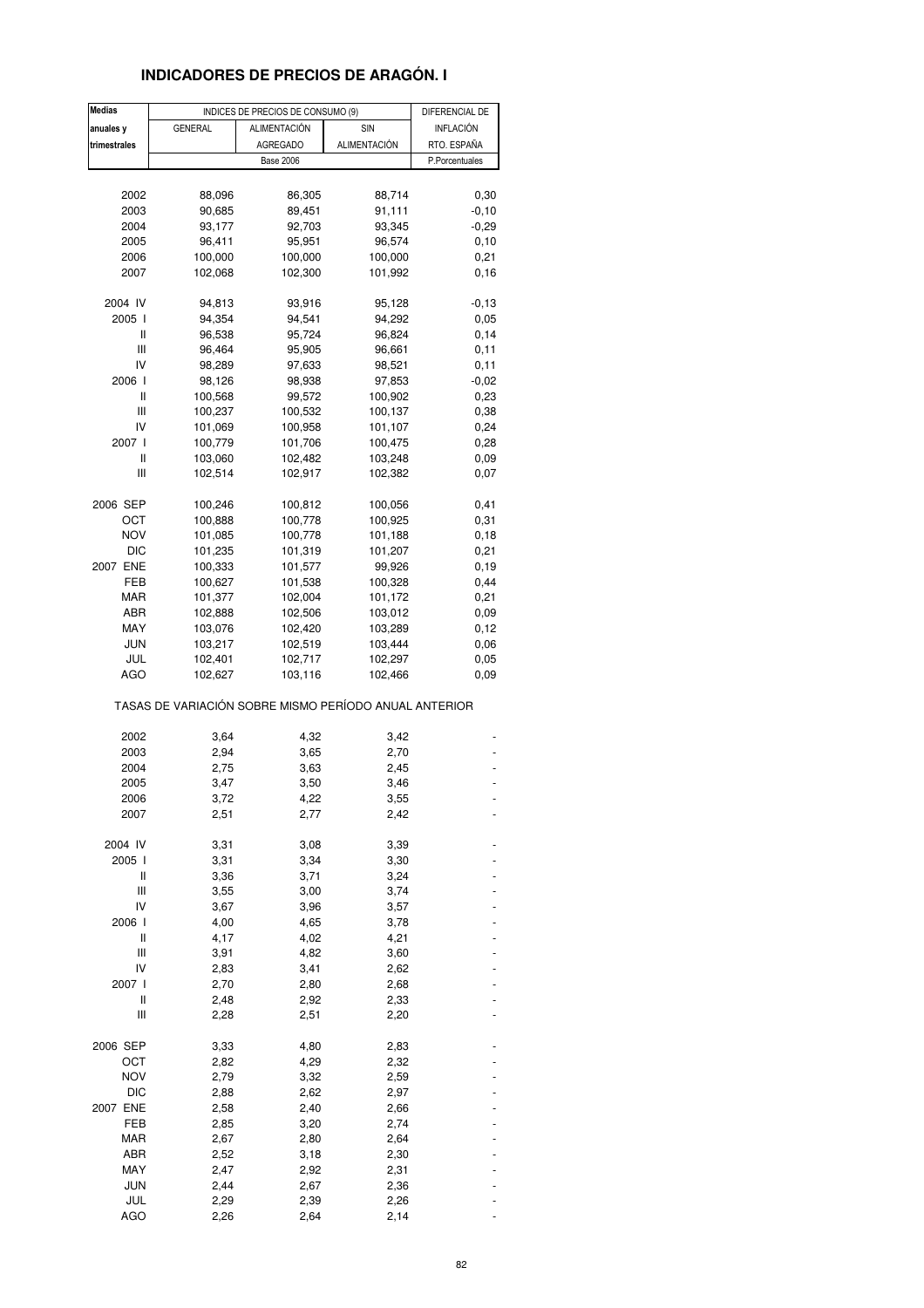## **INDICADORES DE PRECIOS DE ARAGÓN. II**

| <b>Medias</b>                      |                    |              | INDICES DE PRECIOS DE CONSUMO (9)                     |                 |               |                 |
|------------------------------------|--------------------|--------------|-------------------------------------------------------|-----------------|---------------|-----------------|
| anuales y                          | <b>ALIMENTOS Y</b> | BEBIDAS ALC. | <b>VESTIDO Y</b>                                      | <b>VIVIENDA</b> | <b>MENAJE</b> | <b>MEDICINA</b> |
| trimestrales                       | BEB.NO ALCOH.      | Y TABACO     | CALZADO                                               |                 |               |                 |
|                                    |                    |              | <b>Base 2006</b>                                      |                 |               |                 |
|                                    |                    |              |                                                       |                 |               |                 |
| 2002                               | 86,251             | 86,687       | 93,541                                                | 81,822          | 91,927        | 91,478          |
| 2003                               | 89,443             | 89,530       | 96,932                                                | 85,003          | 93,741        | 93,417          |
| 2004                               | 92,600             | 93,467       | 97,261                                                | 88,084          | 94,975        | 95,523          |
| 2005                               | 95,624             | 98,314       | 99,071                                                | 92,858          | 97,387        | 98,119          |
| 2006                               | 100,000            | 100,000      | 100,000                                               | 100,000         | 100,000       | 100,000         |
| 2007                               | 101,758            | 106,840      | 99,157                                                | 102,403         | 102,473       | 99,695          |
|                                    |                    |              |                                                       |                 |               |                 |
| 2004 IV                            | 93,753             | 95,098       | 104,145                                               | 89,687          | 95,863        | 96,435          |
| 2005 l                             | 94,428             | 95,379       | 92,944                                                | 90,691          | 96,294        | 97,362          |
| Ш                                  | 95,304             | 98,754       | 103,950                                               | 92,266          | 97,819        | 98,020          |
| Ш                                  | 95,457             | 99,138       | 93,218                                                | 93,796          | 97,231        | 98,315          |
| IV                                 | 97,307             | 99,985       | 106,173                                               | 94,678          | 98,203        | 98,781          |
| 2006                               | 99,137             | 97,484       | 93,894                                                | 98,292          | 98,220        | 99,521          |
| II                                 | 99,417             | 100,705      | 105,066                                               | 100,164         | 100,344       | 99,869          |
| Ш                                  | 100,502            | 100,751      | 93,972                                                | 101,040         | 100,255       | 100,178         |
| IV                                 | 100,944            | 101,059      | 107,068                                               | 100,504         | 101,180       | 100,432         |
| 2007 l                             | 101,120            | 106,617      | 95,095                                                | 101,494         | 101,656       | 100,424         |
| Ш                                  | 101,953            | 106,905      | 106,565                                               | 102,615         | 103,078       | 98,951          |
| $\ensuremath{\mathsf{III}}\xspace$ | 102,420            | 107,077      | 94,137                                                | 103,448         | 102,789       | 99,718          |
|                                    |                    |              |                                                       |                 |               |                 |
| 2006 SEP                           | 100,826            | 100,703      | 95,953                                                | 100,914         | 100,742       | 100,184         |
| ост                                | 100,783            | 100,741      | 106,209                                               | 100,525         | 100,968       | 100,197         |
| <b>NOV</b>                         | 100,751            | 100,976      | 108,888                                               | 100,479         | 101,130       | 100,371         |
| DIC                                | 101,299            | 101,460      | 106,106                                               | 100,509         | 101,442       | 100,727         |
| 2007 ENE                           | 100,986            | 106,525      | 94,124                                                | 101,220         | 101,375       | 101,099         |
| FEB                                | 100,936            | 106,585      | 93,832                                                | 101,402         | 101,526       | 101,601         |
| MAR                                | 101,439            | 106,740      | 97,328                                                | 101,861         | 102,066       | 98,573          |
| ABR                                | 101,983            | 106,882      | 106,375                                               | 102,224         | 102,549       | 98,877          |
| MAY                                | 101,888            | 106,871      | 107,184                                               | 102,617         | 103,115       | 98,947          |
| JUN                                | 101,988            | 106,961      | 106,137                                               | 103,004         | 103,571       | 99,030          |
| JUL                                | 102,196            | 107,082      | 94,388                                                | 103,369         | 102,670       | 99,678          |
| AGO                                | 102,644            | 107,072      | 93,886                                                | 103,526         | 102,908       | 99,757          |
|                                    |                    |              | TASAS DE VARIACIÓN SOBRE MISMO PERÍODO ANUAL ANTERIOR |                 |               |                 |
| 2002                               | 4,18               | 5,25         | 5,47                                                  | 2,74            | 1,83          | 3,52            |
| 2003                               | 3,70               | 3,28         | 3,62                                                  | 3,89            | 1,97          | 2,12            |
| 2004                               | 3,53               | 4,40         | 0,34                                                  | 3,62            | 1,32          | 2,26            |
| 2005                               | 3,27               | 5,19         | 1,86                                                  | 5,42            | 2,54          | 2,72            |
| 2006                               | 4,58               | 1,71         | 0,94                                                  | 7,69            | 2,68          | 1,92            |
| 2007                               | 2,23               | 7,36         | 1,33                                                  | 2,71            | 3,02          | $-0,12$         |
|                                    |                    |              |                                                       |                 |               |                 |
| 2004 IV                            | 2,74               | 5,49         | 2,01                                                  | 5,13            | 1,69          | 2,64            |
| 2005 l                             | 3,03               | 5,54         | 1,70                                                  | 4,58            | 2,29          | 2,90            |
| Ш                                  | 3,40               | 5,91         | 2,21                                                  | 5,52            | 2,68          | 2,80            |
| Ш                                  | 2,84               | 4,19         | 1,54                                                  | 6,00            | 2,75          | 2,74            |
| IV                                 | 3,79               | 5,14         | 1,95                                                  | 5,56            | 2,44          | 2,43            |
| 2006 l                             | 4,99               | 2,21         | 1,02                                                  | 8,38            | 2,00          | 2,22            |
| $\,$ $\,$ $\,$ $\,$                | 4,32               | 1,98         | 1,07                                                  | 8,56            | 2,58          | 1,89            |
| Ш                                  | 5,29               | 1,63         | 0,81                                                  | 7,72            | 3,11          | 1,90            |
| IV                                 | 3,74               | 1,07         | 0,84                                                  | 6, 15           | 3,03          | 1,67            |
| 2007 l                             | 2,00               | 9,37         | 1,28                                                  | 3,26            | 3,50          | 0,91            |
| $\sf II$                           | 2,55               | 6,16         | 1,43                                                  | 2,45            | 2,72          | $-0,92$         |
| Ш                                  | 2,07               | 6,25         | 1,24                                                  | 2,32            | 2,78          | $-0,46$         |
| 2006 SEP                           | 5,35               | 1,03         | 0,94                                                  | 7,05            | 3,33          | 1,77            |
| OCT                                | 4,78               | 0,90         | 0,95                                                  | 6,02            | 3,27          | 1,67            |
| <b>NOV</b>                         | 3,66               | 0,97         | 0,78                                                  | 6,06            | 2,84          | 1,84            |
| <b>DIC</b>                         | 2,80               | 1,35         | 0,80                                                  | 6,38            | 2,98          | 1,51            |
| 2007 ENE                           | 1,60               | 9,00         | 1,16                                                  | 3,71            | 3,82          | 1,88            |
| FEB                                | 2,05               | 12,64        | 1,30                                                  | 3,09            | 3,63          | 1,82            |
| <b>MAR</b>                         | 2,35               | 6,63         | 1,37                                                  | 2,98            | 3,04          | $-0,98$         |
| ABR                                | 2,82               | 6,35         | 1,32                                                  | 2,34            | 2,69          | $-0,92$         |
| MAY                                | 2,55               | 6,17         | 1,51                                                  | 2,41            | 2,81          | $-0,88$         |
| JUN                                | 2,29               | 5,95         | 1,44                                                  | 2,58            | 2,67          | $-0,96$         |
| JUL                                | 1,96               | 6,08         | 1,24                                                  | 2,29            | 2,65          | $-0,46$         |
| AGO                                | 2,19               | 6,42         | 1,25                                                  | 2,35            | 2,91          | $-0,45$         |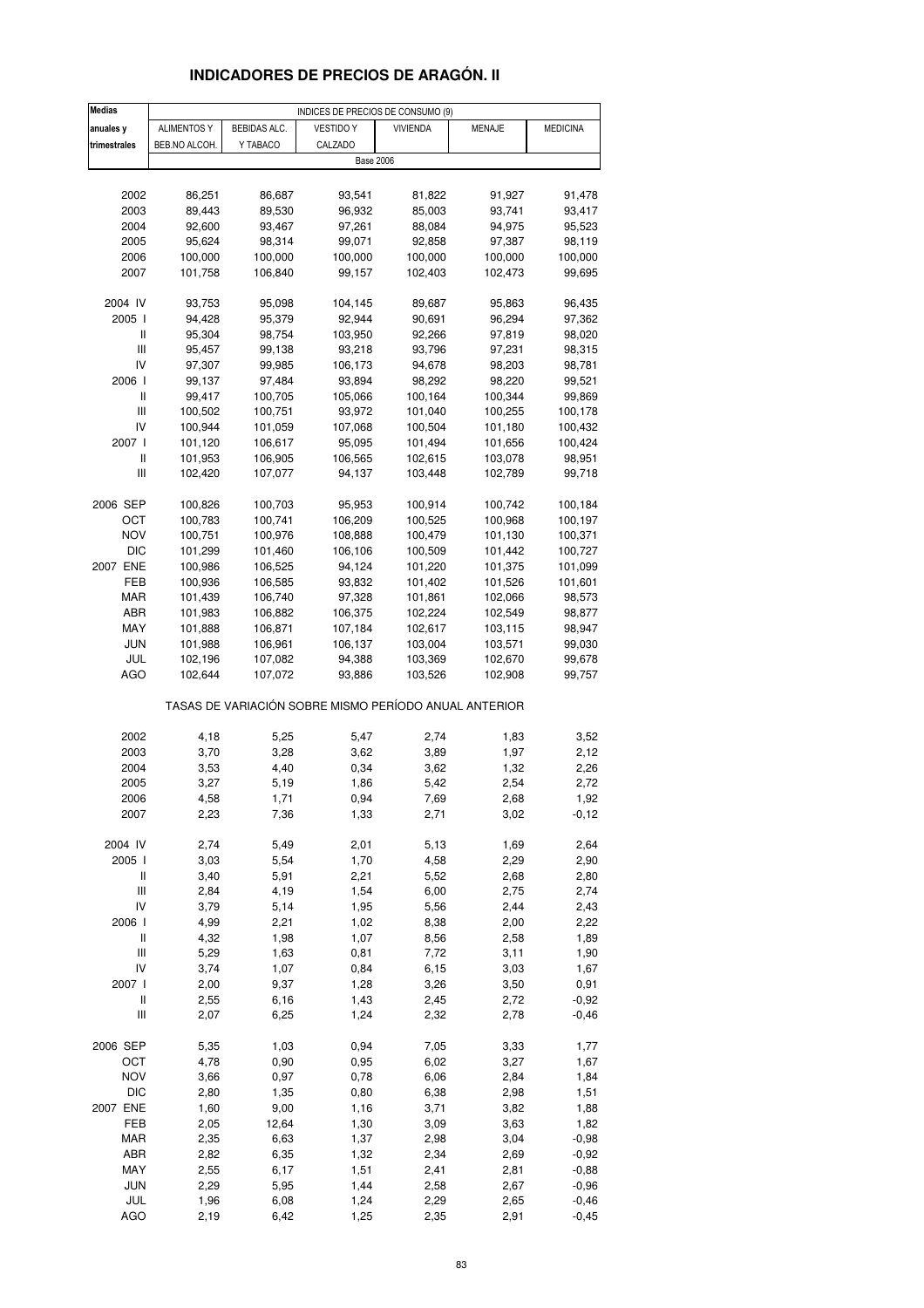| <b>Medias</b>                         | INDICES DE PRECIOS DE CONSUMO (9) |               |                                                       |           |               |              |  |  |
|---------------------------------------|-----------------------------------|---------------|-------------------------------------------------------|-----------|---------------|--------------|--|--|
| anuales y                             | TRANSPORTE                        | COMUNICA -    | OCIO <sub>Y</sub>                                     | ENSEÑANZA | HOTELES,      | <b>OTROS</b> |  |  |
| trimestrales                          |                                   | <b>CIONES</b> | <b>CULTURA</b>                                        |           | CAFÉS Y REST. |              |  |  |
|                                       |                                   |               |                                                       |           |               |              |  |  |
|                                       |                                   |               | <b>Base 2006</b>                                      |           |               |              |  |  |
|                                       |                                   |               |                                                       |           |               |              |  |  |
| 2002                                  | 84,760                            | 104,479       | 99,280                                                | 83,864    | 85,162        | 88,293       |  |  |
| 2003                                  | 86,556                            | 102,297       | 99,961                                                | 87,498    | 88,457        | 90,637       |  |  |
| 2004                                  | 90,212                            | 101,860       | 100,104                                               | 91,677    | 91,615        | 93,394       |  |  |
| 2005                                  | 95,867                            | 100,836       | 99,658                                                | 95,807    | 95,580        | 96,349       |  |  |
| 2006                                  | 100,000                           | 100,000       | 100,000                                               | 100,000   | 100,000       | 100,000      |  |  |
| 2007                                  | 100,986                           | 100,637       | 100,584                                               | 103,681   | 104,976       | 103,441      |  |  |
|                                       |                                   |               |                                                       |           |               |              |  |  |
| 2004 IV                               | 92,027                            | 101,673       | 99,803                                                | 93,981    | 92,394        | 93,665       |  |  |
|                                       |                                   |               |                                                       |           | 94,004        |              |  |  |
| 2005 l                                | 92,156                            | 101,489       | 99,508                                                | 94,698    |               | 95,677       |  |  |
| Ш                                     | 94,887                            | 100,816       | 98,818                                                | 94,839    | 95,037        | 96,418       |  |  |
| $\mathop{\rm III}\nolimits$           | 98,518                            | 100,589       | 100,492                                               | 95,314    | 96,743        | 96,525       |  |  |
| IV                                    | 97,908                            | 100,448       | 99,815                                                | 98,376    | 96,536        | 96,778       |  |  |
| 2006                                  | 98,704                            | 100,386       | 98,459                                                | 98,732    | 97,397        | 98,622       |  |  |
| $\ensuremath{\mathsf{II}}$            | 101,494                           | 100,045       | 99,750                                                | 98,907    | 99,770        | 99,927       |  |  |
| Ш                                     | 101,719                           | 99,886        | 101,419                                               | 99,437    | 101,677       | 100,500      |  |  |
| IV                                    | 98,082                            | 99,683        | 100,372                                               | 102,924   | 101,156       | 100,951      |  |  |
| 2007 l                                | 98,917                            | 100,327       | 99,640                                                | 103,567   | 103,074       | 102,984      |  |  |
| Ш                                     | 102,050                           | 100,865       | 100,720                                               | 103,740   | 105,283       | 103,757      |  |  |
| $\begin{array}{c} \hline \end{array}$ | 102,492                           | 100,760       | 101,798                                               | 103,762   | 107,368       | 103,650      |  |  |
|                                       |                                   |               |                                                       |           |               |              |  |  |
|                                       |                                   |               |                                                       |           |               |              |  |  |
| 2006 SEP                              | 100,130                           | 99,916        | 100,907                                               | 100,388   | 101,250       | 100,688      |  |  |
| OCT                                   | 98,154                            | 99,795        | 100,101                                               | 102,753   | 101,056       | 100,735      |  |  |
| <b>NOV</b>                            | 97,873                            | 99,693        | 99,358                                                | 103,011   | 101,021       | 100,996      |  |  |
| <b>DIC</b>                            | 98,220                            | 99,561        | 101,658                                               | 103,007   | 101,391       | 101,122      |  |  |
| 2007 ENE                              | 98,178                            | 100,077       | 99,347                                                | 103,493   | 101,965       | 102,632      |  |  |
| FEB                                   | 98,627                            | 99,767        | 99,749                                                | 103,598   | 103,527       | 102,872      |  |  |
| MAR                                   | 99,947                            | 101,136       | 99,823                                                | 103,610   | 103,730       | 103,449      |  |  |
| ABR                                   | 101,277                           | 100,941       | 101,080                                               | 103,740   | 105,423       | 103,598      |  |  |
| MAY                                   | 102,262                           | 100,618       | 100,555                                               | 103,740   | 104,949       | 103,773      |  |  |
|                                       |                                   |               |                                                       |           |               |              |  |  |
| JUN                                   | 102,612                           | 101,036       | 100,524                                               | 103,740   | 105,476       | 103,900      |  |  |
| JUL                                   | 102,736                           | 100,824       | 101,169                                               | 103,740   | 106,853       | 103,630      |  |  |
| <b>AGO</b>                            | 102,248                           | 100,696       | 102,427                                               | 103,784   | 107,882       | 103,670      |  |  |
|                                       |                                   |               | TASAS DE VARIACIÓN SOBRE MISMO PERÍODO ANUAL ANTERIOR |           |               |              |  |  |
|                                       |                                   |               |                                                       |           |               |              |  |  |
| 2002                                  | 2,25                              | $-2,86$       | 1,28                                                  | 4,57      | 6,75          | 4,62         |  |  |
| 2003                                  | 2,12                              | $-2,09$       | 0,69                                                  | 4,33      | 3,87          | 2,66         |  |  |
| 2004                                  | 4,22                              | $-0,43$       | 0,14                                                  | 4,78      | 3,57          | 3,04         |  |  |
| 2005                                  | 6,27                              | $-1,01$       | $-0,45$                                               | 4,51      | 4,33          | 3,16         |  |  |
| 2006                                  | 4,31                              | $-0,83$       | 0,34                                                  | 4,38      | 4,62          | 3,79         |  |  |
| 2007                                  | 0,28                              | 0,51          | 0,84                                                  | 4,88      | 5,60          | 3,90         |  |  |
|                                       |                                   |               |                                                       |           |               |              |  |  |
| 2004 IV                               | 6,94                              | $-0, 16$      | $-0,25$                                               | 4,56      | 3,65          | 2,81         |  |  |
| 2005 l                                | 5,55                              | $-0,04$       | 0,72                                                  | 4,48      | 4,26          | 2,99         |  |  |
|                                       |                                   |               |                                                       |           |               |              |  |  |
| Ш                                     | 5,28                              | $-1,38$       | $-1,37$                                               | 4,58      | 4,21          | 3,10         |  |  |
| Ш                                     | 7,81                              | $-1,40$       | $-1,11$                                               | 4,28      | 4,36          | 3,24         |  |  |
| IV                                    | 6,39                              | $-1,20$       | 0,01                                                  | 4,68      | 4,48          | 3,32         |  |  |
| 2006 l                                | 7,10                              | $-1,09$       | $-1,05$                                               | 4,26      | 3,61          | 3,08         |  |  |
| $\ensuremath{\mathsf{II}}$            | 6,96                              | $-0,77$       | 0,94                                                  | 4,29      | 4,98          | 3,64         |  |  |
| Ш                                     | 3,25                              | $-0,70$       | 0,92                                                  | 4,33      | 5,10          | 4,12         |  |  |
| IV                                    | 0, 18                             | $-0,76$       | 0,56                                                  | 4,62      | 4,79          | 4,31         |  |  |
| 2007 l                                | 0,22                              | $-0,06$       | 1,20                                                  | 4,90      | 5,83          | 4,42         |  |  |
| $\ensuremath{\mathsf{II}}$            | 0,55                              | 0,82          | 0,97                                                  | 4,89      | 5,53          | 3,83         |  |  |
| Ш                                     | $-0,02$                           | 0,89          | 0, 12                                                 | 4,85      | 5,38          | 3,23         |  |  |
|                                       |                                   |               |                                                       |           |               |              |  |  |
| 2006 SEP                              | $-0,23$                           | $-0,64$       | 0,93                                                  | 4,56      | 4,90          | 4,09         |  |  |
| OCT                                   | $-1,39$                           | $-0,70$       | 0,55                                                  | 4,45      | 4,58          | 4,26         |  |  |
| <b>NOV</b>                            | 0,30                              | $-0,78$       | 0, 16                                                 | 4,72      | 4,90          | 4,46         |  |  |
|                                       |                                   |               |                                                       |           |               |              |  |  |
| DIC                                   | 1,68                              | $-0,80$       | 0,96                                                  | 4,70      | 4,88          | 4,22         |  |  |
| 2007 ENE                              | 0,09                              | $-0,47$       | 0,99                                                  | 4,91      | 5,23          | 4,55         |  |  |
| FEB                                   | $-0,04$                           | $-0,62$       | 1,19                                                  | 4,94      | 6,46          | 4,48         |  |  |
| MAR                                   | 0,59                              | 0,91          | 1,41                                                  | 4,84      | 5,80          | 4,24         |  |  |
| ABR                                   | 0,40                              | 0,83          | 0,77                                                  | 4,95      | 5,74          | 4,04         |  |  |
| MAY                                   | 0,28                              | 0,56          | 1,41                                                  | 4,86      | 5,57          | 3,85         |  |  |
| <b>JUN</b>                            | 0,97                              | 1,07          | 0,74                                                  | 4,84      | 5,27          | 3,61         |  |  |
| JUL                                   | 0,25                              | 0,98          | 0,17                                                  | 4,86      | 5,51          | 3,29         |  |  |

### **INDICADORES DE PRECIOS DE ARAGÓN. III**

AGO -0,29 0,80 0,07 4,84 5,24 3,17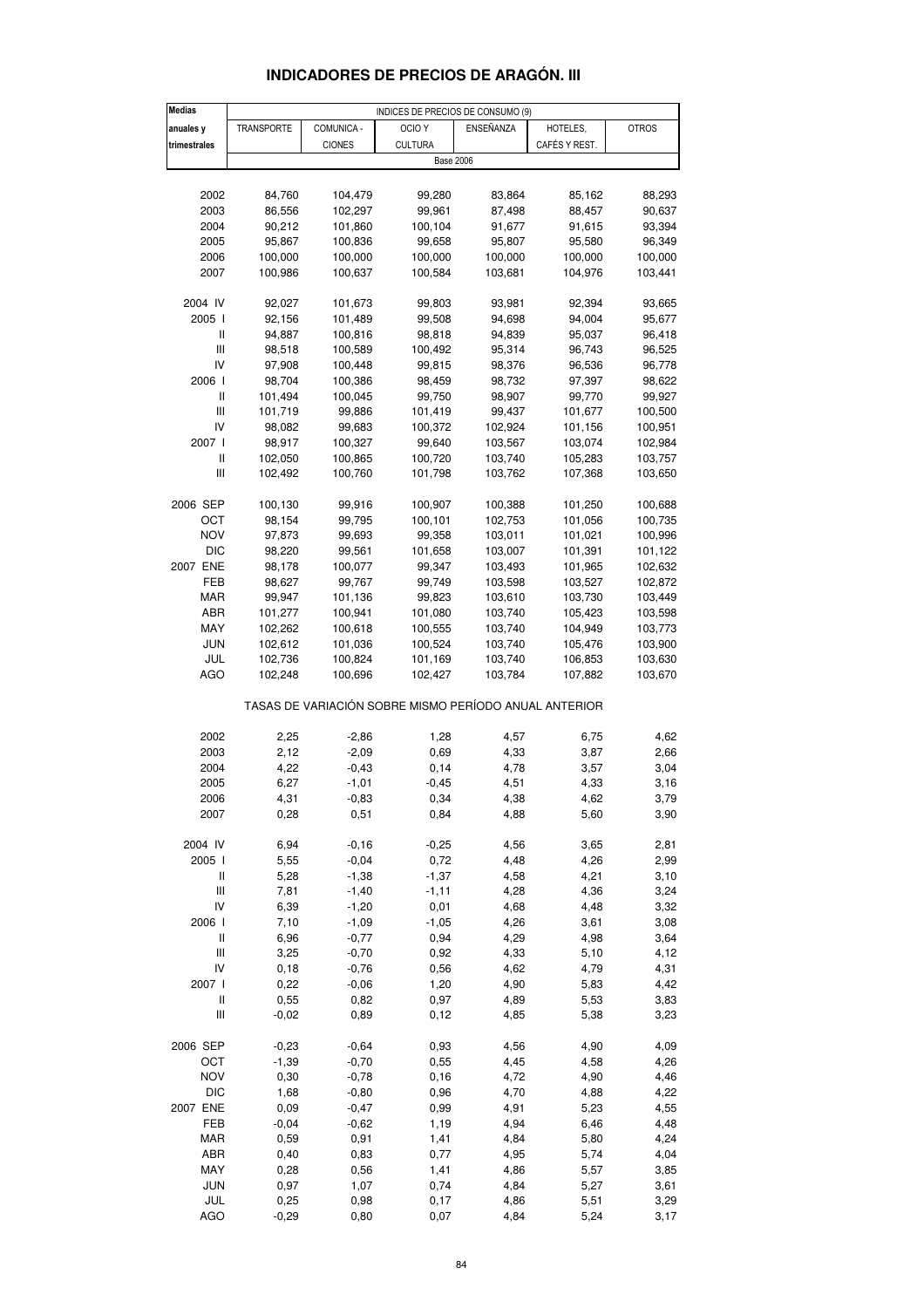### **INDICADORES DE SALARIOS DE ARAGÓN**

| Medias                             |                      | <b>COSTE SALARIAL</b> |                              |                                                       |              |                                              | <b>SALARIOS</b> |                |       |
|------------------------------------|----------------------|-----------------------|------------------------------|-------------------------------------------------------|--------------|----------------------------------------------|-----------------|----------------|-------|
| anuales y                          | POR TRABAJADOR Y MES |                       | POR HORA EFECTIVA DE TRABAJO |                                                       |              | INCREMENTO SALARIAL PACTADO EN CONVENIO (11) |                 |                |       |
| trimestrales                       | <b>TOTAL</b>         | <b>ORDINARIO</b>      | <b>TOTAL</b>                 | <b>ORDINARIO</b>                                      | <b>TOTAL</b> | AGRIC.                                       | CONST.          | <b>INDUST.</b> | SERV. |
|                                    |                      | €                     |                              |                                                       |              |                                              | %               |                |       |
|                                    |                      |                       |                              |                                                       |              |                                              |                 |                |       |
| 2002                               | 1.404,50             | 1.203,57              | 10,37                        | 8,91                                                  | 4,05         | 4,80                                         | 3,50            | 4,31           | 3,86  |
| 2003                               | 1.455,48             | 1.247,86              | 10,79                        | 9,26                                                  | 3,71         | 2,70                                         | 4,80            | 3,52           | 3,76  |
| 2004                               | 1.476,39             | 1.271,92              | 10,99                        | 9,48                                                  | 3,95         | 3,87                                         | 4,60            | 3,64           | 4,00  |
| 2005                               | 1.523,74             | 1.316,93              | 11,33                        | 9,81                                                  | 4,20         | 4,15                                         | 4,50            | 4,10           | 4,17  |
| 2006                               | 1.600,00             | 1.397,67              | 11,93                        | 10,42                                                 | 3,53         | 3,69                                         | 3,50            | 3,34           | 3,68  |
| 2007                               | 1.649,15             | 1.454,96              | 11,78                        | 10,38                                                 | 3,11         | 3,29                                         | 0,00            | 3,00           | 3,18  |
| 2004 IV                            | 1.614,46             | 1.276,65              | 12,02                        | 9,51                                                  | 3,17         | 3,55                                         | 3,40            | 2,86           | 3,36  |
| 2005 l                             | 1.406,82             | 1.297,68              | 10,21                        | 9,41                                                  | 3,11         | 3,78                                         | 2,80            | 2,88           | 3,43  |
| Ш                                  | 1.583,40             | 1.314,86              | 10,95                        | 9,09                                                  | 3,12         | 3,78                                         | 2,80            | 2,91           | 3,41  |
| Ш                                  | 1.434,52             | 1.323,32              | 11,58                        | 10,68                                                 | 3,16         | 3,60                                         | 2,80            | 2,91           | 3,51  |
|                                    |                      |                       |                              |                                                       |              |                                              |                 |                |       |
| IV                                 | 1.670,21             | 1.331,87              | 12,59                        | 10,04                                                 | 3,14         | 3,60                                         | 2,80            | 2,90           | 3,51  |
| 2006                               | 1.477,61             | 1.373,10              | 10,44                        | 9,70                                                  | 3,14         | 2,52                                         | 2,80            | 2,60           | 4,04  |
| Ш                                  | 1.662,73             | 1.388,28              | 12,01                        | 10,02                                                 | 3,13         | 2,52                                         | 2,80            | 2,62           | 3,82  |
| $\ensuremath{\mathsf{III}}\xspace$ | 1.522,15             | 1.413,68              | 12,19                        | 11,32                                                 | 3,16         | 2,53                                         | 2,80            | 3,07           | 3,50  |
| IV                                 | 1.737,52             | 1.415,63              | 13,07                        | 10,64                                                 | 3,19         | 3,46                                         | 2,80            | 3,08           | 3,46  |
| 2007 l                             | 1.551,82             | 1.449,36              | 10,92                        | 10,19                                                 | 3,14         | 3,49                                         | 0,00            | 3,00           | 3,21  |
| $\ensuremath{\mathsf{II}}$         | 1.746,48             | 1.460,56              | 12,63                        | 10,56                                                 | 3,12         | 3,49                                         | 0,00            | 3,00           | 3,19  |
| $\ensuremath{\mathsf{III}}\xspace$ |                      |                       |                              |                                                       | 3,11         | 3,29                                         | 0,00            | 3,00           | 3,18  |
| 2006 AGO                           |                      |                       |                              |                                                       | 3,14         | 2,52                                         | 2,80            | 2,62           | 3,81  |
|                                    |                      |                       |                              |                                                       |              |                                              |                 |                |       |
| SEP                                |                      |                       |                              |                                                       | 3,16         | 2,53                                         | 2,80            | 3,07           | 3,50  |
| OCT                                |                      |                       |                              | $\overline{a}$                                        | 3,17         | 2,36                                         | 2,80            | 3,09           | 3,51  |
| <b>NOV</b>                         |                      |                       |                              | ÷,                                                    | 3,17         | 2,36                                         | 2,80            | 3,09           | 3,51  |
| <b>DIC</b>                         |                      |                       |                              |                                                       | 3,19         | 3,46                                         | 2,80            | 3,08           | 3,46  |
| 2007 ENE                           |                      |                       |                              | ä,                                                    | 3,05         | 3,49                                         | 0,00            | 3,01           | 3,01  |
| FEB                                |                      |                       |                              | $\qquad \qquad \blacksquare$                          | 3,03         | 3,49                                         | 0,00            | 3,00           | 2,96  |
| MAR                                |                      |                       |                              |                                                       | 3,14         | 3,49                                         | 0,00            | 3,00           | 3,21  |
| ABR                                |                      |                       |                              | L,                                                    | 3,14         | 3,49                                         | 0,00            | 3,00           | 3,21  |
| MAY                                |                      |                       |                              | $\blacksquare$                                        | 3,14         | 3,49                                         | 0,00            | 3,00           | 3,21  |
| JUN                                |                      |                       |                              |                                                       | 3,12         | 3,49                                         | 0,00            | 3,00           | 3,19  |
| JUL                                |                      |                       |                              | L,                                                    | 3,11         | 3,29                                         | 0,00            | 3,00           | 3,18  |
|                                    |                      |                       |                              | TASAS DE VARIACIÓN SOBRE MISMO PERÍODO ANUAL ANTERIOR |              |                                              |                 |                |       |
|                                    |                      |                       |                              |                                                       |              |                                              |                 |                |       |
| 2002                               | 4,07                 | 3,72                  | 4,43                         | 4,18                                                  |              |                                              |                 |                |       |
| 2003                               | 3,63                 | 3,68                  | 4,03                         | 4,01                                                  |              |                                              |                 |                |       |
| 2004                               | 1,44                 | 1,93                  | 1,83                         | 2,32                                                  |              |                                              |                 |                |       |
| 2005                               | 3,21                 | 3,54                  | 3,14                         | 3,46                                                  |              |                                              |                 |                |       |
| 2006                               | 5,01                 | 6,13                  | 5,25                         | 6,27                                                  |              |                                              |                 |                |       |
| 2007                               | 5,03                 | 5,38                  | 4,90                         | 5,22                                                  |              |                                              |                 |                |       |
| 2004 IV                            | 1,37                 | 2,09                  | 4,34                         | 5,20                                                  |              |                                              |                 |                |       |
| 2005 l                             | 2,89                 | 2,49                  | 4,93                         | 4,44                                                  |              |                                              |                 |                |       |
| $\ensuremath{\mathsf{II}}$         | 2,86                 | 3,39                  | 0,27                         | 0,78                                                  |              |                                              |                 |                |       |
| $\ensuremath{\mathsf{III}}\xspace$ | 3,62                 | 3,95                  | 2,66                         | 2,99                                                  |              |                                              |                 |                |       |
| IV                                 | 3,45                 | 4,33                  | 4,74                         | 5,57                                                  |              |                                              |                 |                |       |
| 2006 l                             | 5,03                 | 5,81                  | 2,25                         | 3,08                                                  |              |                                              |                 |                |       |
| $\ensuremath{\mathsf{II}}$         |                      |                       |                              |                                                       |              |                                              |                 |                |       |
|                                    | 5,01                 | 5,58                  | 9,68                         | 10,23                                                 |              |                                              |                 |                |       |
| $\ensuremath{\mathsf{III}}\xspace$ | 6,11                 | 6,83                  | 5,27                         | 5,99                                                  |              |                                              |                 |                |       |
| IV                                 | 4,03                 | 6,29                  | 3,81                         | 5,98                                                  |              |                                              |                 |                |       |
| 2007                               | 5,02                 | 5,55                  | 4,60                         | 5,05                                                  |              |                                              |                 |                |       |
| $\sf II$                           | 5,04                 | 5,21                  | 5,16                         | 5,39                                                  |              |                                              |                 |                |       |
| $\ensuremath{\mathsf{III}}\xspace$ |                      |                       |                              |                                                       |              |                                              |                 |                |       |
| 2006 AGO                           |                      |                       |                              |                                                       |              |                                              |                 |                |       |
| <b>SEP</b>                         |                      |                       |                              |                                                       |              |                                              |                 |                |       |
| OCT                                |                      |                       |                              |                                                       |              |                                              |                 |                |       |
| <b>NOV</b>                         |                      |                       |                              |                                                       |              |                                              |                 |                |       |
| <b>DIC</b>                         |                      |                       |                              |                                                       |              |                                              |                 |                |       |
| 2007 ENE                           |                      |                       |                              |                                                       |              |                                              |                 |                |       |
|                                    |                      |                       |                              |                                                       |              |                                              |                 |                |       |
| FEB                                |                      |                       |                              |                                                       |              |                                              |                 |                |       |
| <b>MAR</b>                         |                      |                       |                              |                                                       |              |                                              |                 |                |       |
| ABR                                |                      |                       |                              |                                                       |              |                                              |                 |                |       |
| MAY                                |                      |                       |                              |                                                       |              |                                              |                 |                |       |
| JUN                                |                      |                       |                              |                                                       |              |                                              |                 |                |       |
| JUL                                |                      |                       |                              |                                                       |              |                                              |                 |                |       |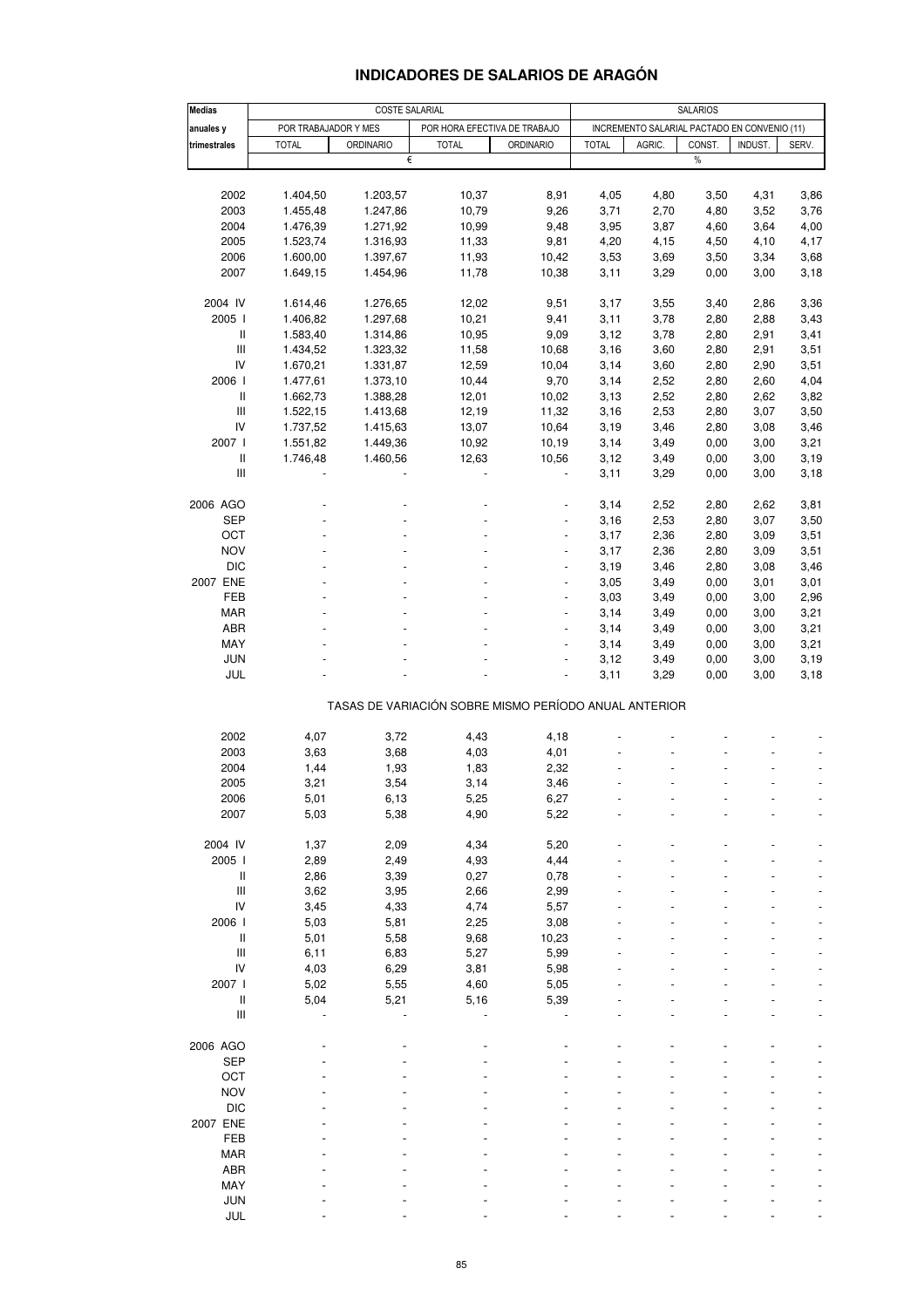| <b>Medias</b> |           |           | CRÉDITOS Y DEPÓSITOS DEL SISTEMA BANCARIO             |           |          | HIPOTECAS INMOBILIARIAS   |
|---------------|-----------|-----------|-------------------------------------------------------|-----------|----------|---------------------------|
| anuales y     | CRÉDITOS  |           | <b>DEPÓSITOS</b>                                      |           |          | FINCAS RÚSTICAS Y URBANAS |
| trimestrales  | S.PRIVADO | S.PÚBLICO | S.PRIVADO                                             | S.PÚBLICO | NÚMERO   | <b>IMPORTE</b>            |
|               |           |           | Millones de €                                         |           | Unidades | Miles de €                |
|               |           |           |                                                       |           |          |                           |
| 2002          | 16.844,10 | 1.072,12  | 18.153,24                                             | 511,42    | 2.782    | 268.483                   |
| 2003          | 19.728,21 | 1.152,53  | 19.971,61                                             | 527,78    | 3.089    | 325.356                   |
| 2004          | 23.175,31 | 1.225,02  | 21.435,65                                             | 521,90    | 3.296    | 412.626                   |
| 2005          | 29.053,94 | 1.297,41  | 21.530,98                                             | 588,84    | 3.800    | 524.188                   |
| 2006          | 36.022,97 | 1.297,09  | 23.929,64                                             | 795,64    | 3.920    | 671.862                   |
| 2007          | 41.470,13 | 1.287,58  | 26.353,99                                             | 873,77    | 4.267    | 807.340                   |
|               |           |           |                                                       |           |          |                           |
| 2004 IV       | 24.707,50 | 1.188,03  | 22.490,79                                             | 579,88    | 3.221    | 411.837                   |
| 2005 l        | 26.088,24 | 1.196,08  | 23.183,62                                             | 500,88    | 3.761    | 496.847                   |
| Ш             | 28.450,81 | 1.257,55  | 20.525,97                                             | 539,91    | 3.959    | 539.133                   |
| Ш             | 30.028,54 | 1.368,14  | 20.783,05                                             | 655,09    | 3.551    | 480.802                   |
| IV            | 31.648,17 | 1.367,86  | 21.631,27                                             | 659,49    | 3.929    | 579.971                   |
| 2006          |           |           |                                                       |           |          |                           |
|               | 33.244,60 | 1.287,51  | 22.302,83                                             | 657,91    | 4.154    | 701.405                   |
| Ш             | 35.310,36 | 1.291,10  | 23.305,77                                             | 617,97    | 4.072    | 642.784                   |
| Ш             | 36.717,58 | 1.304,06  | 24.085,05                                             | 873,08    | 4.073    | 721.808                   |
| IV            | 38.819,36 | 1.305,69  | 26.024,92                                             | 1.033,60  | 3.379    | 621.451                   |
| 2007 l        | 40.362,74 | 1.275,81  | 25.878,95                                             | 892,42    | 4.576    | 879.787                   |
| Ш             | 42.577,53 | 1.299,34  | 26.829,03                                             | 855,12    | 3.997    | 724.279                   |
| Ш             |           |           |                                                       |           | 4.153    | 839.183                   |
|               |           |           |                                                       |           |          |                           |
| 2006 AGO      |           |           |                                                       |           | 4.235    | 775.867                   |
| SEP           |           |           |                                                       |           | 3.669    | 680.389                   |
| OCT           |           |           |                                                       |           | 3.718    | 742.461                   |
| <b>NOV</b>    |           |           |                                                       |           | 3.583    | 614.413                   |
| <b>DIC</b>    | ٠         |           |                                                       | L.        | 2.837    | 507.480                   |
| 2007 ENE      |           |           |                                                       |           | 4.779    | 1.017.788                 |
| FEB           |           |           |                                                       |           | 4.254    | 855.459                   |
| MAR           |           |           |                                                       |           | 4.694    | 766.114                   |
| ABR           |           |           |                                                       |           | 3.361    | 592.468                   |
| MAY           |           |           |                                                       |           | 4.777    | 845.694                   |
| <b>JUN</b>    |           |           |                                                       |           | 3.852    | 734.676                   |
| JUL           |           |           |                                                       |           | 4.153    | 839.183                   |
|               |           |           |                                                       |           |          |                           |
|               |           |           | TASAS DE VARIACIÓN SOBRE MISMO PERÍODO ANUAL ANTERIOR |           |          |                           |
|               |           |           |                                                       |           |          |                           |
| 2002          | 16,15     | $-6,49$   | 12,27                                                 | 32,10     | 7,20     | 20,02                     |
| 2003          | 17,12     | 7,50      | 10,02                                                 | 3,20      | 11,02    | 21,18                     |
| 2004          | 17,47     | 6,29      | 7,33                                                  | $-1,11$   | 6,71     | 26,82                     |
| 2005          | 25,37     | 5,91      | 0,44                                                  | 12,83     | 15,30    | 27,04                     |
| 2006          | 23,99     | $-0,02$   | 11,14                                                 | 35,12     | 3,15     | 28,17                     |
| 2007          | 20,98     | $-0, 13$  | 15,57                                                 | 36,97     | 3,02     | 19,18                     |
|               |           |           |                                                       |           |          |                           |
| 2004 IV       | 18,40     | $-6,82$   | 7,77                                                  | 6,08      | 15,38    | 40,25                     |
| 2005 l        | 20,68     | $-3,97$   | 11,50                                                 | $-5,26$   | 12,76    | 21,43                     |
| Ш             | 24,77     | 2,09      | $-3,18$                                               | 18,90     | 14,16    | 25,23                     |
| Ш             | 27,38     | 10,81     | $-2,24$                                               | 24,80     | 12,42    | 20,51                     |
| IV            | 28,09     | 15,14     | $-3,82$                                               | 13,73     | 21,99    | 40,83                     |
| 2006 l        | 27,43     | 7,64      | $-3,80$                                               | 31,35     | 10,44    | 41,17                     |
| Ш             | 24,11     | 2,67      | 13,54                                                 | 14,46     | 2,85     | 19,23                     |
| Ш             | 22,28     | $-4,68$   | 15,89                                                 | 33,28     | 14,72    | 50,13                     |
| IV            | 22,66     | $-4,54$   | 20,31                                                 | 56,73     | -13,99   | 7,15                      |
| 2007 l        | 21,41     | $-0,91$   | 16,03                                                 | 35,64     | 10,15    | 25,43                     |
| Ш             | 20,58     | 0,64      | 15,12                                                 | 38,37     | $-1,86$  | 12,68                     |
| Ш             |           |           |                                                       |           | $-3,78$  | 18,33                     |
|               |           |           |                                                       |           |          |                           |
| 2006 AGO      |           |           |                                                       |           | 29,39    | 57,80                     |
| SEP           |           |           |                                                       |           | $-3,14$  | 42,10                     |
| OCT           |           |           |                                                       |           | -14,15   | 32,16                     |
| <b>NOV</b>    |           |           |                                                       |           | -11,55   | -4,49                     |
| <b>DIC</b>    |           |           |                                                       |           | $-16,68$ | $-5,11$                   |
| 2007 ENE      |           |           |                                                       |           | 11,58    | 50,42                     |

#### **INDICADORES MONETARIOS Y FINANCIEROS DE ARAGÓN**

 FEB - - - - 0,54 8,70 MAR - - - - 18,90 19,59 ABR - - - - -8,79 18,92 MAY - - - - - - - - - 5,27 10,97 JUN - - - - -3,56 9,97 JUL - - - - -3,78 18,33